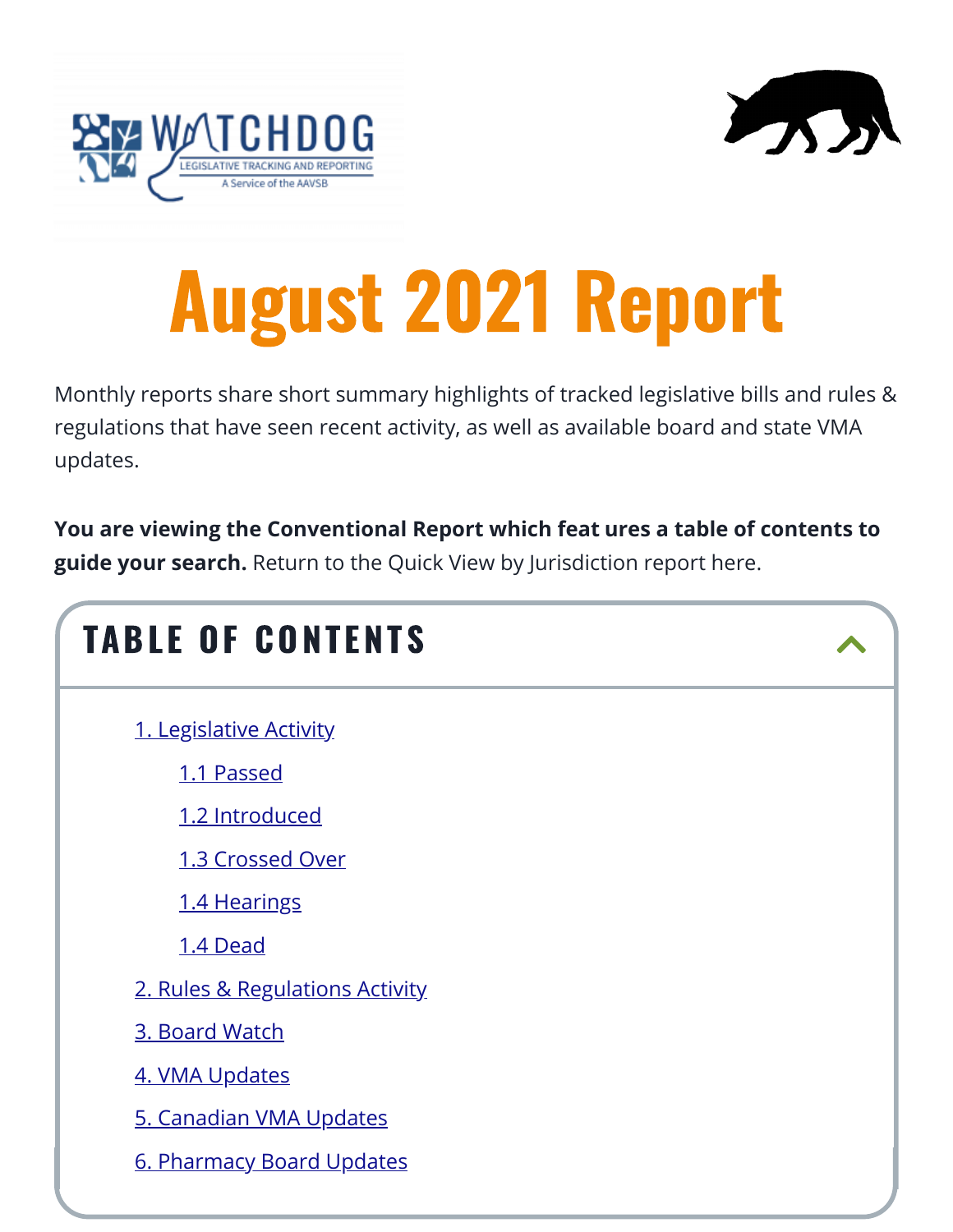# 1. Legislative Activity

<span id="page-1-0"></span>Note: Filtered into sections by bill status, then listed by bill topic in alphabetical order.

*There are 5 passed bills, 1 introduced bill, 2 cross overs, 0 hearings, and 8 dead bills.*

## <span id="page-1-1"></span>*1.1 Passed*

#### **[Animal Welfare](https://aavsbmemberservices.org/august-2021-conventional/?preview_id=4135&preview_nonce=c4a7e6e37c&preview=true)**

[CA AB132](https://www.billtrack50.com/billdetail/1262709/25693) requires the University of California, Davis, school of veterinary medicine to develop a program called the California veterinary emergency team, and would require the program to assist in the support and training of a network of government agencies, non-governmental organizations, and individuals to assist in the evacuation and care of household and domestic animals and livestock in emergencies statewide, including disaster preparedness, response, recovery, and mitigation.

#### **[COVID/Emergencies](https://aavsbmemberservices.org/august-2021-conventional/?preview_id=4135&preview_nonce=c4a7e6e37c&preview=true)**

[CA AB164](https://www.billtrack50.com/billdetail/1262741/25693) appropriates \$3,000,000 to be provided to support the California Veterinary Emergency Team at the University of California, Davis, School of Veterinary Medicine

#### **[Pricing/Transparency](https://aavsbmemberservices.org/august-2021-conventional/?preview_id=4135&preview_nonce=c4a7e6e37c&preview=true)**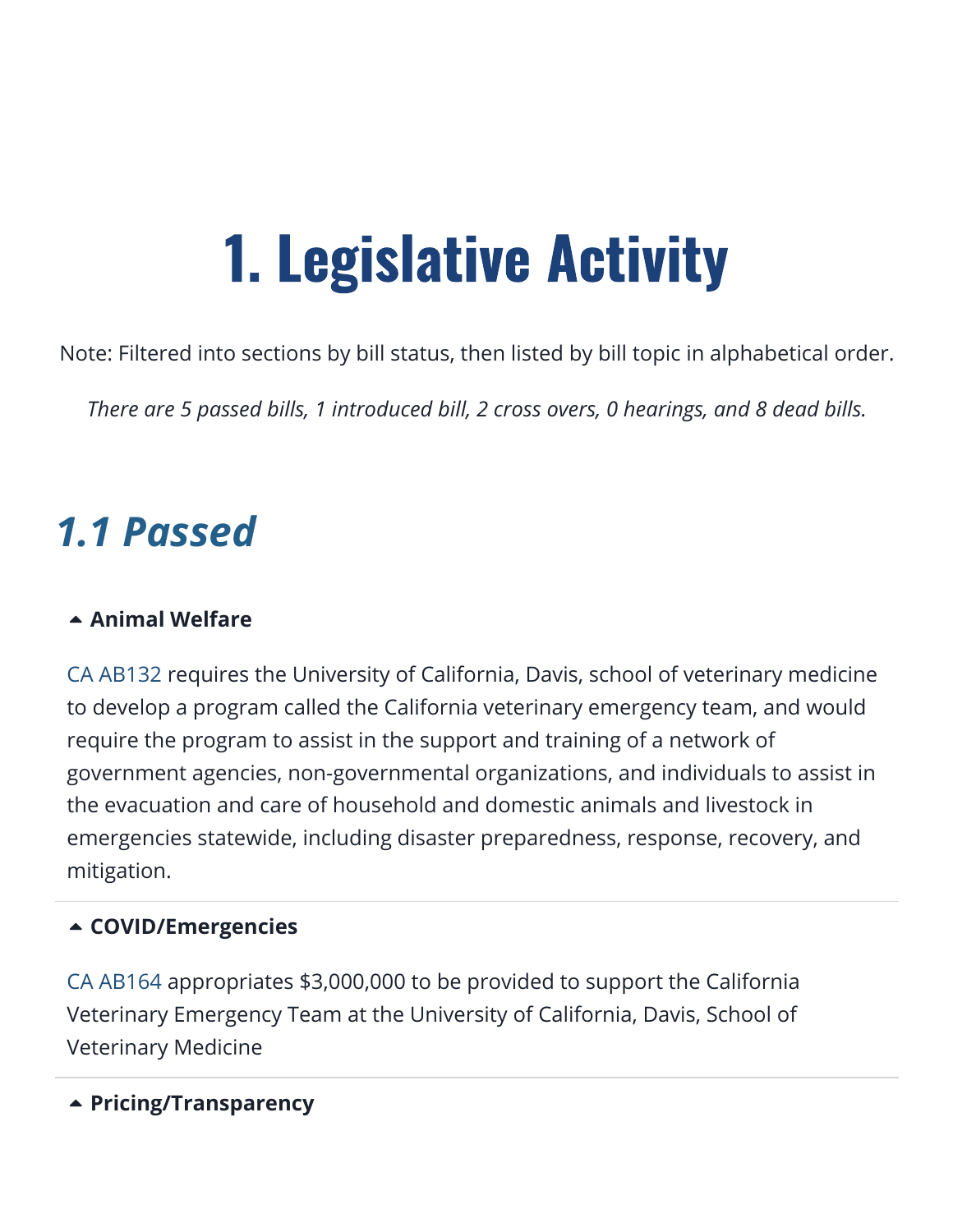[CA AB133](https://www.billtrack50.com/billdetail/1262710/25693) requires drug reporting. This should not impact animal drugs. It has passed.

#### **[Electronic Prescriptions](https://aavsbmemberservices.org/august-2021-conventional/?preview_id=4135&preview_nonce=c4a7e6e37c&preview=true)**

[NH HB143](https://www.billtrack50.com/billdetail/1257741/25693) requires e-prescribing contains a veterinarian exemption.

#### **[Vet-Reciprocity/Mobility](https://aavsbmemberservices.org/august-2021-conventional/?preview_id=4135&preview_nonce=c4a7e6e37c&preview=true)**

[NH SB58](https://www.billtrack50.com/billdetail/1276232/25693) requires boards to grant a license to individuals already licensed in another state as long as the standards are equivalent. Makes other minors changes to board operations.

## <span id="page-2-0"></span>*1.2 Introduced*

#### **[Veterinary](https://aavsbmemberservices.org/august-2021-conventional/?preview_id=4135&preview_nonce=c4a7e6e37c&preview=true)**

[CA AR61,](https://www.billtrack50.com/billdetail/1383849/25693) a resolution, stating that veterinarians should only perform surgical procedures when necessary and in the most humane way possible.

## <span id="page-2-1"></span>*1.3 Crossed Over*

There are 2 cross overs:

#### **[State Appropriations \(2\)](https://aavsbmemberservices.org/august-2021-conventional/?preview_id=4135&preview_nonce=c4a7e6e37c&preview=true)**

Companion bills [CA AB132](https://www.billtrack50.com/billdetail/1262709/25693) and [CA SB132](https://www.billtrack50.com/billdetail/1262811/25693) would require the University of Califo[rnia](#page--1-0), Davis, school of veterinary medicine to develop a program called the California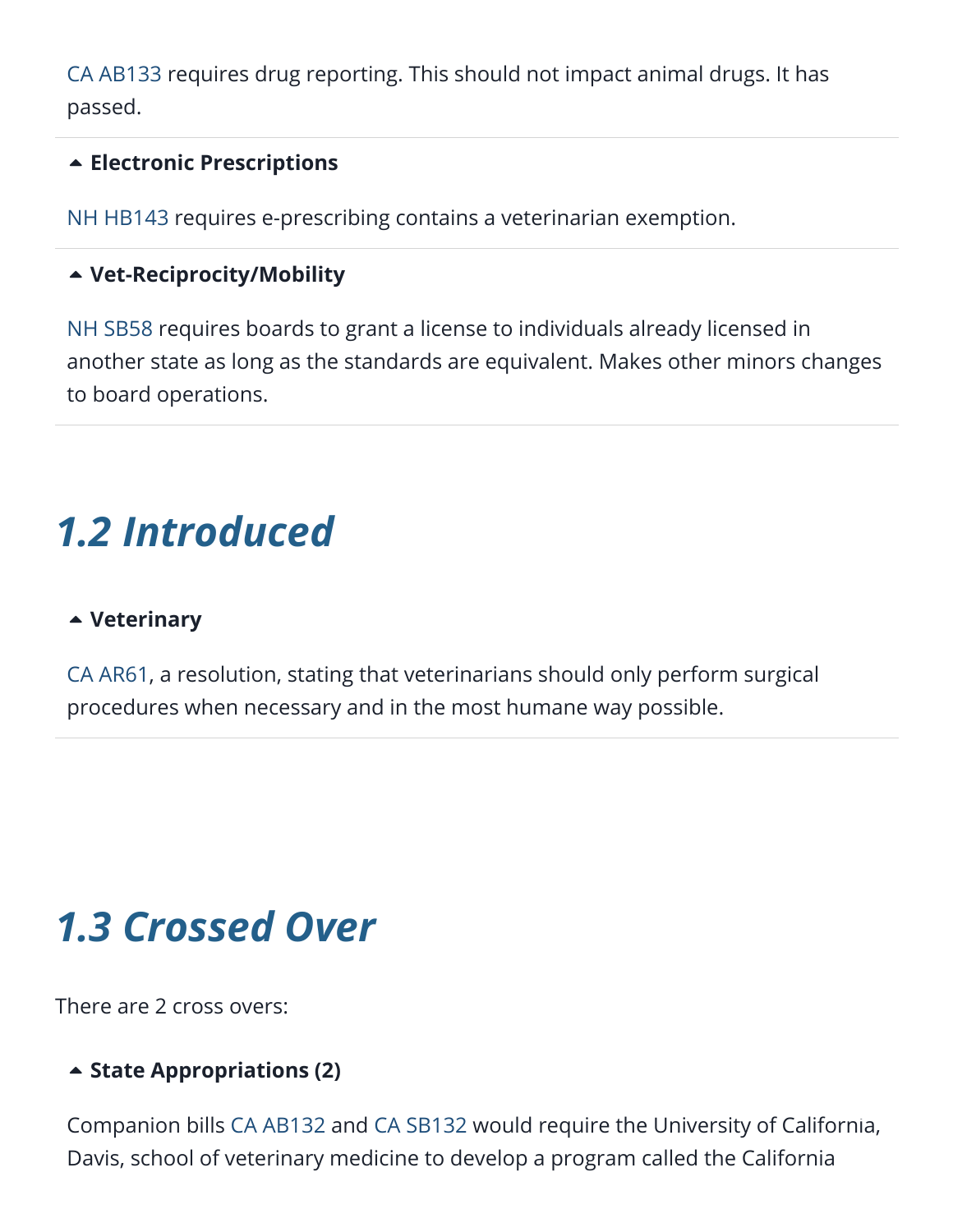veterinary emergency team, and would require the program to assist in the support and training of a network of government agencies, non-

governmental organizations, and individuals to assist in the evacuation and care of household and domestic animals and livestock in emergencies statewide, including disaster preparedness, response, recovery, and mitigation.

#### **[Vet - Facilities](https://aavsbmemberservices.org/august-2021-conventional/?preview_id=4135&preview_nonce=c4a7e6e37c&preview=true)**

[NC H911,](https://www.billtrack50.com/billdetail/1372004/25693) allows facility permittees to be fined (not just licensees) up to \$5000.00 for each violation. This bill addresses regulatory reform for many boards and councils; Language concerning veterinarians is not driving this bill.

## <span id="page-3-0"></span>*1.4 Hearings*

**[There are no hearings](https://aavsbmemberservices.org/august-2021-conventional/?preview_id=4135&preview_nonce=c4a7e6e37c&preview=true)**

## <span id="page-3-1"></span>*1.4 Dead*

There are 8 dead bills.

#### **[State Vet/Board Issues](https://aavsbmemberservices.org/august-2021-conventional/?preview_id=4135&preview_nonce=c4a7e6e37c&preview=true)**

[NH SB13](https://www.billtrack50.com/billdetail/1288568/25693) adopted omnibus legislation on state taxes and fees

#### **[Cannabis \(2\)](https://aavsbmemberservices.org/august-2021-conventional/?preview_id=4135&preview_nonce=c4a7e6e37c&preview=true)**

[RI H5190](https://www.billtrack50.com/billdetail/1289700/25693)/[S252](https://www.billtrack50.com/billdetail/1313940/25693) added animals to the Medical Marijuana Act.

#### **[Vaccinations \(4\)](https://aavsbmemberservices.org/august-2021-conventional/?preview_id=4135&preview_nonce=c4a7e6e37c&preview=true)**

[NH HB322](https://www.billtrack50.com/billdetail/1260591/25693) required a color photo on rabies certificates.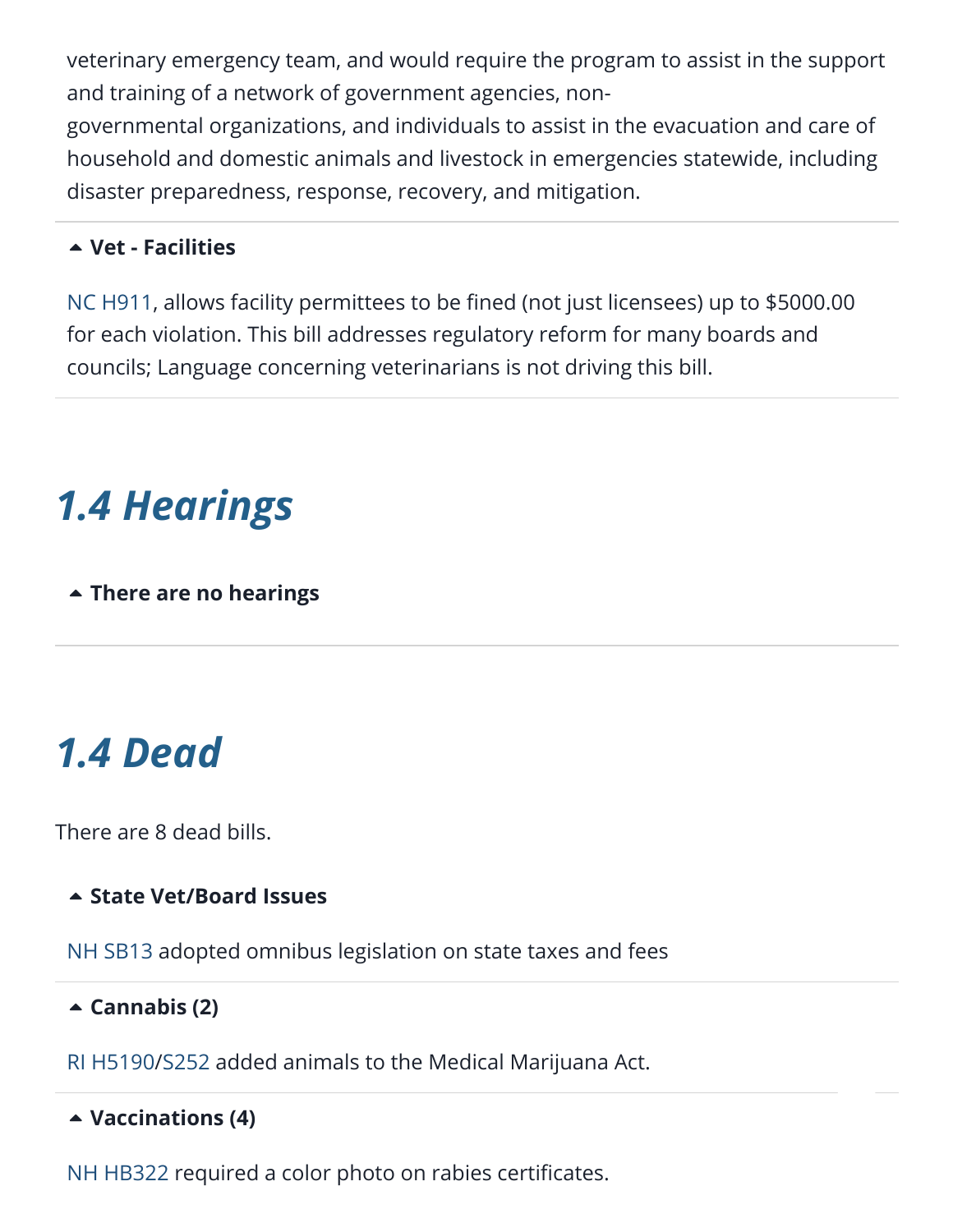[NH HB367](https://www.billtrack50.com/billdetail/1260947/25693) changed health certificate requirements, quarantine times, and import requirements.

[NH HB387](https://www.billtrack50.com/billdetail/1261022/25693) required a rabies antibody test 30 days after vaccination.

[NH HB532](https://www.billtrack50.com/billdetail/1267096/25693)[/S127](https://www.billtrack50.com/billdetail/1300028/25693) created a database for animal health records.

# <span id="page-4-0"></span>2. Rules & Regulations Activity

Rules and Regulation changes that have taken effect.

### **Emergency Rulemaking**

**[California](https://aavsbmemberservices.org/august-2021-conventional/?preview_id=4135&preview_nonce=c4a7e6e37c&preview=true)**

#### **DCA Director's Order Waiving License Renewal Requirements**

Pursuant to Governor Newsom's Executive Order [N-39-20,](https://urldefense.proofpoint.com/v2/url?u=https-3A__www.gov.ca.gov_wp-2Dcontent_uploads_2020_03_3.30.20-2DEO-2DN-2D39-2D20.pdf&d=DwMFaQ&c=LHIwbLRMLqgNuqr1uGLfTA&r=TCuRocdGRPUUHQ2Rtx7pVQ&m=VNU8RixyhSM9Y5p8gKzhCuChESsPNZE-k80NCJSwLLE&s=Tn2yDnyMcE7mJ9IsUVrhu3KQcmoJDbHbVHnuGZ0bKrE&e=) on July 26, 2021, the Director of the Department of Consumer Affairs (DCA) issued an Order Waiving License Renewal Requirements [\(July 26 Order](https://www.dca.ca.gov/licensees/dca_21_175.pdf)). The July 26 Order applies to individuals whose active licenses expire between March 31, 2020, and September 30, 2021, and temporarily waives:

1. Any statutory or regulatory requirement that individuals renewing a license pursuant to Division 2 of the Business and Professions Code take and pass an examination in order to renew a license; and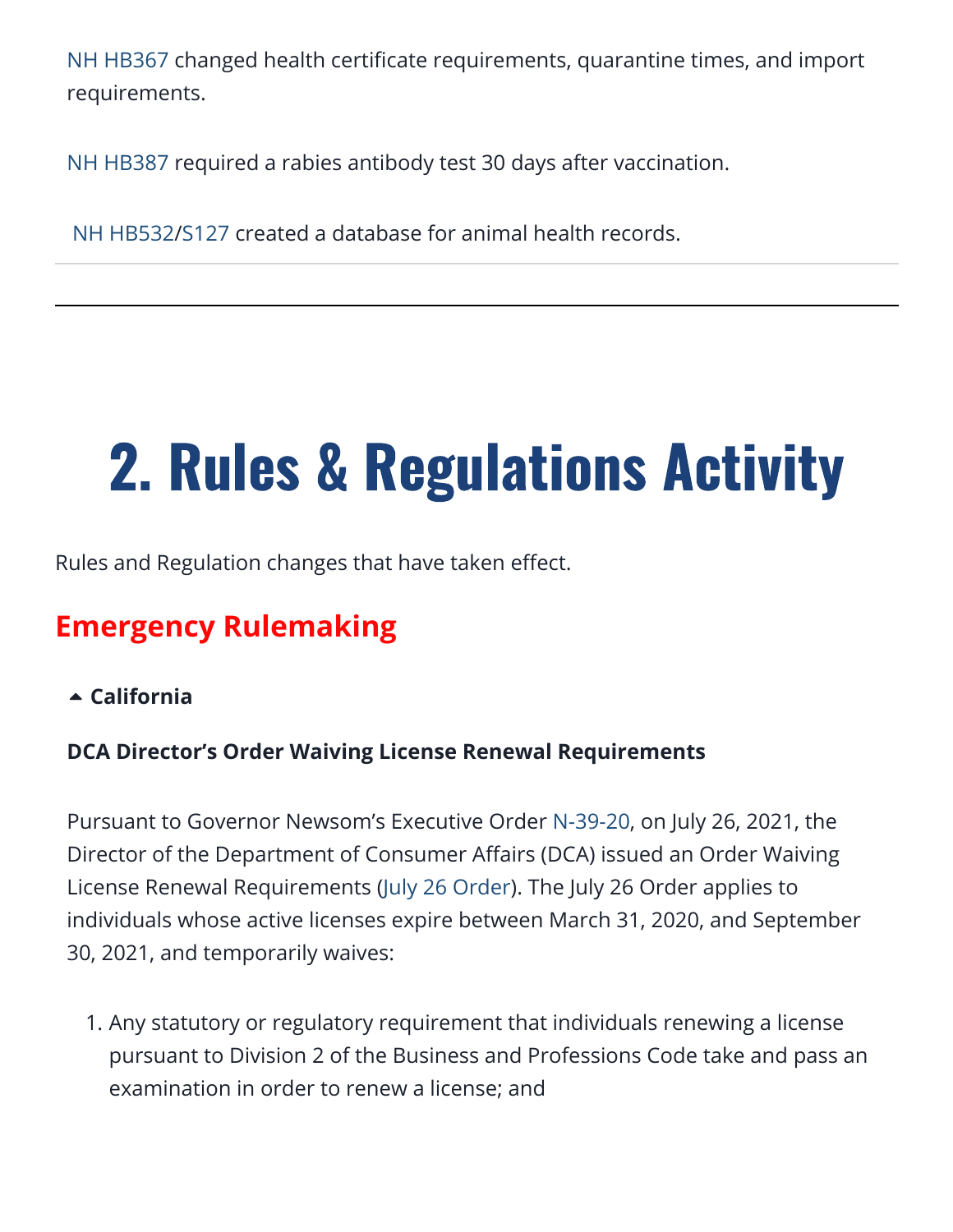1. Any statutory or regulatory requirement that an individual renewing a license pursuant to Division 2 of the Business and Professions Code complete, or demonstrate compliance with, any continuing education requirements in order to renew a license.

Licensees must satisfy any waived renewal requirements within six months of this Order, unless further extended. The temporary waivers do not relieve the licensee from timely complying with any other renewal requirements (e.g., submitting required renewal forms to the Veterinary Medical Board) and do not apply to continuing education, training, or examination required pursuant to a disciplinary order against the licensee.

On October 22, 2020, December 15, 2020, February 26, 2021, March 30, 2021, and June 3, 2021, the Director issued related Orders Waiving License Renewal Requirements. With the issuance of the [July 26 Order,](https://www.dca.ca.gov/licensees/dca_21_175.pdf) those prior Orders are withdrawn and rescinded.

#### **Face-to-Face Training Waiver Extention**

On July 26, 2021, the Director of the Department of Consumer Affairs (DCA) issued another [60-day waiver extension order](https://www.dca.ca.gov/licensees/dca_21_179.pdf) to extend, through September 30, 2021, the [June 4, 2020 waiver order](https://www.dca.ca.gov/licensees/dca_20_22.pdf) relating to the requirement that veterinarian license applicants, who are already licensed in another state and seeking California licensure from the Veterinary Medical Board, and temporary licensees complete a "face-to-face" training class in California in order to qualify for licensure.

The [June 4, 2020 waiver order](https://www.dca.ca.gov/licensees/dca_20_22.pdf) waived the requirement that training for veterinarian license applicants, who are already licensed out-of-state, and temporary licensees must be conducted "face-to-face" in California, so that the training may be conducted via appropriate electronic means. The June 4, 2020 waiver order originally was set to expire on August 3, 2020.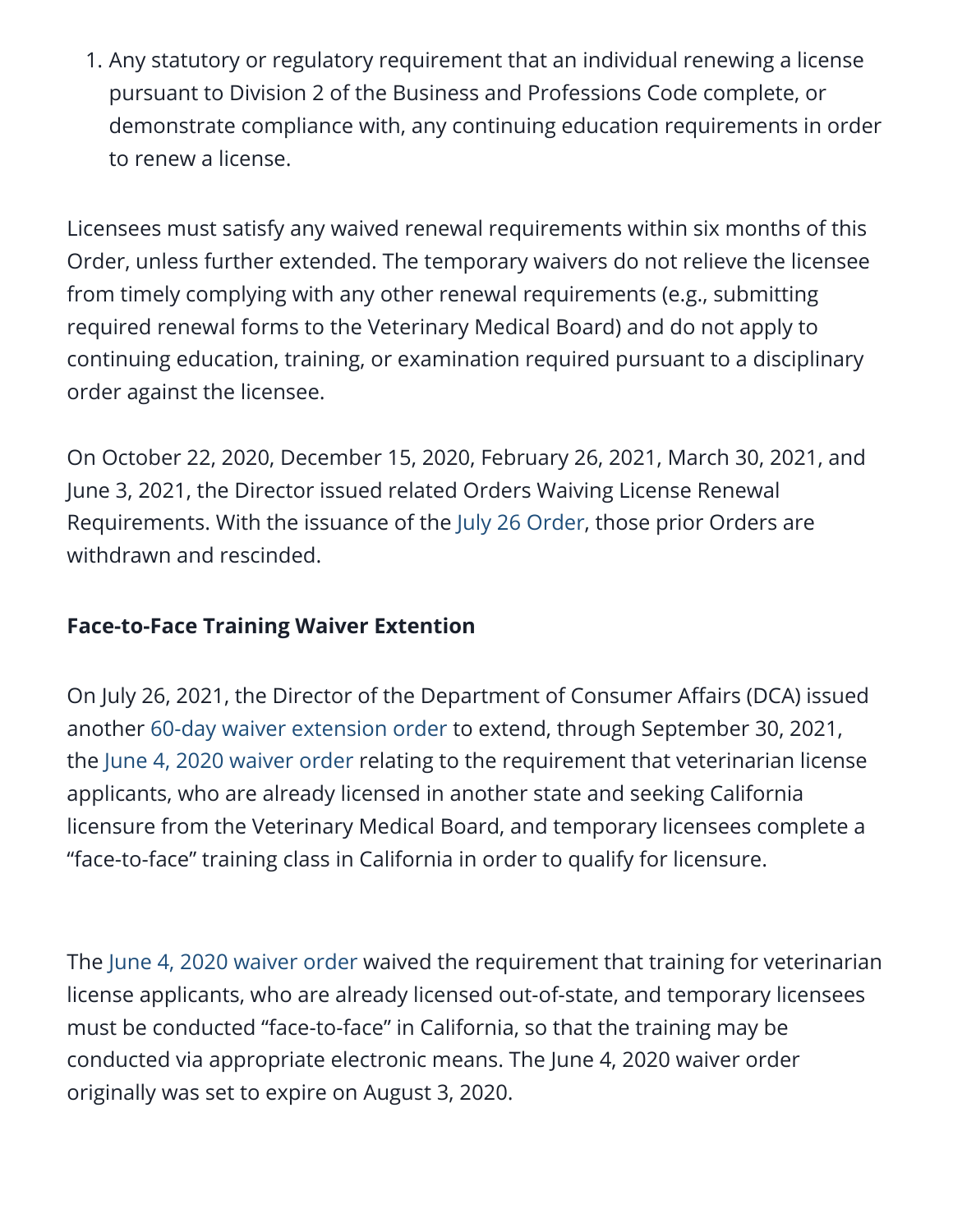**On July 26, 2021**, the Director issued a new [order](https://www.dca.ca.gov/licensees/dca_21_177.pdf) extending the examination deadline from 60 months to 66 months for veterinarian applications whose 60 month period expires between August 2, 2021, and September 30, 2021.

#### **[Colorado](https://aavsbmemberservices.org/august-2021-conventional/?preview_id=4135&preview_nonce=c4a7e6e37c&preview=true)**

#### [4 CCR 727-1 Veterinary Medicine Rules and Regulations](https://www.sos.state.co.us/CCR/Upload/AGORequestEmergency/AdoptedRules12021-00419.doc)

*EXPANDED SCOPE OF PRACTICE FOR VETERINARIANS PURSUANT TO THE GOVERNOR'S EXECUTIVE ORDER D 2021 122* – *Effective 07/12/21 – 11/09/21* Expanded Scope of Practice. **Veterinarians may perform services while working in a hospital or inpatient facility as delegated by physicians, physician assistants, advanced practice registered nurses, certified registered nurse anesthetists, professional nurses, and respiratory therapists**.

- Veterinarians are authorized to perform delegated services upon adequate cross-training as determined necessary by the hospital or inpatient facility.
- Veterinarians shall not accept or perform delegation of a service for which the licensee does not possess the knowledge, skill, or training to perform.
- Services cannot be re-delegated
- Veterinarians shall not prescribe or select medications, perform surgical or other invasive procedures or perform anesthesia services outside of the statutory scope of practice regardless of delegation.

#### **1.25 EXPANDED SCOPE OF PRACTICE FOR VETERINARIANS IN ORDER TO ADMINISTER VACCINATIONS PURSUANT TO THE GOVERNOR'S EXECUTIVE ORDER D 2021 122**

Veterinarians may administer the COVID-19 vaccination while working in a hospital, inpatient facility, or outpatient setting as delegated by physicians, physician assistants, advanced practice registered nurses, certified registered nurse anesthetists, or professional nurses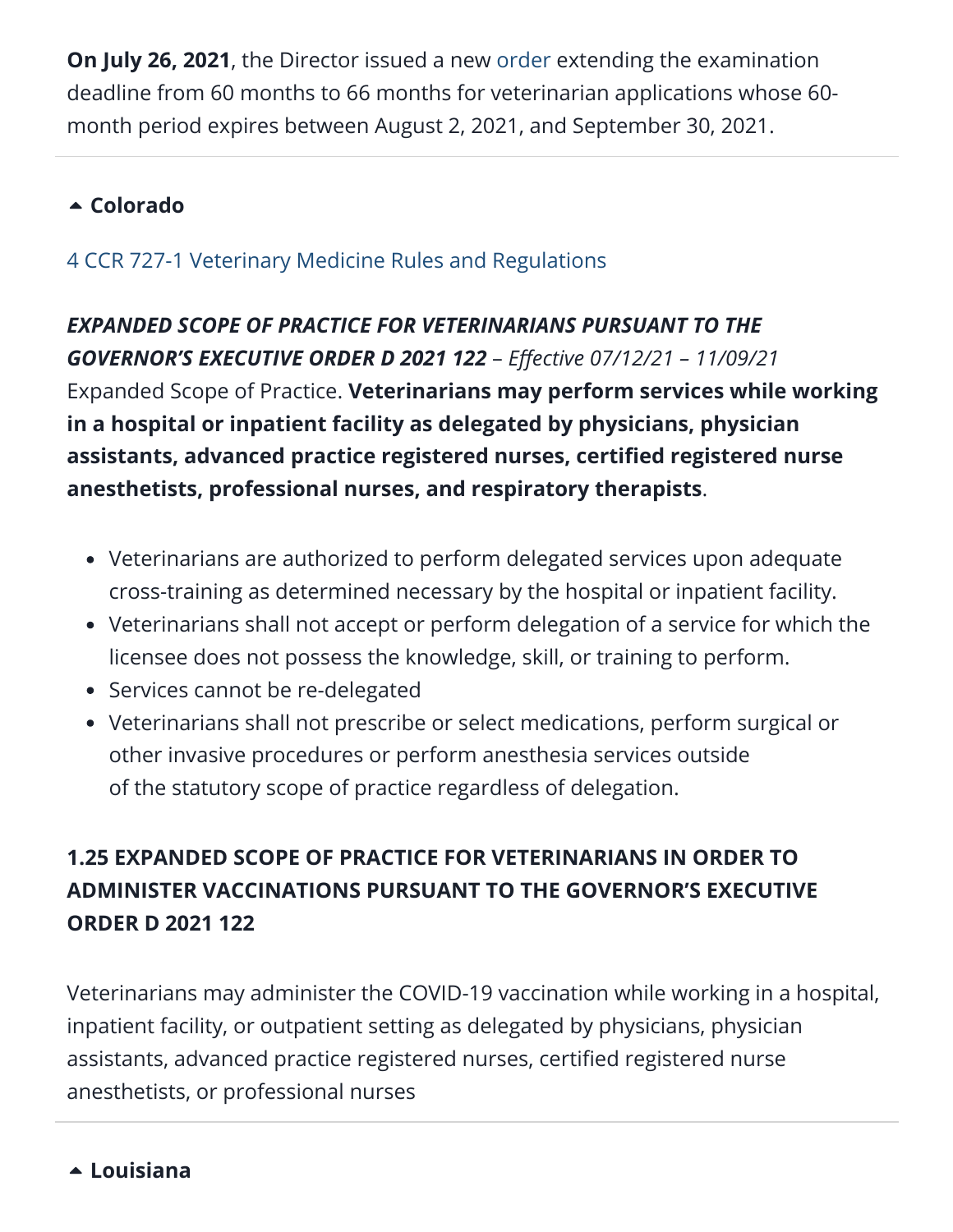#### **Emergency Rule #2 due to COVID-19 Pandemic**

In its June '21 meeting, the Board agreed to promulgate the following emergency rule as it pertains to continuing education for the CE Period of July 1, 2021 to June 30, 2022 for the renewal cycle of 2022-2023.

#### SYNOPSIS:

With regards to Continuing Education requirements for the renewal cycle of 2022-2023*(with the CE period of July 1, 2021 through June 30, 2022)*, there is no limit for approved online instruction completed. All required CE hours can be completed online with participation in approved CE programs.

This emergency rule will end on July 1, 2022 and the current Rules will apply thereafter. View the full emergency Rule atwww.lsbvm.org/wp[content/uploads/2021-DOE-COVID-19-Online-CE-Max-Extension.pdf](https://www.lsbvm.org/wp-content/uploads/2021-DOE-COVID-19-Online-CE-Max-Extension.pdf) or in the Louisiana Register at<http://www.doa.la.gov/Pages/osr/reg/register.aspx>.

*Effective 07/01/2021*

#### **[New Hampshire](https://aavsbmemberservices.org/august-2021-conventional/?preview_id=4135&preview_nonce=c4a7e6e37c&preview=true)**

For guidance regarding virtual Continuing Education for the upcoming 2021 Renewal, please reference [Emergency Rule 2021-VET-001](https://www.oplc.nh.gov/sites/g/files/ehbemt441/files/inline-documents/sonh/veterinary-2021-001-emergency-rule.pdf)

*Vet 403.01 establishes the continuing education requirements that must be demonstrated by eterinarians to obtain license renewal. Vet 403.01 expired on January 28, 2021 as an interim rule. This Emergency adopts the rule again but with a change from the expired rule. The approved programs do not include virtual education.*

*The COVID-19 pandemic necessarily caused cancellation of in-person continuing education programs. This was recognized in the Governor's Exhibit Y to Emergency Order #29 which permitted "|l|icensces of any board, council, or commission listed in RS[A](#page--1-0) 310-A: 1-a… to*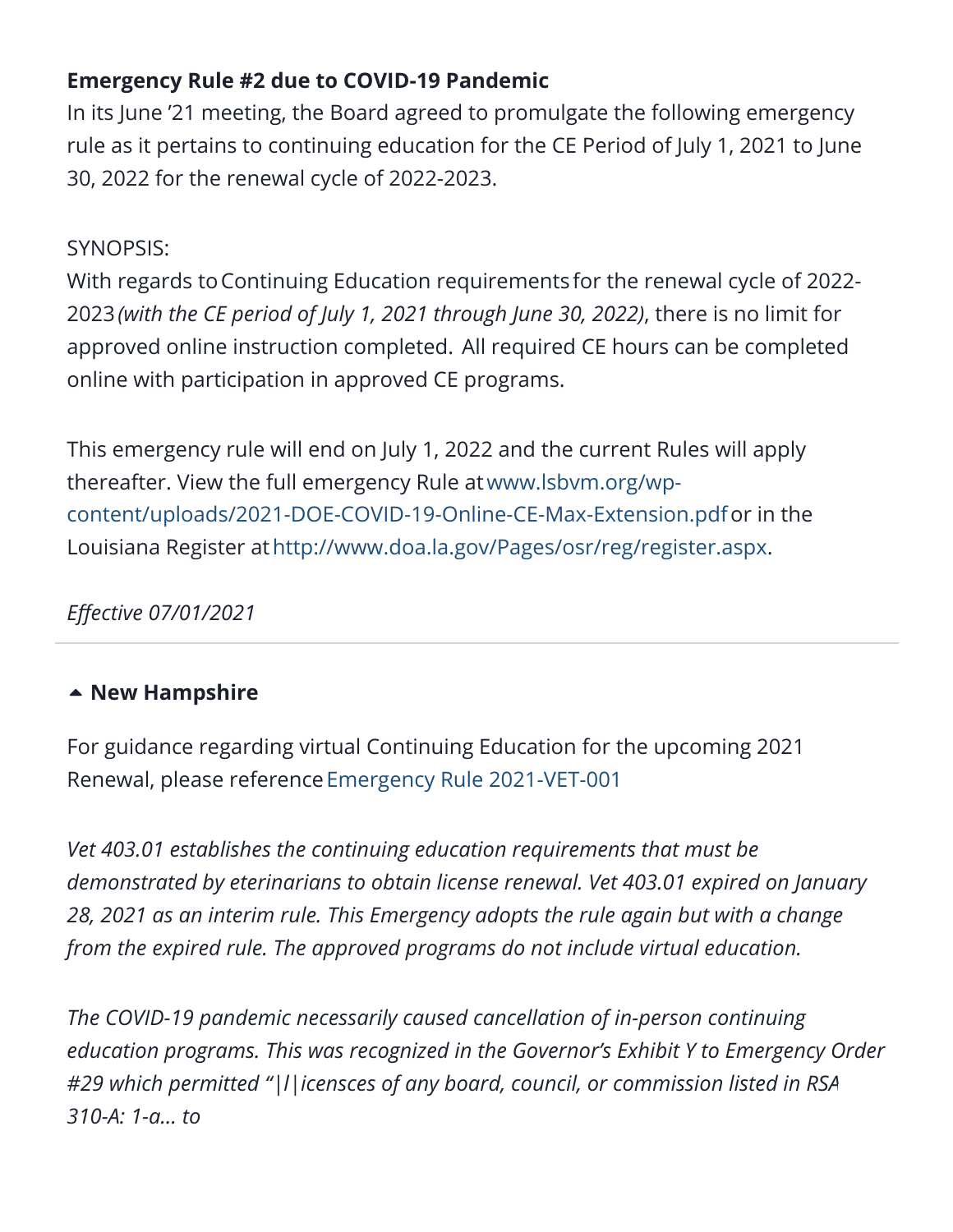*complete continuing education requirements through remote instruction until 30 days after the end of the current State of Emergency, provided the continuing education courses otherwise satisfy the applicable criteria established in the laws and rules governing the profession."*

*The State of Emergency ended on June 12, 2021; however, in-person programs remain largely available. As a result, veterinarians have been forced to continue to rely on virtual education courses.*

*Without the enactment of this emergency rule, veterinarians for whom renewal is due on* 

*December 31, 2021, will be unable to obtain sufficient in-person credit to be able to renew their* 

*licenses. This will result in approximately one-half of the veterinarians in the State of New* 

*Hampshire no longer being able to practice, and would create an immediate peril to the health* 

*and safety of animals and the public.*

*On June 16, 2021 the New Hampshire Board of Veterinary Medicine voted unanimously to approve an Emergency Rule to be in effect starting July 15, 2021, that would allow the* 

*Board/Office of Professional Licensure and Certification to accept virtual continuing education.*

**[New Mexico](https://aavsbmemberservices.org/august-2021-conventional/?preview_id=4135&preview_nonce=c4a7e6e37c&preview=true)**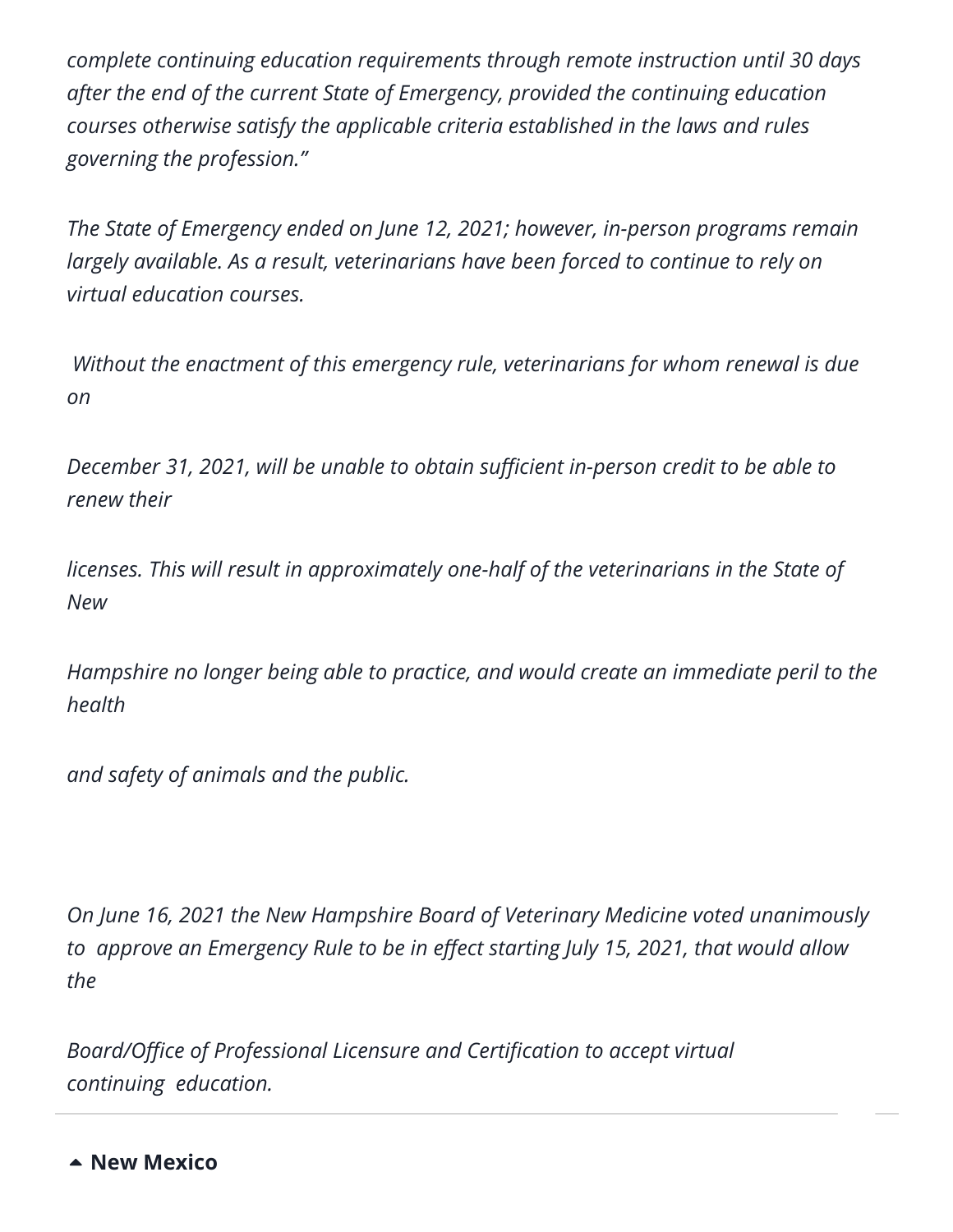**Facility inspections will resume on June 14, 2021.** A facility refusing the Facility Inspector access to conduct the biennial inspection will be in violation of Board rule and subject to disciplinary action by the Board.

#### 16.25.7.10 FACILITY INSPECTIONS:

1. Regular facility inspections. Each licensed veterinary facility is inspected by the facility inspector every other calendar year or at a frequency determined by the board. The board conducts regular facility inspections to:

 (1) ensure that every licensed veterinary facility in New Mexico is operating according to the minimum standards promulgated by the board of veterinary medicine;

 (2) assist facilities in achieving and maintaining minimum standards and to encourage the continuous improvement of quality of services.

#### **[North Carolina](https://aavsbmemberservices.org/august-2021-conventional/?preview_id=4135&preview_nonce=c4a7e6e37c&preview=true)**

The proposed rule for 21 NCAC 66.0211, Veterinary Telemedicine (See language below) was submitted to the Rules Review Commission on 3/16/2021 and published on 4/15/2021 in the NC Register Volume 35 Issue 20. The comment period ended on 6/14/2021. A motion was made to accept the Veterinary Telemedicine rule as the public comment period has ended, seconded, and unanimously approved.

#### **SECTION .0200 PRACTICE OF VETERINARY MEDICINE**

(a) "Veterinary telemedicine" or "telemedicine" means the use of electronic or telecommunication technologies to remotely provide medical information regarding a patient's clinical health status and to deliver veterinary medical ser[vices](#page--1-0) to a patient that resides in or is located in the State. The delivery of veterinary medical services through telemedicine is the practice of veterinary medicine. The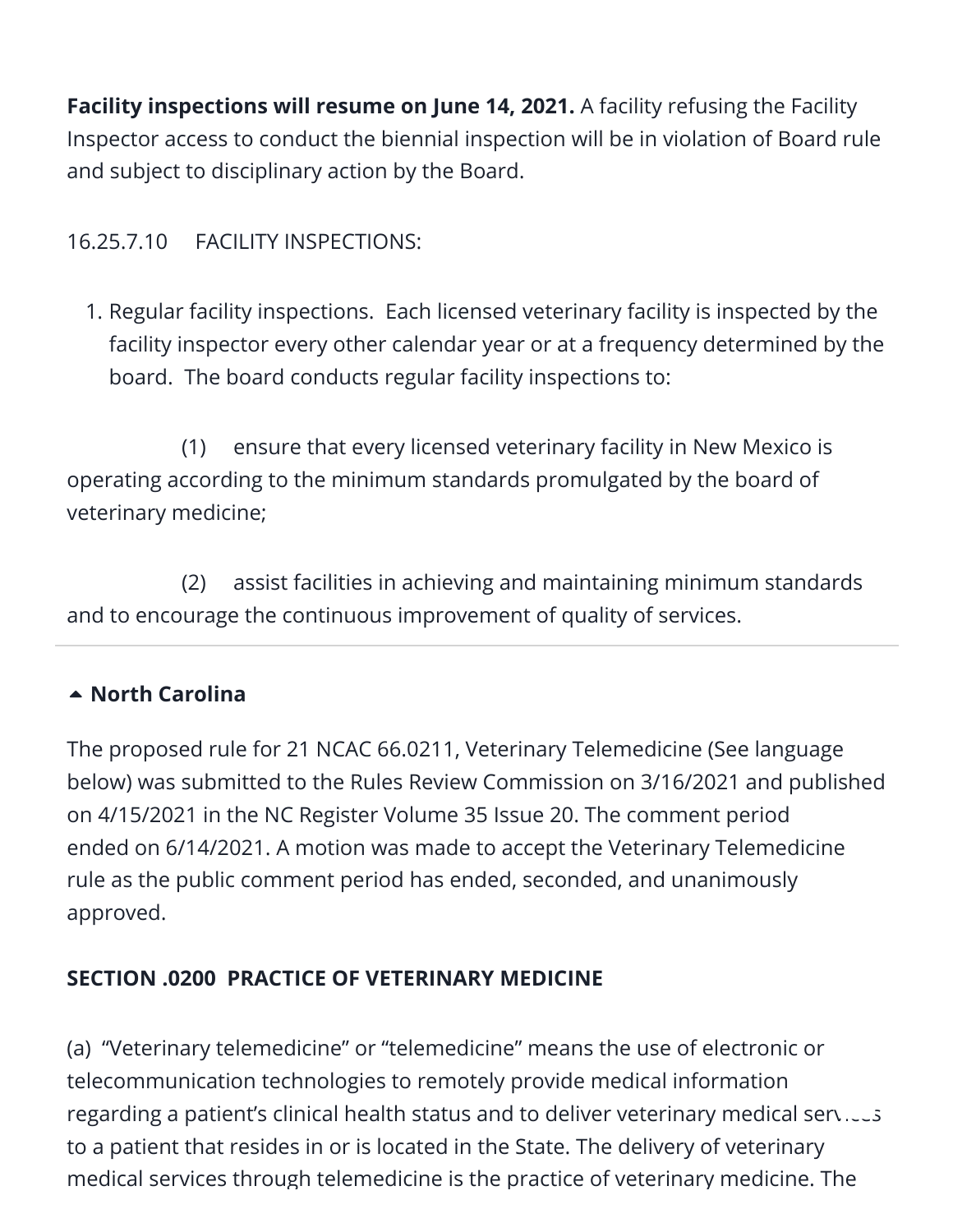practice of veterinary medicine occurs where the patient(s) is located at the time telemedicine technologies are used.

g p y

(b) A veterinarian may provide veterinary medical services via telemedicine to any patient only after establishing a Veterinarian-Client-Patient-Relationship (VCPR). No person shall practice veterinary telemedicine except a veterinarian within the context of a VCPR. A VCPR cannot be established by any electronic means or telecommunication technologies.

(c) "Veterinary telemonitoring" means the use of a medical device, smartphone, monitoring sensor, or other technology, in combination with an internet connection, to collect and store health information for a patient of the veterinarian and to transmit it to a veterinarian, as directed or requested by a veterinarian. Veterinary telemonitoring, by that act alone, is not the practice of veterinary medicine.

(d) "Veterinary Teleconsulting" occurs when any person, whose expertise the veterinarian believes would benefit the veterinarian's patient, provides advice or other information by any method of communication to a veterinarian at the veterinarian's direction or request. Veterinary teleconsulting, by that act alone, is not the practice of veterinary medicine.

(e) Veterinarians practicing telemedicine shall be held to the same standard of care as veterinarians providing in-person medical care. There is not a separate standard of care applicable to telemedicine. Veterinarians shall determine whether telemedicine is appropriate and in the best interest of the patient. Veterinarians shall maintain a medical record of the telemedicine patient(s) as required by 21 NCAC 66 .0207(b)(12)."

#### **[Oregon](https://aavsbmemberservices.org/august-2021-conventional/?preview_id=4135&preview_nonce=c4a7e6e37c&preview=true)**

Hearings will be held for 875-040-0000 and 875-040-0010 on 08/20/21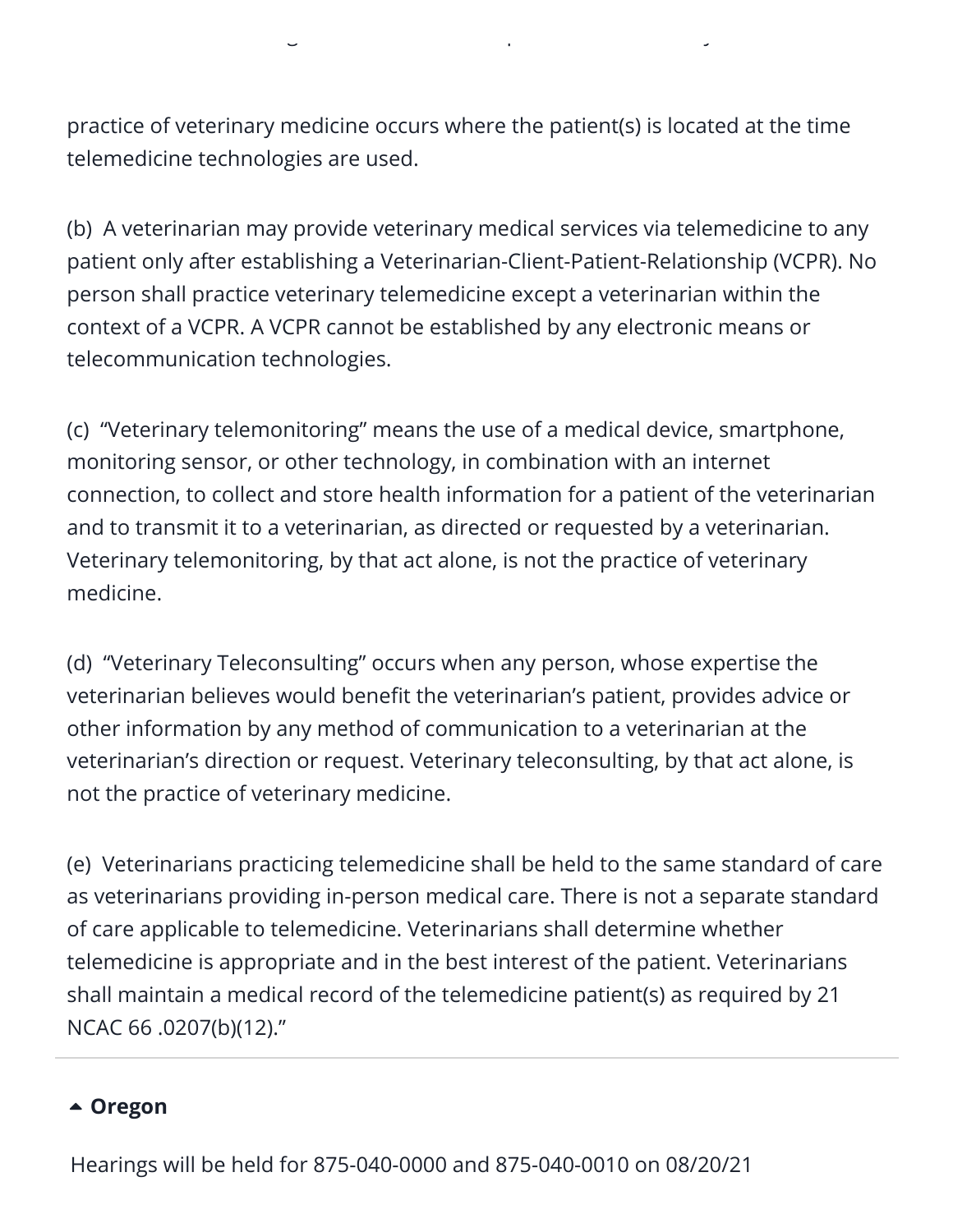· **875-040-0000 Certified Euthanasia Technicians (CETs):** Amending to clarify existing language; Amending to include only one list of approved euthanasia methods that may be utilized; Amending to clarify that the euthanasia rules apply to all domestic animals; Amending to include Butorehanol as approved euthanasia drug; Alphabetizing list of euthanasia drugs; Amending to ensure that standards of conduct rules for CET's are consistent with the standards of conduct rules for all other OVMEB licensee

· **875-040-0010 Certification of Technicians:** Amending to ensure that the licensing procedures for CET applicants are consistent with the licensing procedures for all other OVMEB licensee applicants; Amending to include internship requirements prior to full licensure as a CET; Amending to correspond with proposed changes to 875-040-0000. A CET Internship requirement will ensure that euthanasia technicians receive hands-on training and demonstrate proficiency in performing euthanasia of domestic and animals prior to full licensure.

[This rule](https://mcusercontent.com/8803d22e60e2b71e87f248b1d/files/d099acfa-e718-68e5-2a94-63779e1245b8/Notice_of_Proposed_Rule_Reportable_Diseases.pdf) had a hearing on 06/22/21. It adds to the reportable disease statutes, changing 603-011-0212: Diseases Reportable by Veterinarians.

#### **[Washington](https://aavsbmemberservices.org/august-2021-conventional/?preview_id=4135&preview_nonce=c4a7e6e37c&preview=true)**

The Department of Health (department) has adopted amendments to WAC 246-10- 109 and WAC 246-11-080, procedural rules applicable to adjudicative proceedings conducted by the department and health professions boards and commissions. Adjudicative proceedings are legal processes used to resolve a dispute.

The adopted amendments will: (1) Allow for the option of electronically filing of documents with the Adjudicative Clerk's Office (ACO). Electronic filing may now be done via electronic mail or other secure electronic means as established by the department; (2) Continue to allow for the option of hand delivering documents to ACO, however, [the](#page--1-0) rule excludes hand delivery of documents to the ACO when office is closed during normal business hours due to exigent circumstances; (3) No longer require copies of documents being filed or served by fax to be mailed

i l l i h f i i f d i h h i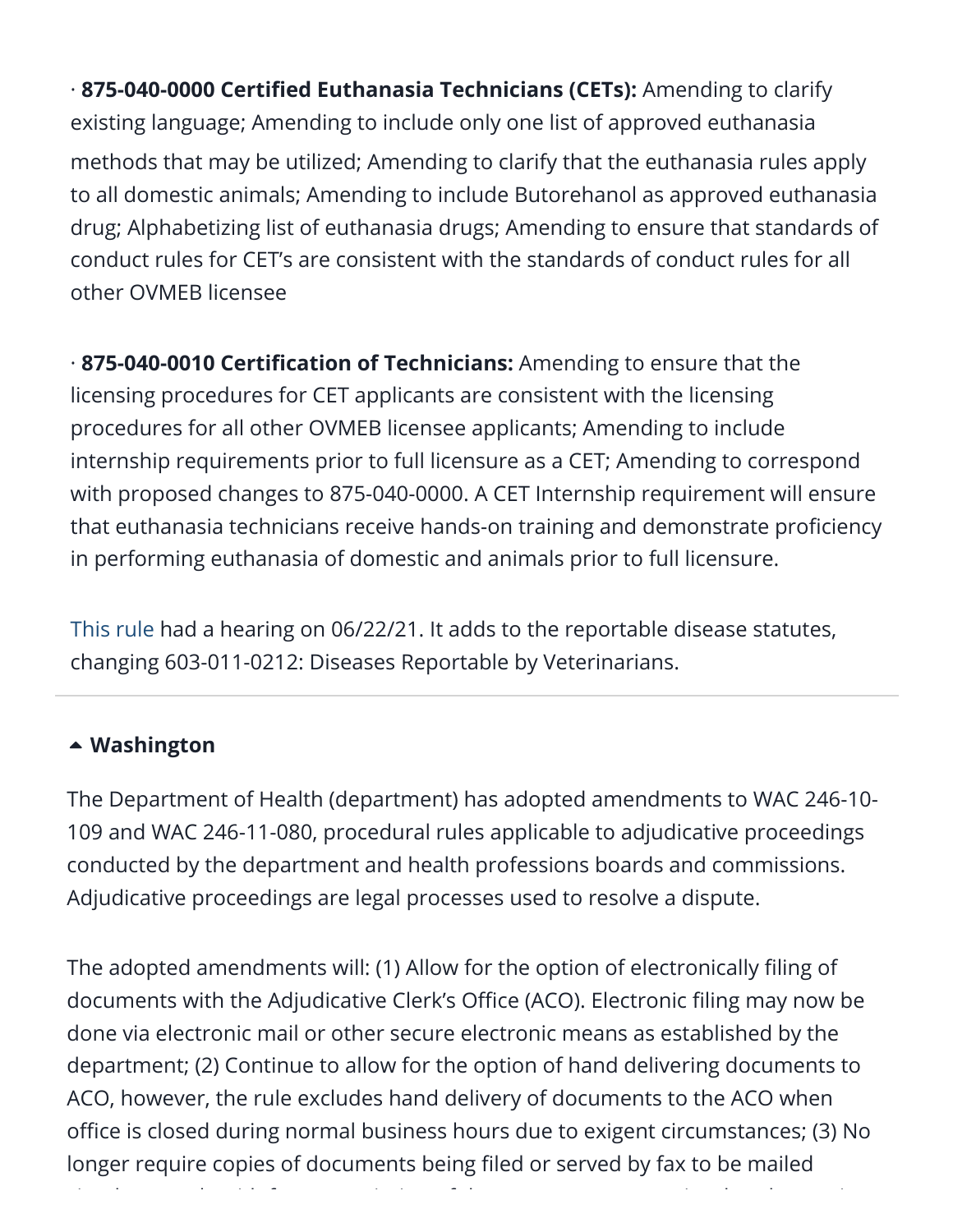simultaneously with fax transmission of documents; (4) Recognize that the parties may agree to electronic mail for service of documents between or among themselves, and provides that ACO will serve documents on the parties

electronically when the parties agree to service via electronic mail or other secure electronic means as established by the department

- [Rule Making Order](https://animalpolicygroup.sharepoint.com/sites/APGGeneralBusiness/Shared%20Documents/General/State%20and%20Local%20Tracking%20(SALT)/AAVSB/21131221efilecourtdocs103final.pdf)
- [CES PostAdoptionNotice Efile Court Docs.pdf](https://lnks.gd/l/eyJhbGciOiJIUzI1NiJ9.eyJidWxsZXRpbl9saW5rX2lkIjoxMDEsInVyaSI6ImJwMjpjbGljayIsImJ1bGxldGluX2lkIjoiMjAyMTA3MDkuNDMwMTk1MzEiLCJ1cmwiOiJodHRwczovL2NvbnRlbnQuZ292ZGVsaXZlcnkuY29tL2F0dGFjaG1lbnRzL1dBRE9ILzIwMjEvMDcvMDkvZmlsZV9hdHRhY2htZW50cy8xODc1MzcwL0NFUyUyMFBvc3RBZG9wdGlvbk5vdGljZSUyMEVmaWxlJTIwQ291cnQlMjBEb2NzLnBkZiJ9.zm1C4Gfwh_KcFznof1WdMUB5gG9aYUDKzYLsJcdGM3c/s/1113554392/br/109102797885-l)

This includes veterinarians and pharmacists and staff. [List](https://www.doh.wa.gov/LicensesPermitsandCertificates/ProfessionsNewReneworUpdate/HealthcareProfessionalCredentialingRequirements).

### **Adopted Rules**

#### **[D.C.](https://aavsbmemberservices.org/august-2021-conventional/?preview_id=4135&preview_nonce=c4a7e6e37c&preview=true)**

Rules establishing vet tech licensing are effective upon publishing of the [Register](https://www.dcregs.dc.gov/Common/DCR/Issues/IssueDetailPage.aspx?issueID=886) (08/06). Allows vet techs to call themselves vet nurses. Allows grandfathering with 4000 hours within the last 5 years (only applies for 1 year); allows for reciprocity; must be certified to use the term. Scope starts at 11208. Supervision of clinical support staff at 11210. Both tech and ET require 2 hours in LGBTQ; ET requires compassion. Provides a temp license while meeting grandfathering or awaiting licensure.

Clarifies the veterinary board is under the health occupations act.

Adds Ch. 111 Euthanasia Techs; licensure; scope; continuing ed.

#### **[Georgia](https://aavsbmemberservices.org/august-2021-conventional/?preview_id=4135&preview_nonce=c4a7e6e37c&preview=true)**

At their June meeting the Georgia State Board of Veterinary Medicine held hea[rings](#page--1-0) and unanimously adopted the following rules:

1. Rule 700-8-.01. Unprofessional Conduct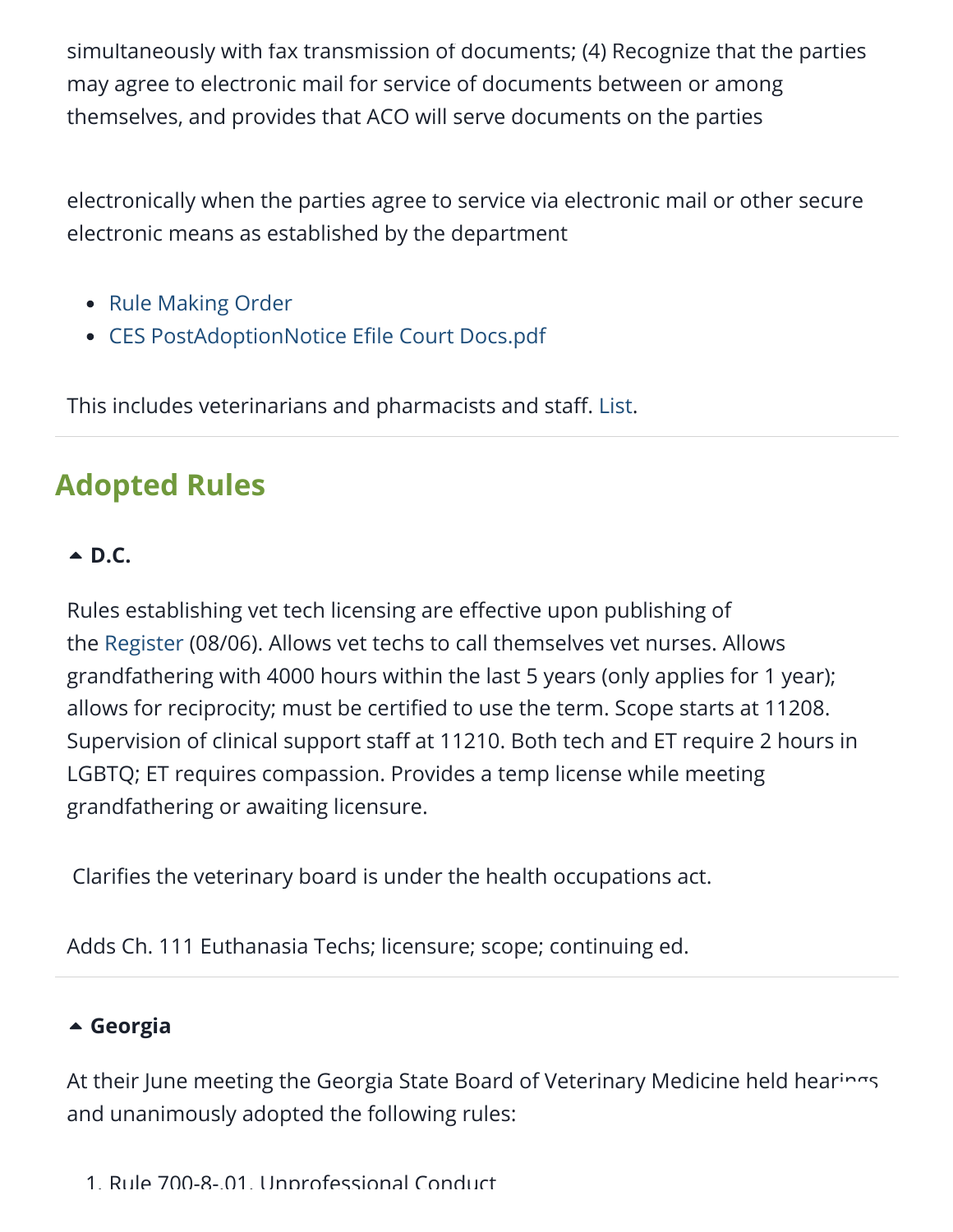1. Rule 700 8 .01. Unprofessional Conduct

- 1. Rule 700-12-.08. Surgical Standards
- 1. Rule 700-12-.09. Examination Area
- 1. Rule 700-12-.11. Patient Care

#### **Rule 700-8-.01. Unprofessional Conduct**

- (c) ) Failure to Maintain Patient Records:
	- 1. A veterinarian shall prepare and maintain a record reflecting the care and treatment of animals treated**or boarded.**
	- 2. These records shall contain clinical information sufficient to justify the diagnosis and warrant treatment and shall, if applicable, include but not be limited to the following information:

…

(viii) Findings from physical examination, including temperature and weight **for each examination**;

(ix) Clinical lab reports, if applicable;

(x) Medication **prescribed or recommended**, and treatment, **including dose, strength**, and frequency;

(xi) ) Anesthetic, including **dose, strength**, type, and amount **and monitoring of**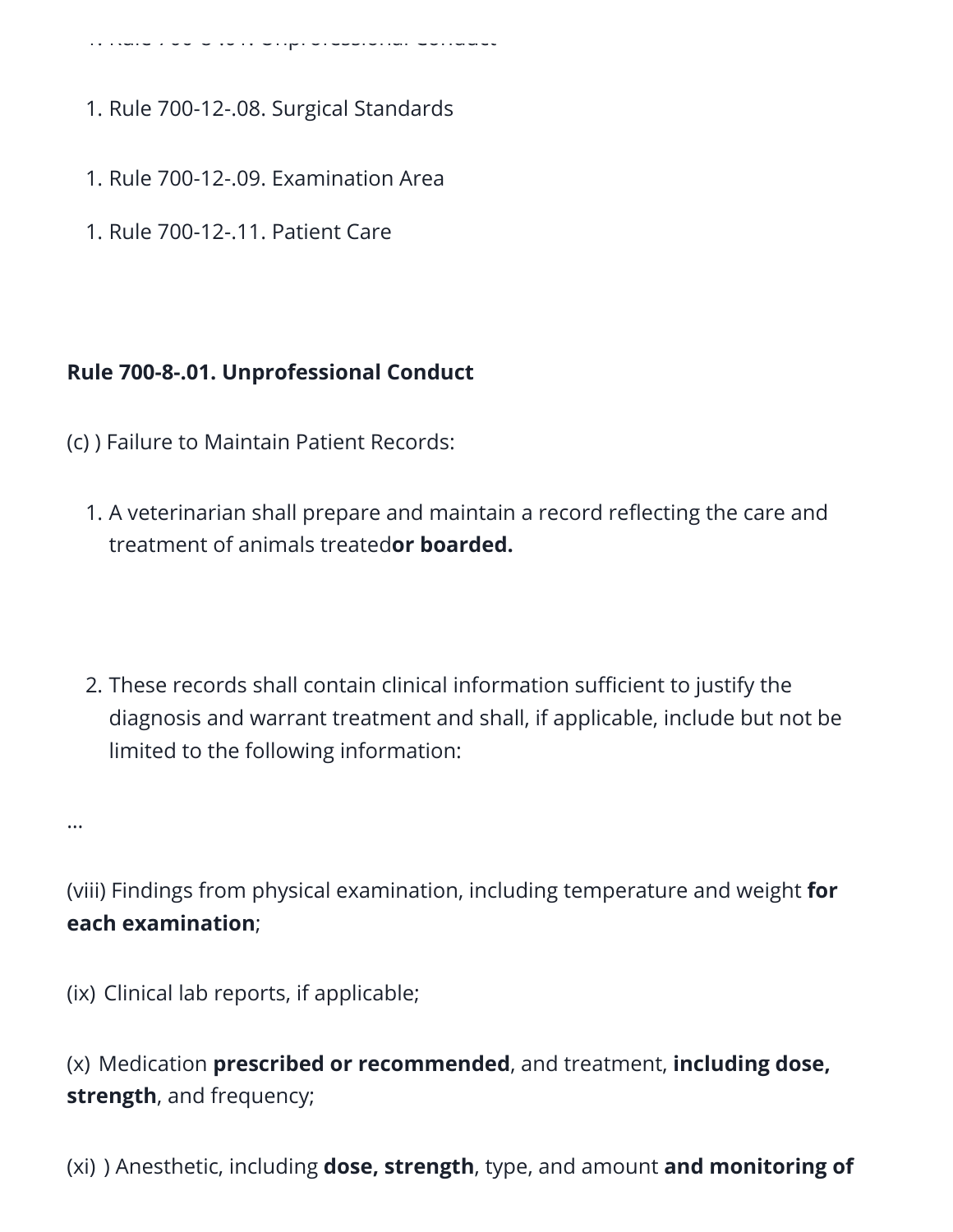**vital signs** at frequent intervals, if applicable;

(xii) details of surgical procedure **including** with complications and/or abnormalities noted **with documentation of suture materials used**, if applicable;

(xiii) Progress and disposition of the **case to include client communications and copies of any written instructions for homecare**;

(xiv) Differential diagnoses; and

(xv) X-rays if applicable **Radiographs to include radiographic interpretations.** 

6. A veterinarian shall respond to an inquiry by the Board within fifteen (15) days and/or provide the Board with evidence that requested records have been released to the client.

#### **Rule 700-12-.08. Surgical Standards**

1. **…If the practitioner does not use a surgery table, the rationale for foregoing its use must be documented within the patient record.**

1. …

…

- 1. **For patients under general anesthesia for more than five minutes an endotracheal tube must be utilized as appropriate for the procedure.**
- 1. **For patients under general anesthesia monitoring and vital signs mu[st be](#page--1-0) recorded at intervals in accordance with minimal standards.**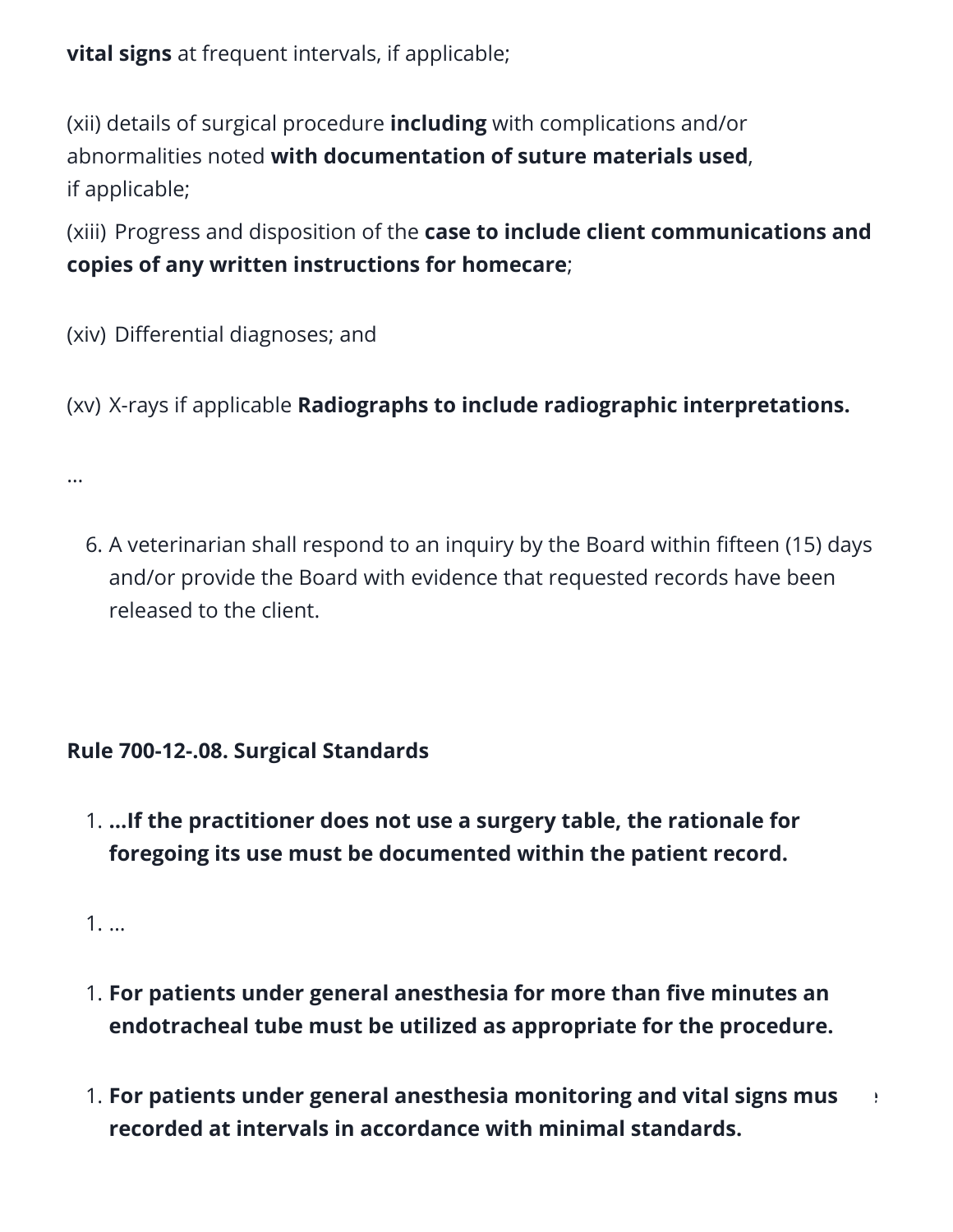**(i) Warming devices for patients undergoing general anesthesia is required as appropriate.** 

**(j) Pain management is required for patients undergoing surgical procedures.**

#### **Rule 700-12-.09. Examination Area**

**… (e) Minimum safety standards must be in place for patient and client safety.** 

#### **Rule 700-12-.11. Patient Care**

(1) For hospitalized or sick animals **patients** that are maintained in a veterinary facility, a licensed veterinarian **or licensed veterinary technician** must **physically evaluate each patient daily**.

(a) **Patients recovering from anesthesia must be properly monitored.** (b) **For hospitalized and sick patients, the licensed veterinarian must have appropriate measures in place to ensure patient comfort.** visit the facility and see each animal daily.

(2) **For boarded animals that are maintained in a veterinary facility, a licensed veterinarian or his or her designee must physically visit the facility and see each animal daily.** Patients recovering from anesthesia must be properly monitored as appropriate.

#### **[North Carolina](https://aavsbmemberservices.org/august-2021-conventional/?preview_id=4135&preview_nonce=c4a7e6e37c&preview=true)**

The proposed rule for 21 NCAC 66.0211, Veterinary Telemedicine was submitted to the Rules Review Commission on 3/16/2021 and published on 4/15/2021 in the  $\ldots$ Register Volume 35 Issue 20. The comment period ended 6/14/2021. This motion was voted on and unanimously approved.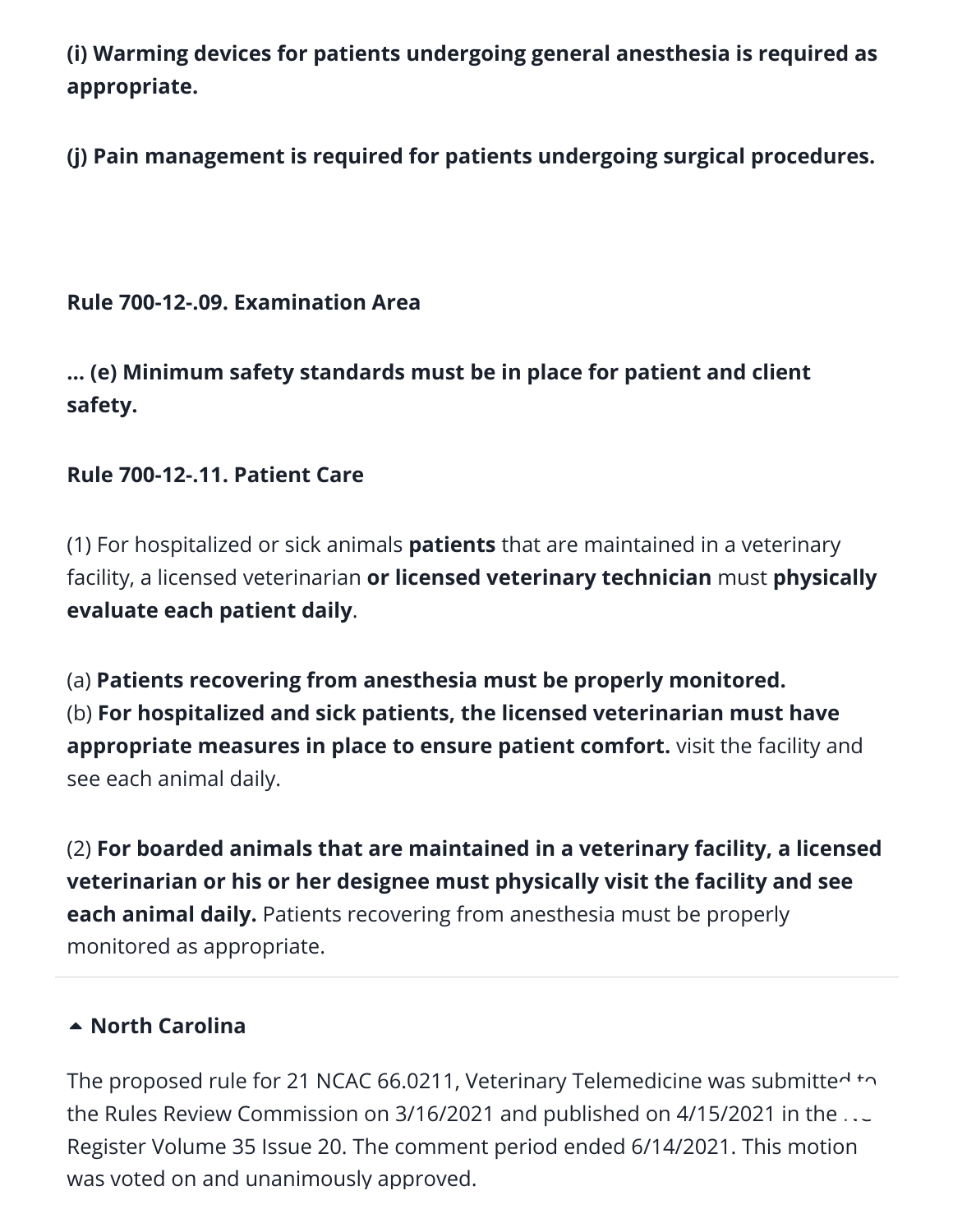#### **21 NCAC 66 .0211 VETERINARY TELEMEDICINE**

y pp

(a) "Veterinary telemedicine" or "telemedicine" means the use of electronic or telecommunication technologies to remotely provide medical information regarding a patient's clinical health status and to deliver veterinary medical services to a patient that resides in or is located in the State. The delivery of veterinary medical services through telemedicine is the practice of veterinary medicine. The practice of veterinary medicine occurs where the patient(s) is located at the time telemedicine technologies are used.

(b) A veterinarian may provide veterinary medical services via telemedicine to any patient only after establishing a Veterinarian-Client-Patient-Relationship (VCPR). No person shall practice veterinary telemedicine except a veterinarian within the context of a VCPR. A VCPR cannot be established by any electronic means or telecommunication technologies.

(c) "Veterinary telemonitoring" means the use of a medical device, smartphone, monitoring sensor, or other technology, in combination with an internet connection, to collect and store health information for a patient of the veterinarian and to transmit it to a veterinarian, as directed or requested by a veterinarian. Veterinary telemonitoring, by that act alone, is not the practice of veterinary medicine.

(d) "Veterinary Teleconsulting" occurs when any person, whose expertise the veterinarian believes would benefit the veterinarian's patient, provides advice or other information by any method of communication to a veterinarian at the veterinarian's direction or request. Veterinary teleconsulting, by that act alone, is not the practice of veterinary medicine.

(e) Veterinarians practicing telemedicine shall be held to the same standard of care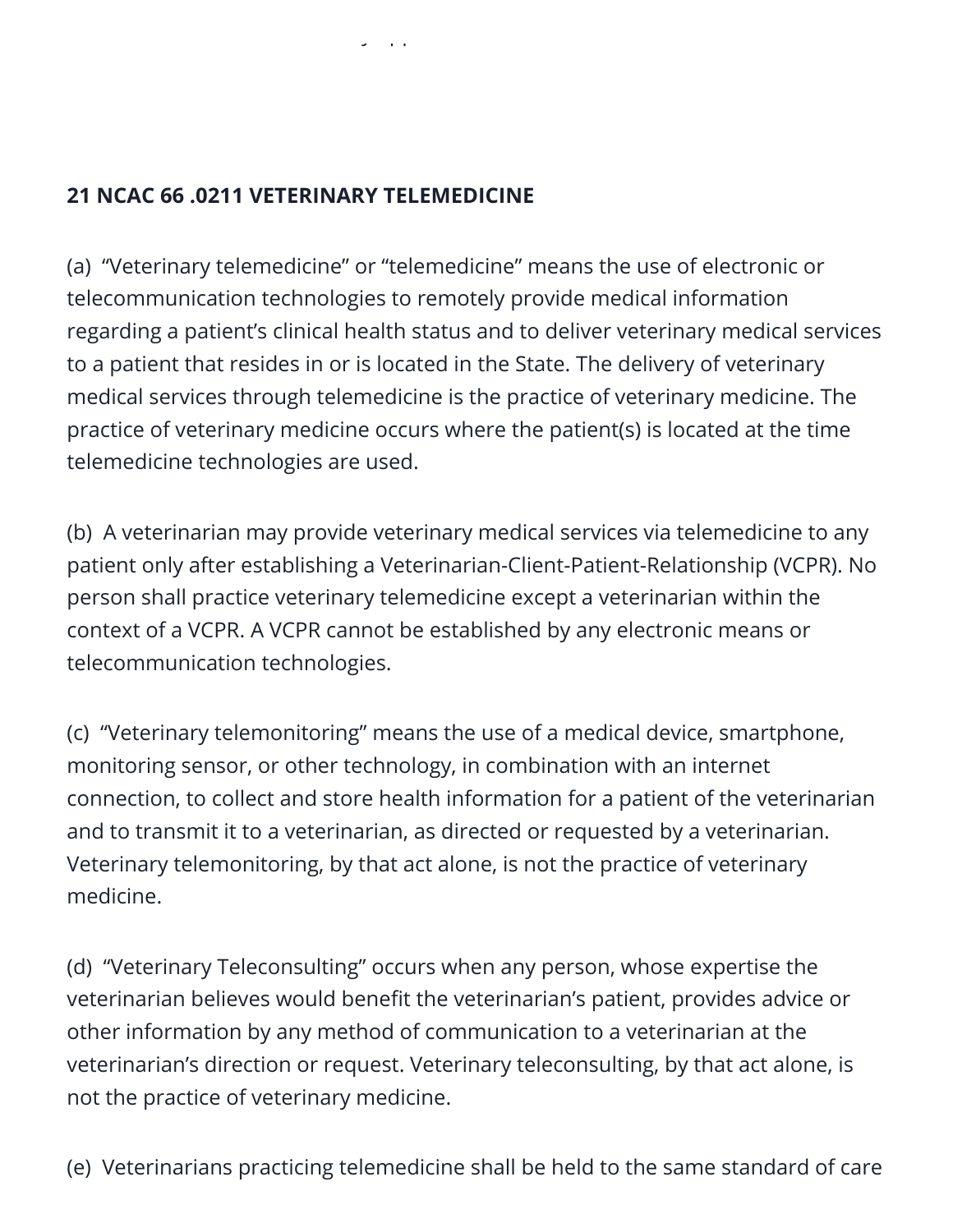as veterinarians providing in-person medical care. There is not a separate standard of care applicable to telemedicine. Veterinarians shall determine whether telemedicine is appropriate and in the best interest of the patient. Veterinarians shall maintain a medical record of the telemedicine patient(s) as required by 21 NCAC 66 .0207(b)(12)."

### **Adopted Rules**

#### **[Pennsylvania](https://aavsbmemberservices.org/august-2021-conventional/?preview_id=4135&preview_nonce=c4a7e6e37c&preview=true)**

The [waiver](https://www.dos.pa.gov/Documents/2020-03-22-Continuing-Education-Suspensions.pdf) allowing for unlimited online continuing education hours is expiring on September 30, 2021. Also expiring on the same date is the waiver allowing veterinarians to provide COVID vaccines.

## 3. Board Watch

### <span id="page-17-0"></span>United States

**[California](https://aavsbmemberservices.org/august-2021-conventional/?preview_id=4135&preview_nonce=c4a7e6e37c&preview=true)**

#### **Telemedicine**

The Multidisciplinary Advisory Committee (MAC) promulgated the following legislative proposal regarding telemedicine. The [Telemedicine Memo](https://www.vmb.ca.gov/meetings/materials/20210721_mdc_5.pdf) proposes flexibility over the use of telemedicine without a VCPR.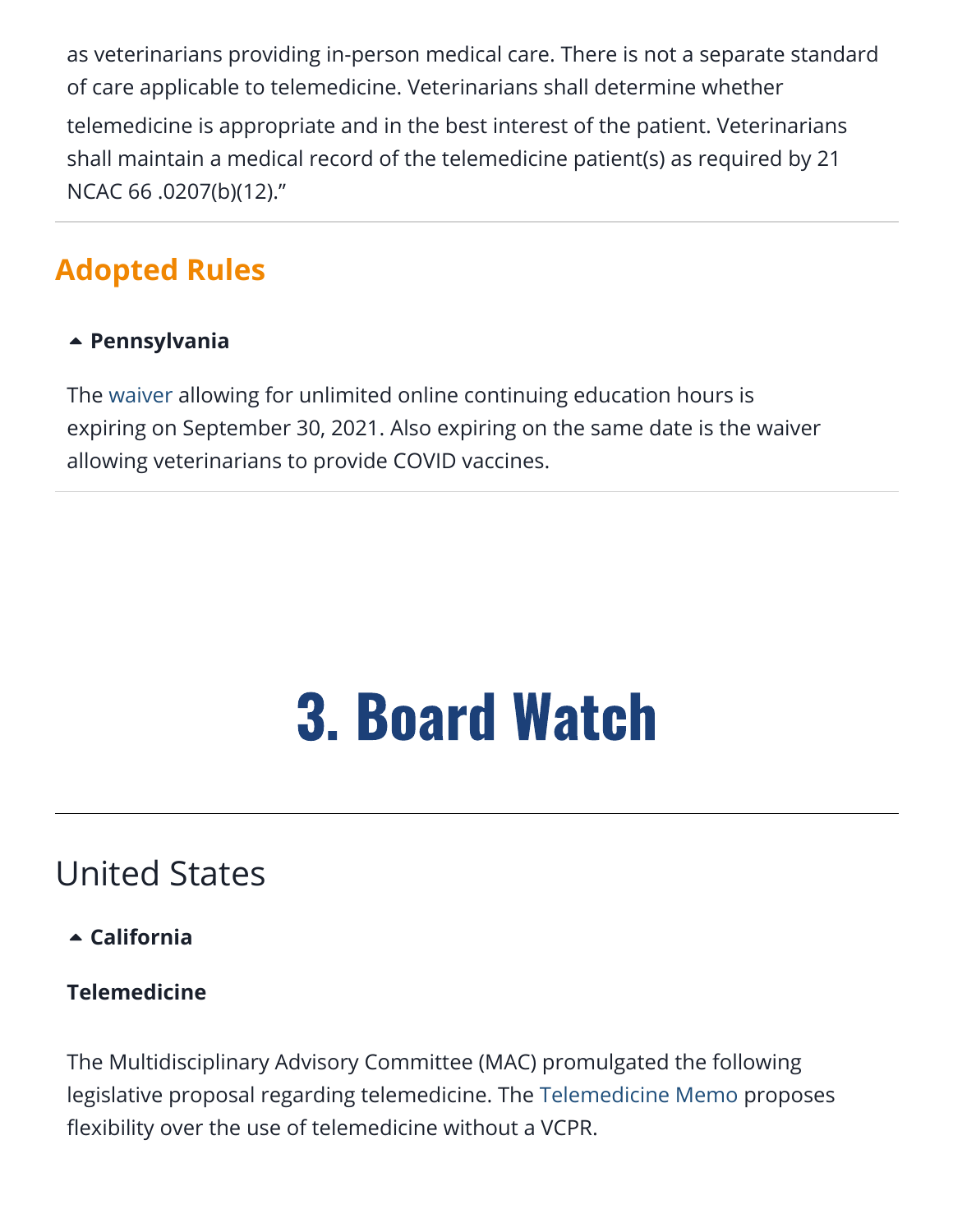#### **Proposed additions**:

(e) "Teleconsultation" means the use of electronic technology or media, including interactive audio and/or video, for communication between a California-licensed veterinarian who has established the veterinarian-client-patient relationship for the animal patient(s), and a licensed veterinarian or other person whose expertise, in the opinion of the California-licensed veterinarian, would benefit the patient(s), but who does not have a veterinarian-client-patient relationship for the patient(s), does not have direct communication with the client, and does not have ultimate authority over the care or primary diagnosis of the animal patient(s).

(f) "Telehealth" means the use of electronic technology or media, including interactive audio and/or video, to deliver general veterinary health information and education to the client or client's representative. (g) "Telemedicine" means the use of electronic technology or media, including interactive audio and/or video, by a California-licensed veterinarian to practice veterinary medicine provided within an established veterinarian-client-patient relationship for the patient(s).

(h) "Teletriage" means the use of electronic technology or media, including interactive audio and/or video, to diagnose and treat a medical emergency as defined under Section 4840.5, until the animal patient(s) can be transported to, and/or seen by, a veterinarian.

4826.3. (a) Telemedicine may be used by a California-licensed veterinarian to further evaluate the animal patient(s)' progress, and diagnose and treat the medical condition for which the veterinarian-client-patient relationship has been established.

(b) Telehealth may be used as follows:

(1) By a California-licensed veterinarian and may include a general or preliminary diagnosis of the general health of the animal patient using a virtual examination of the animal patient(s), but shall not include treatment of whatever nature for an condition.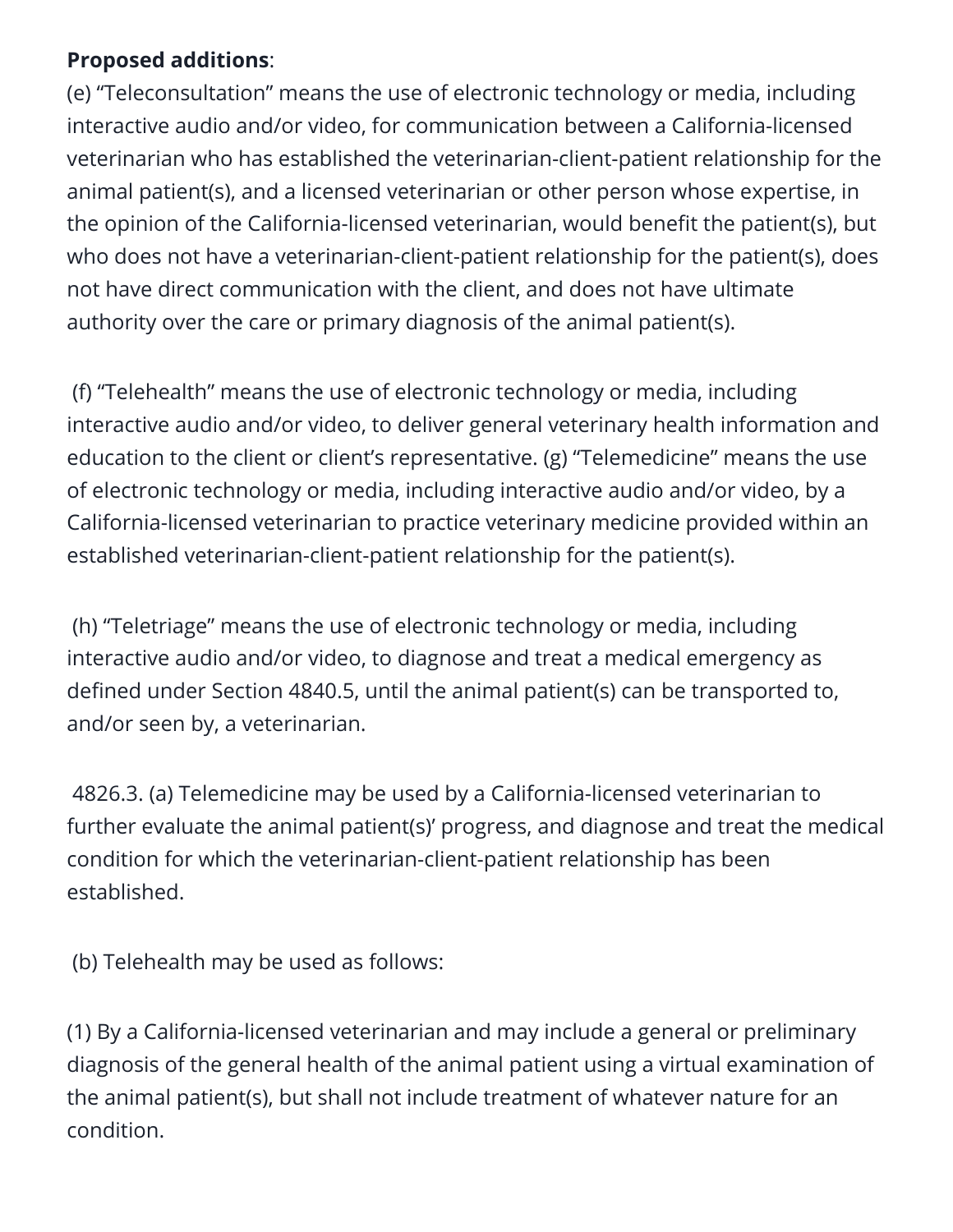(2) By a registered veterinary technician or veterinary assistant to determine the seriousness of a medical situation and advise the client or client's representative of the urgency of an in-person examination of the animal patient(s), but shall not include a diagnosis or treatment of any condition.

(c) Teletriage shall not be used for non-life-threatening cases. In an emergency, as defined under Section 4840.5, teletriage may be used as follows: (1) By a Californialicensed veterinarian to diagnose and treat the animal patient(s), until the animal patient(s) can be seen by, or transported to, a veterinarian. (2) By a registered veterinary technician as provided under Section 4840.5. (d) Teleconsultation may be used by a California-licensed veterinarian to obtain advice or assistance on an animal patient(s)' medical condition.

Telehealth Services The legislative proposal would authorize telehealth services to be provided by a California licensed veterinarian, and those services could include a general or preliminary diagnosis of the general health of the animal patient(s) using a virtual examination of the animal patient(s). (Prop. BPC, § 4826.3, subd. (b)(1).) This provision was crafted carefully to conform with the existing definition of "diagnosis," which is defined to mean the act or process of identifying or determining the health status of an animal through examination and the opinion derived from the examination (BPC, § 4825.1, subd. (a)). To benefit consumers by expanding the use of electronic technology and increasing access to veterinary health care services, the new telehealth provision would specify that the examination could be performed virtually in order to provide a general or preliminary diagnosis of the general health of the patient. Since this telehealth provision would not authorize treatment to be electronically provided, it could be used without establishing a VCPR, which would otherwise require an in-person examination or by medically appropriate and timely visits to the premises where the animal(s) are kept.

To further increase access to veterinary health care, the telehealth provision would allow an RVT or VA to use telehealth to determine the seriousness of a medical situation and advise the client or client's representative of the urgency of the animal patient(s) being seen. (Prop. BPC, § 4826.3, subd. (b)(2).). This provision is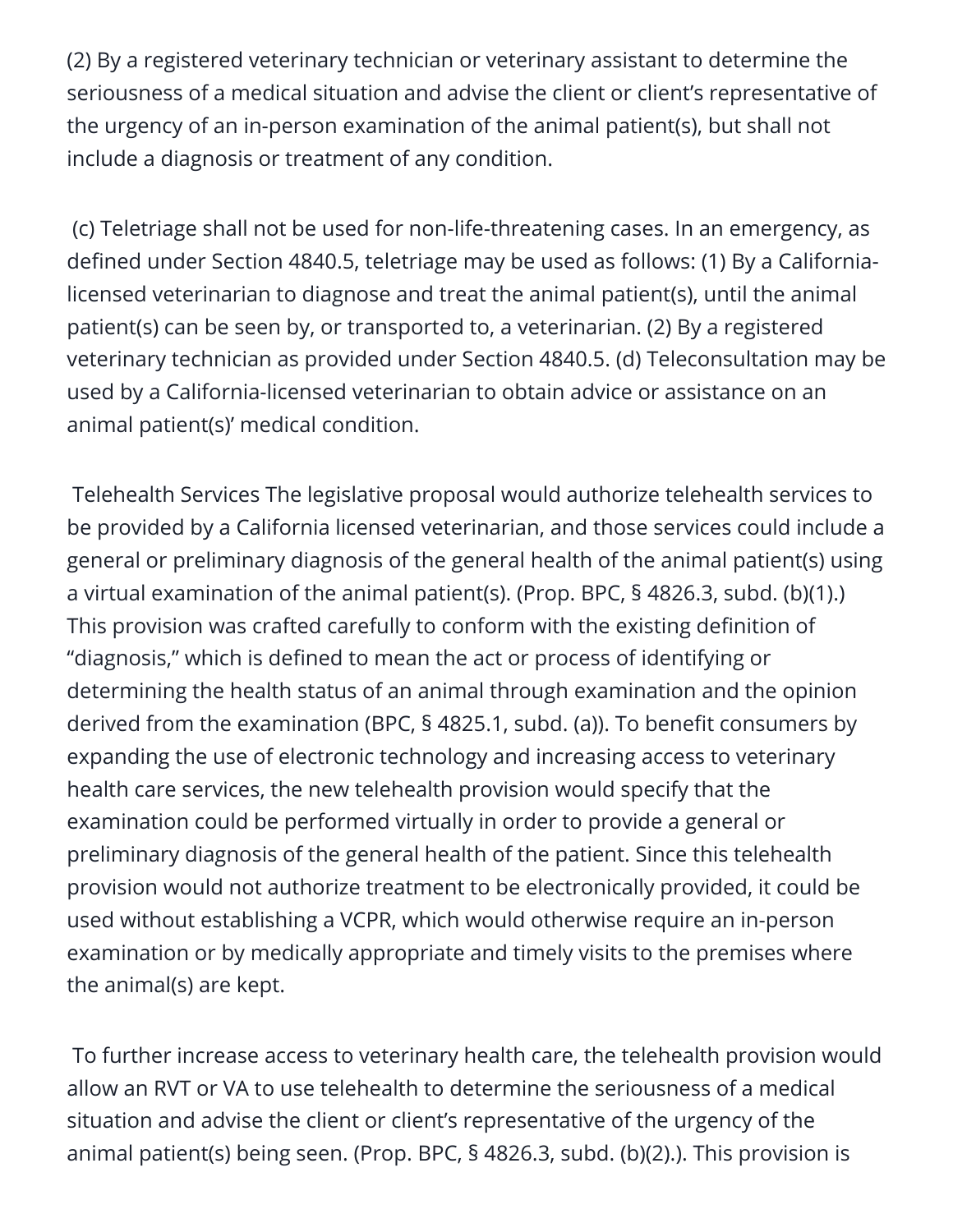consistent with current practice when consumers telephone or email a veterinary clinic for advice on whether to bring in their animal for veterinary medical assistance. The telehealth provision would authorize a registered veterinary technician (RVT) or veterinary assistant (VA) to provide telehealth to consumers as long as no diagnosis or treatment of any condition is provided. This limitation is consistent with the prohibitions on RVTs and VAs providing a diagnosis or prognosis of animal diseases and prescribing drugs, medicine, and appliances established under BPC section 4840.2, and clarified in CCR, Title 16, sections 2036, subsection (a), and 2036.5, subsection (a).

#### $\triangle$  [DC](https://aavsbmemberservices.org/august-2021-conventional/?preview_id=4135&preview_nonce=c4a7e6e37c&preview=true)

#### **Licensing**

The Board has switched to an online licensing system, Salesforce.

#### **COVID**

All licensed veterinarians have been sent an email to participate in a research study examining the wellness of veterinarians during COVID-19. The survey titled, the Potomac Regional Veterinary Coping, Resilience and Challenges (CRC) aims to assess the stressors veterinarians are experiencing during COVID-19 and to disseminate resource information.

#### **Facility Inspection**

The veterinary facility inspection program is back after halting due to COVID. The facilities licenses that are expired are not considered expired due to Covid. They are still considered 'active' unless otherwise noted. The Board is aiming to get those completed by the 1st of September.

#### **PDMP**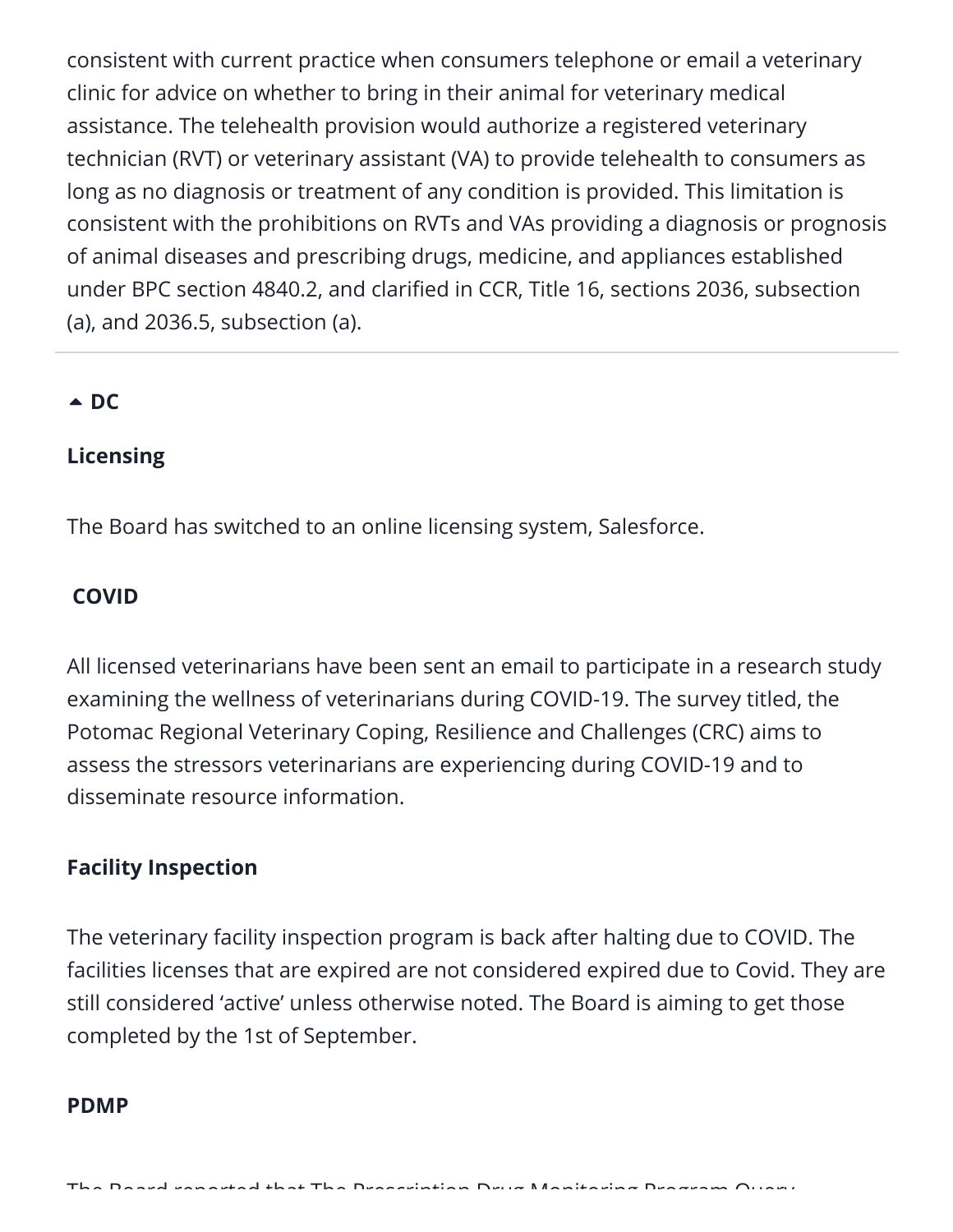The Board reported that The Prescription Drug Monitoring Program Query Amendment Act of 2020 has a projected law date of March 15, 2021.

#### <https://lims.dccouncil.us/Legislation/B23-0890>

#### **[Texas](https://aavsbmemberservices.org/august-2021-conventional/?preview_id=4135&preview_nonce=c4a7e6e37c&preview=true)**

#### **CE**

At its August 3, 2021, meeting, the Texas Board of Veterinary Medical Examiners (TBVME) approved a revision to its continuing education (CE) requirements. Going forward, licensees will no longer be required to obtain a portion of their required hours from personal attendance at live courses and seminars. Licensees will be able to obtain all the required hours via online courses or seminars.

In conjunction with the revision of this regulation, the TBVME tentatively announced that beginning in January of 2022, licensees will once again be required to have the minimum number of CE hours to renew their licenses. That requirement has been on hold since the pandemic began in 2020 due to the very limited availability of inperson CE.

#### **[Wisconsin](https://aavsbmemberservices.org/august-2021-conventional/?preview_id=4135&preview_nonce=c4a7e6e37c&preview=true)**

#### **Telemedicine**

The Veterinary Examining Board (VEB) on July 21 approved [guidance](https://datcp.wi.gov/Documents2/VEBTelehealth.pdf) to directly address how telehealth may be utilized in Wisconsin under existing rules and statutes. (The proposed rule below discusses changes to existing rule and is not currently in effect.)

In accordance with Wis. Stat. §89.02 (8) (b), a veterinary-client-patient relationship must be established via the veterinarian making an in-person physical exam, as  $+$ meaning of "recently examined the patient", or through timely medically

appropriate visits by the veterinarian to the premises on which the patient is kept. It

t b t bli h d b t l h lth t h l i Th t i li t ti t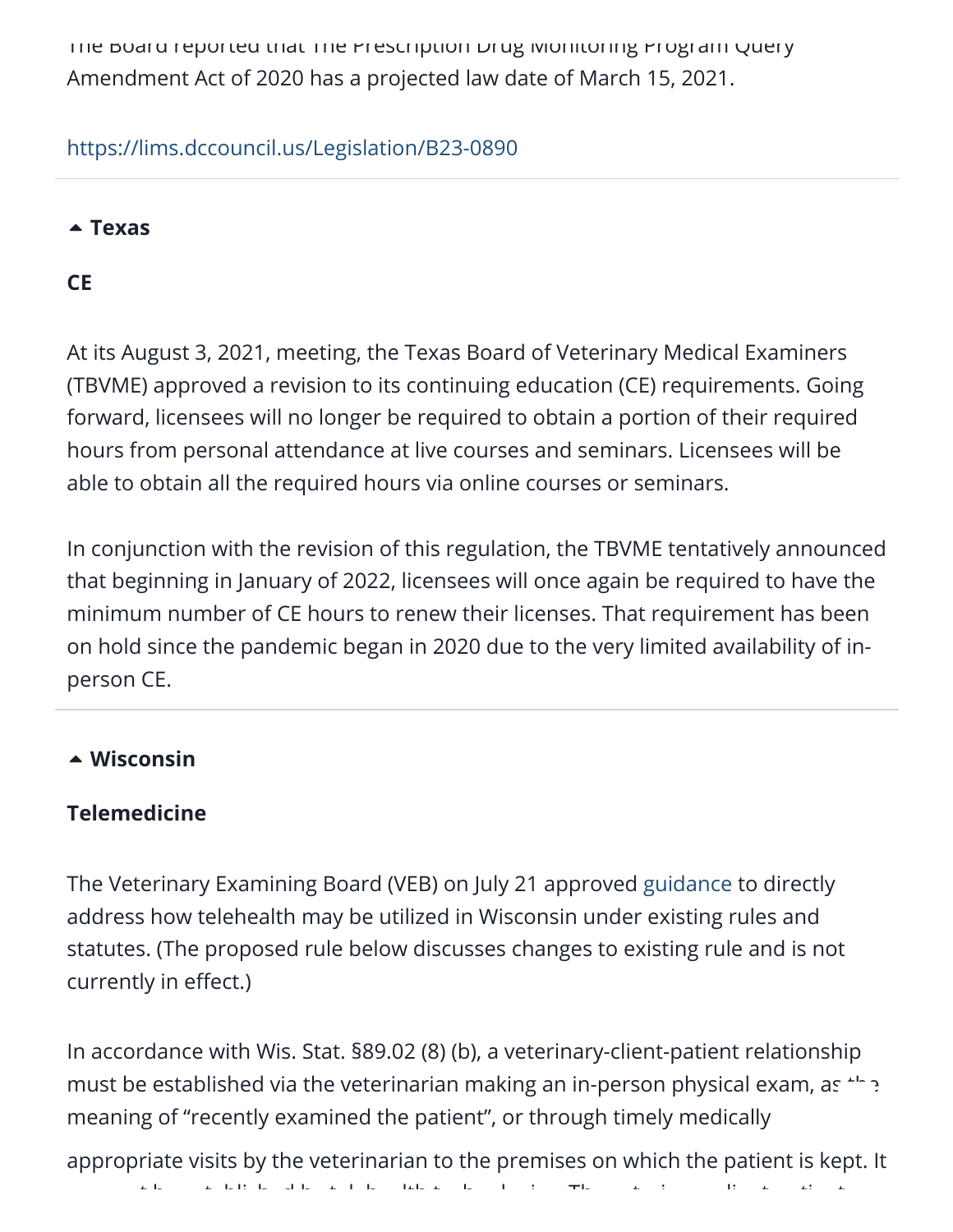may not be established by telehealth technologies. The veterinary-client-patient relationship, once established, extends to other veterinarians within the practice, or relief veterinarians within the practice, that have access to, and have reviewed, the medical history and records of the animal.

### Canada

#### **[British Columbuna](https://aavsbmemberservices.org/august-2021-conventional/?preview_id=4135&preview_nonce=c4a7e6e37c&preview=true)**

#### **Revised PFAC Policy for Virtual Inspections**

Since the onset of the pandemic, the Practice Facility Accreditation Committee (PFAC) has developed (and Council has approved) two separate policies for virtual practice facility inspections. The first policy was to allow new facilities to be inspected virtually and be granted provisional approval to operate, until such time that an on-site inspection could be performed. The second policy was to allow existing facilities to have their regular (5-year) reaccreditation inspections performed virtually and for PFAC to make a final reaccreditation decision based upon the virtual inspection if they felt it to be appropriate.

At the direction of PFAC, the office reviewed the existing policies and amalgamated them into a [single unified policy](https://cvbc.ca/wp-content/uploads/2021/07/Unified-Policy-for-Remote-Virtual-Inspections-during-the-COVID-19-Pandemic.pdf) [[FAQ\]](https://cvbc.ca/wp-content/uploads/2021/07/FAQ-for-the-Unified-Policy-for-Remote-Virtual-Inspections-during-the-COVID-19-Pandemic.pdf). The Practice Facility Accreditation Committee reviewed and approved the draft policy at its May meeting and directed the office to present it to Council for approval. The Board adopted the "Practice Facility Accreditation Committee's Unified Policy for Remote/Virtual Inspections during the COVID-19 Pandemic" to replace the existing two temporary policies.

This is currently still framed as a temporary policy to be revisited once COVIDrelated risk is reduced but, given the success of the virtual platform and the flexibility that it provides, anticipates that virtual inspections will remain a tool of the CVBC and PFAC processes going forward

#### **Telemedicine**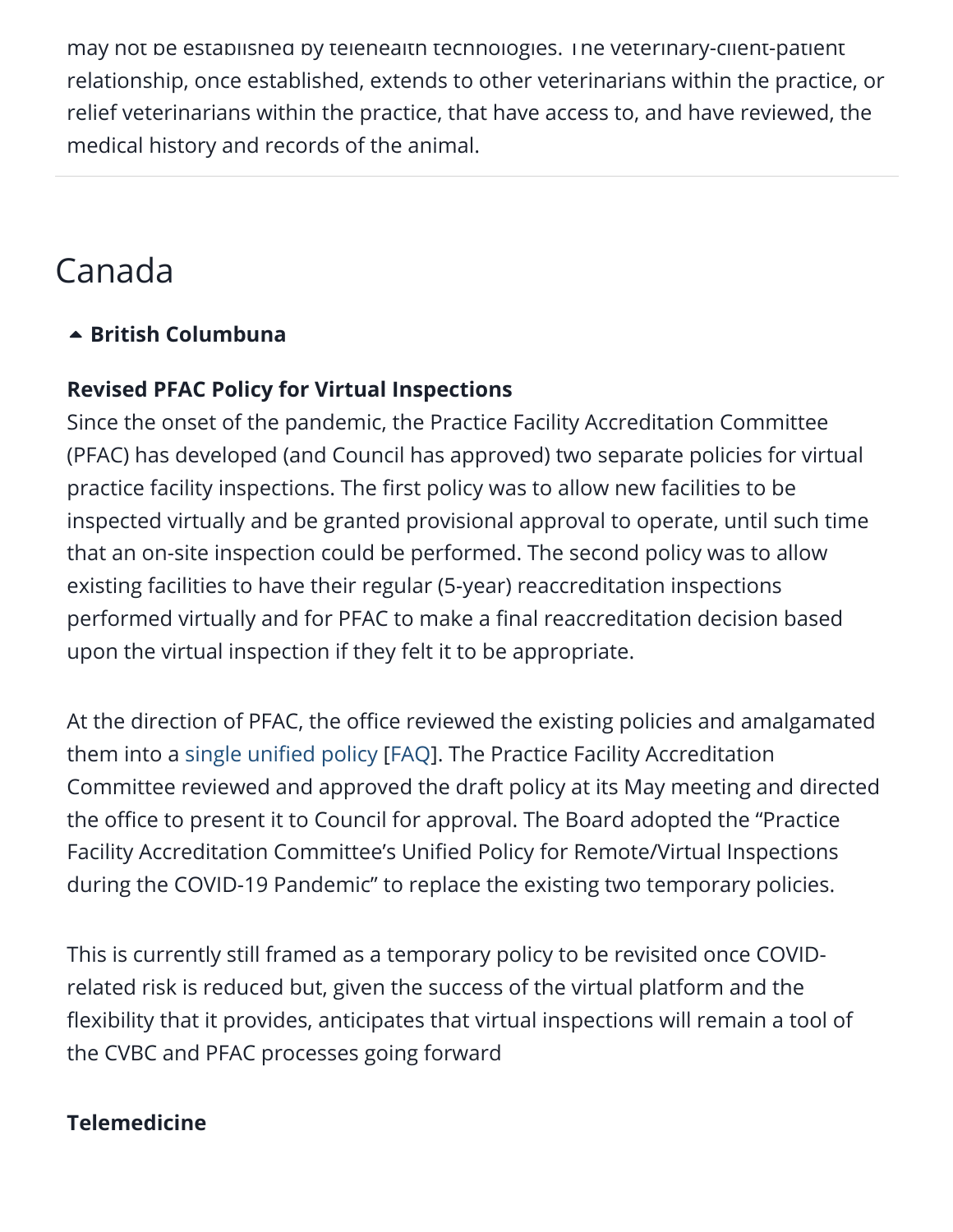The Board voted to accept the amended telemedicine position statement for publication to the CVBC website. The Telemedicine Working Group shared the CVBC's draft Telemedicine Policy at a national-level telemedicine meeting – feedback from the group was positive, with no suggested changes. The CVBC's [telemedicine policy will be more permissive than some other jurisdictions, as it](https://cvbc.ca/wp-content/uploads/2021/07/CVBC-Guidelines-Update-Telemedicine-July-2021-FINAL-for-posting.pdf) allows a VCPR to be established via telemedicine and for prescriptions to be issued (under specific circumstances and with veterinarians using personal judgment and documenting the justification). The development of [The FAQ document](https://cvbc.ca/wp-content/uploads/2021/07/CVBC-Telemedicine-FAQs-July-2021.pdf) provides a good resource for an understanding of the Policy.

#### **[Ontario](https://aavsbmemberservices.org/august-2021-conventional/?preview_id=4135&preview_nonce=c4a7e6e37c&preview=true)**

#### **Use of Non-Conventional Therapies in the Practice of Veterinary Medicine**

College Council discussed a draft position statement on the use of nonconventional therapies in the practice of veterinary medicine. Position statements enable Council to take a position on a topic that has polarizing views within the public and the profession. The public is increasingly seeking new forms of treatment and care for their animals and they have become accustomed to having choice and access in selecting a provider for lower risk therapies. The College's existing position on complementary and alternative therapies indicates these therapies must be part of veterinary medicine. For lower-risk therapies, this may not be necessary when thinking of public protection based on risk. Following discussion, Council decided to approve the draft [position statement](https://cvo.org/getmedia/856393a8-5b15-4288-b6aa-c11649fef53d/PS_NonConventionalTherapies.pdf.aspx), which will be published soon. Council is also asking the College to develop resources to support public education on accessing lower-risk therapies.

#### **Telemedicine**

College Council reviewed its professional practice standard on telemedicine. In March 2020, the College relaxed its rules related to prescribing via telemedicine alone to enable veterinarian[s](#page--1-0) to prescribe non-controlled drugs and substances within a veterinarian-client-patient relationship but without performing an in-

person examination. Jurisdiction is also an important consideration. A veterinarian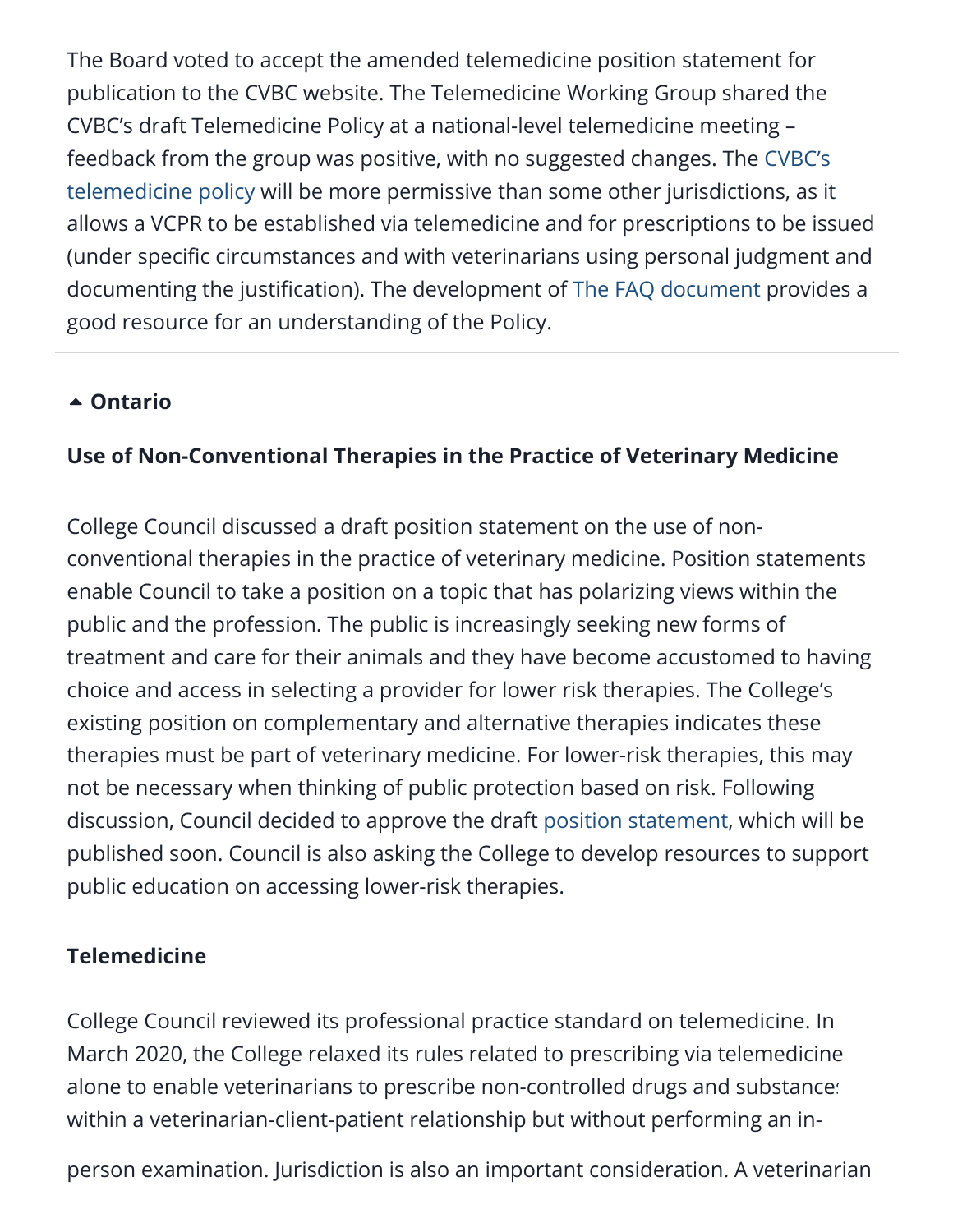licensed in Ontario remains accountable to the College regardless of where or how they are practicing veterinary medicine. Further, the College expects that a veterinarian who is not licensed in Ontario will comply with the licensing requirements in the jurisdiction in which they hold licensure and provide care in accordance with the standard of care of that jurisdiction. The Council also looked at its standard on prescribing a drug in connection with its telemedicine standard. Following discussion, Council approved changes for public consultation which would permit a veterinarian to obtain recent and sufficient knowledge of an animal through a virtual examination in order to prescribe a non-controlled drug to a new patient or for a new condition with an existing patient where there is an immediate, short-term need under certain conditions, as laid out in the standard on prescribing. It is important to note that the additional requirement to be readily available in-person to manage any adverse reactions to a drug, when prescribing a drug, has not been altered.

#### **[Prince Edward Island](https://aavsbmemberservices.org/august-2021-conventional/?preview_id=4135&preview_nonce=c4a7e6e37c&preview=true)**

#### **CE**

The Canadian Registrars (CCVR) have started an important initiative to develop an essential competencies profile for the veterinary profession in North America.

Four organizations representing regulation within the veterinary medical profession in Canada and the United States have united to launch an important new initiative – creation of a North American essential competency profile for veterinary medicine. These leaders include the American Association of Veterinary State Boards (AAVSB), the Canadian Council of Veterinary Registrars (CCVR), the College of Veterinarians of Ontario (CVO), and the International Council for Veterinary Assessment (ICVA). They are joined by advisors from the Association of American Veterinary Medical Colleges (AAVMC), the Canadian National Examining Board (NEB), and the Educational Commission for Foreign Veterinary Graduates (ECFVG).

The goal of the project is to develop a validated, essential competency profile for veterinary medicine in North America that articulates the core competencies of

profession to be maintained throughout a veterinarian's career. The profile will be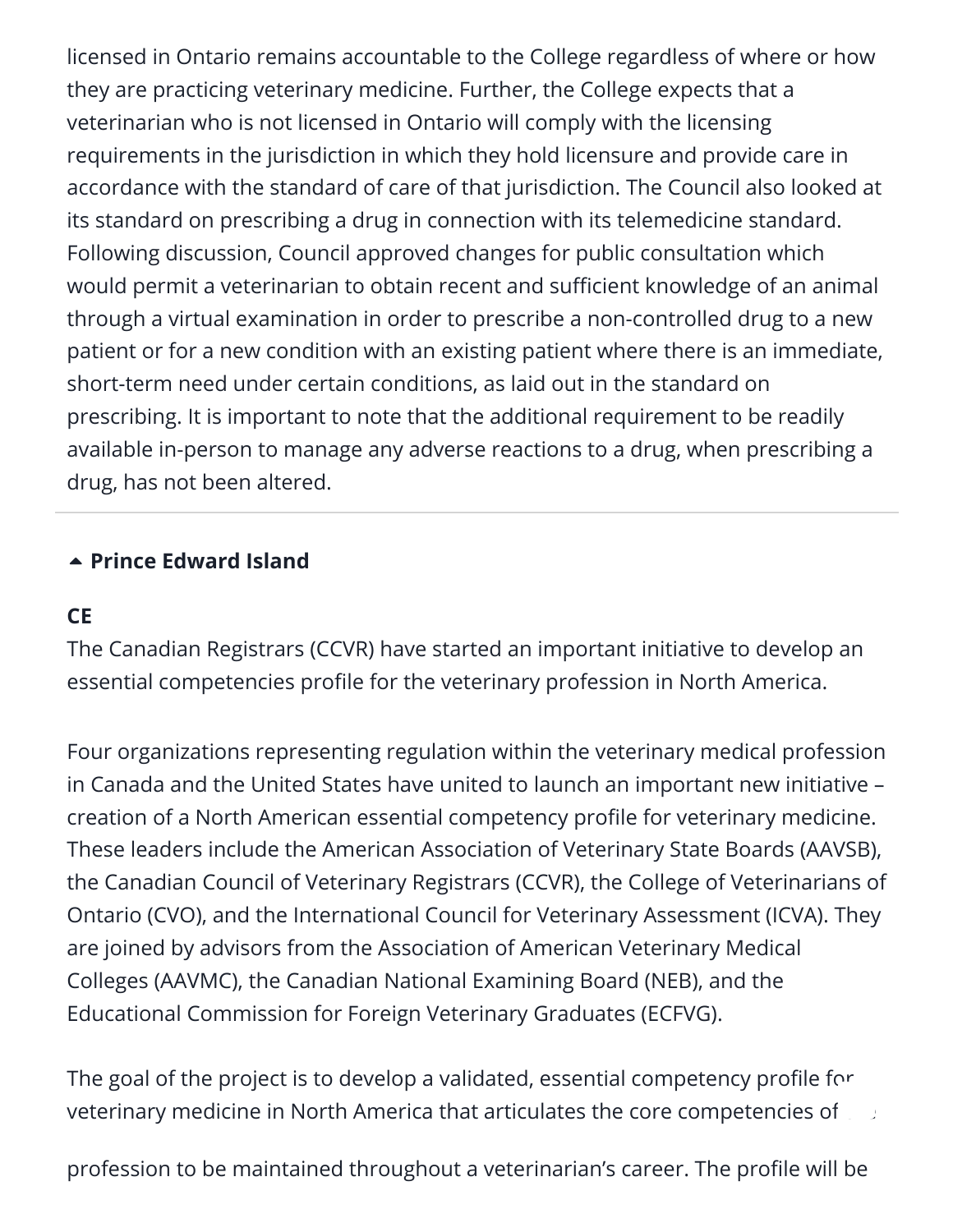used by the veterinary regulatory sector for licensure, quality assurance programs, and continuing competence evaluation. The 20-month project began in August 2020 and will run through spring of 2022.

If you have questions about the project please contact our research partners: [patricia.muenzen@act.org.](mailto:patricia.muenzen@act.org)

# 4. VMA Updates

#### <span id="page-25-0"></span>**[D.C.](https://aavsbmemberservices.org/august-2021-conventional/?preview_id=4135&preview_nonce=c4a7e6e37c&preview=true)**

#### *DC Academy Seminars from September 2, 2021 through December 2, 2021 will be exclusively webinars.*

There will be no in-person attendance at either the Elks Lodge or our remote viewing sites. Individual members will be able to receive CE credit by participating in our seminars live, on the day they are scheduled and will have access to the proceedings for review purposes only after the seminar takes place.

#### **▲ [Hawaii](https://aavsbmemberservices.org/august-2021-conventional/?preview_id=4135&preview_nonce=c4a7e6e37c&preview=true)**

*New animal laws enacted in 2021 (from previous legislative sessions)***:**

**Act 31**– Establishes the crime of sexual assault of an animal. Standard veterinary, animal husbandry, and conformation judging practices are exempt. *Effective June 7, 2021.*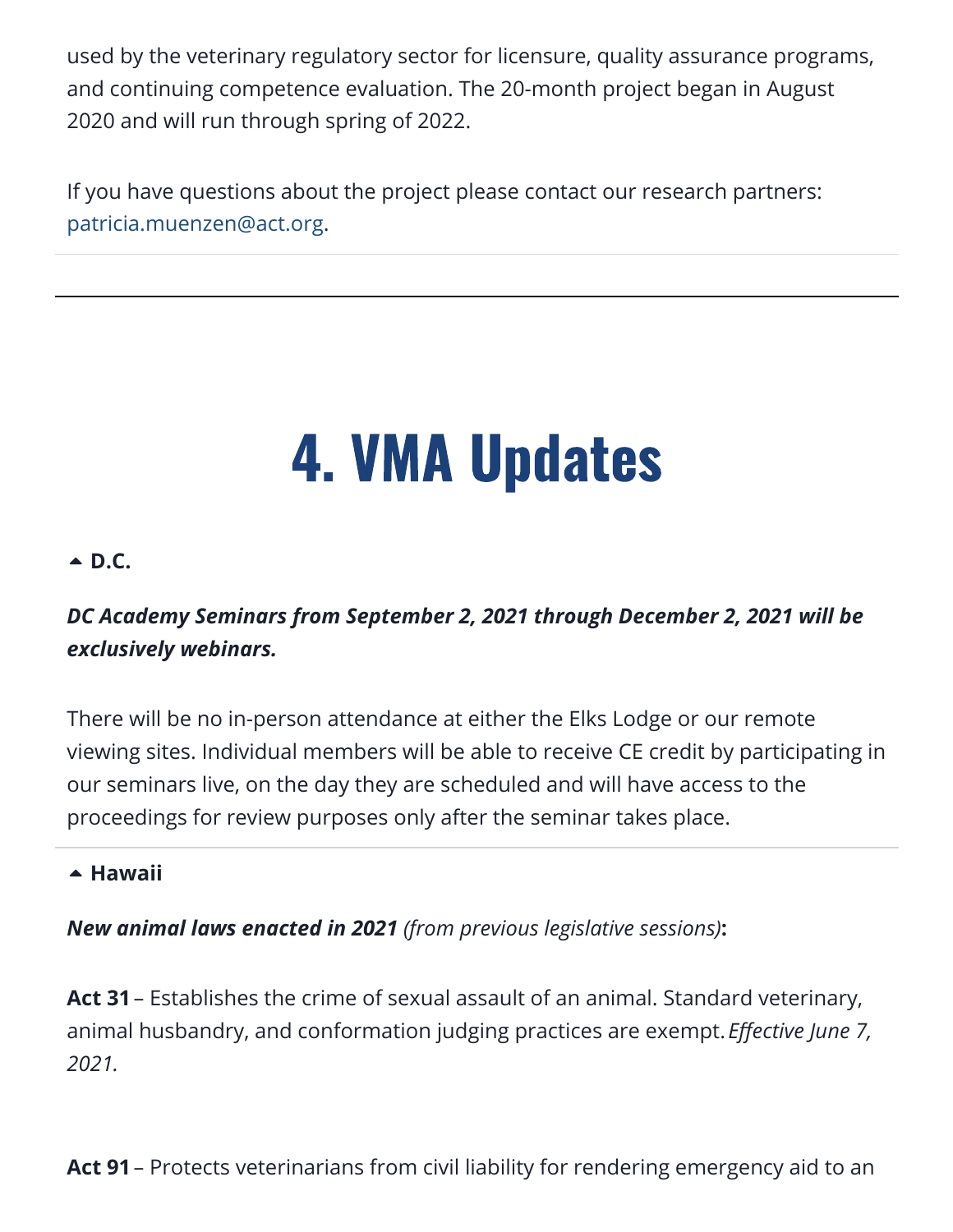animal, even if an owner is not available to consent to care. Requires veterinarians to report suspected animal cruelty or the injury or death of an animal as part of a staged fight. Protects veterinarians from civil liability for making such reports. *Effective June 25, 2021.*

**Act 182**– Bans the unsupervised tethering of a dog under the age of six months. Bans tethering in a configuration that endangers the dog. Bans the use of tow or log chains to tether a dog. *Effective July 6, 2021.*

**Act 5**, Special Session – Requires dog and cat owners to have microchip identification implanted in their dogs and cats, and to register the microchip number and the owner's contact information with a microchip registration company. Requires animal organizations to implant a microchip in all stray dogs and cats in their custody that do not have microchip identification. *Effective January 1, 2022.*

#### **[Iowa](https://aavsbmemberservices.org/august-2021-conventional/?preview_id=4135&preview_nonce=c4a7e6e37c&preview=true)**

#### Online Continuing Education – IBVM Update

The Iowa Board of Veterinary Medicine (IBVM) has approved a temporary provision change to the Online Continuing Education policy due to the COVID pandemic for veterinarians and veterinary technicians for the current triennium. The provision states:"Licensed veterinarians may obtain all their continuing education hours for the current triennium (July 1, 2020 through June 30, 2023) online. In-person coursework will not be required."Certified veterinary technicians may obtain all their continuing education hours for the current triennium (January 1, 2021 through December 31, 2023) online. In-person coursework will not be required. [Click here](https://www.iowavma.org/Files/COVID/Vet%20Board-Online%20CE%20Hours%20Policy%20Guidance-FINAL%20032621.pdf)to view the entire provision

#### **[New Jersey](https://aavsbmemberservices.org/august-2021-conventional/?preview_id=4135&preview_nonce=c4a7e6e37c&preview=true)**

#### **Removal of Required Protocols to Reduce The Spread of COVID-19** (July 2021)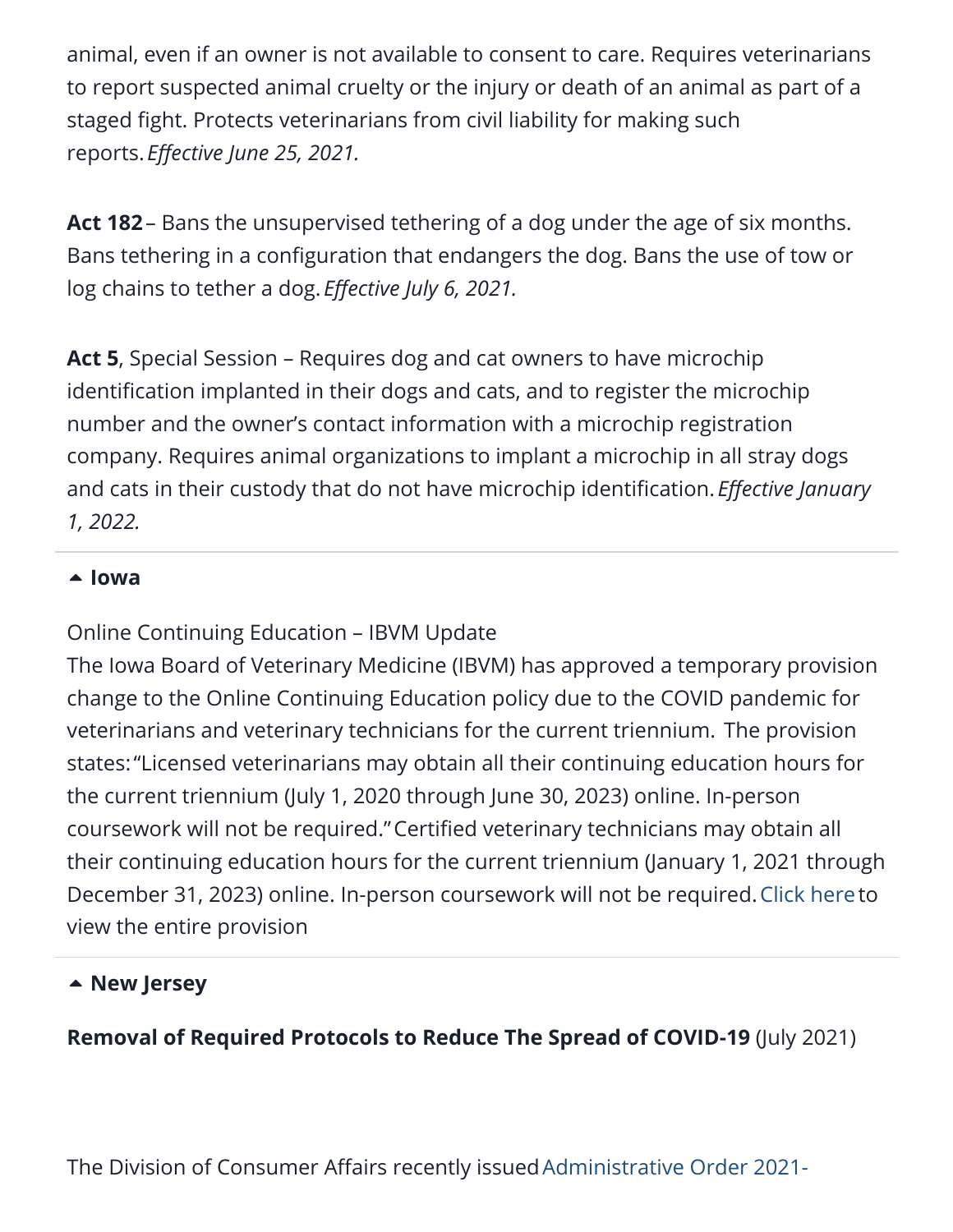[15relaxing various requirements for veterinary facilities. The Administrative](https://www.njconsumeraffairs.gov/COVID19/Documents/DCA-AO-2021-15-Rescinding-COVID-Restrictions-on-Veterinary-Offices.pdf) Order, among other things,

- Lifts masking requirements; and
- Eliminates social distancing and barrier requirements.

This Administrative Order rescinds earlier Administrative Order 2020-20, which permitted licensed veterinarians to provide the full scope of veterinary services and required licensees to follow protocols to reduce the spread of COVID-19.

Now, COVID-19 protocols will change from requirements imposed by Order to recommended[best practices.](https://www.njconsumeraffairs.gov/COVID19/Documents/COVID-19-Health-and-Safety-Recommendations-for-Veterinary-Practices.pdf) These best practice recommendations will be on the Board of Veterinary Medical Examiners[website](https://www.njconsumeraffairs.gov/vet/Pages/default.aspx).

[Licensed veterinarians should review the](https://www.njconsumeraffairs.gov/COVID19/Documents/COVID-19-Health-and-Safety-Recommendations-for-Veterinary-Practices.pdf) [Administrative Orde](https://www.njconsumeraffairs.gov/COVID19/Documents/DCA-AO-2021-15-Rescinding-COVID-Restrictions-on-Veterinary-Offices.pdf)[r](https://www.njconsumeraffairs.gov/COVID19/Documents/COVID-19-Health-and-Safety-Recommendations-for-Veterinary-Practices.pdf) and best practices closely. Please contact the New Jersey Board of Veterinary Medical Examiners if you have questions about the Administrative Order.

#### **[NJVMA Supports A2308 / S3145](https://njvma.org/page/LegislativeActivity_NJVMA)**

A2308 / S3145 was strongly supported by the NJVMA and was signed into law by the Governor. The law allows licensed professionals to continue operating under their original name even if their name has legally changed. Currently, licensed professionals are only allowed to practice under their legal name and therefore must go through the process of updating their license or certificate and other business materials if they choose to legally change their name. This disproportionately affects women, who are more likely to change their last names as a result of marriage. The law will take effect on the first day of the sixth month following its enactment.

#### **[Washington](https://aavsbmemberservices.org/august-2021-conventional/?preview_id=4135&preview_nonce=c4a7e6e37c&preview=true)**

#### **[Gov. Inslee's vaccine mandate does not apply to veterinarians and their](https://wsvma.org/2021/08/13/gov-inslees-vaccine-mandate-does-not-apply-to-veterinarians-and-their-teams-2/)**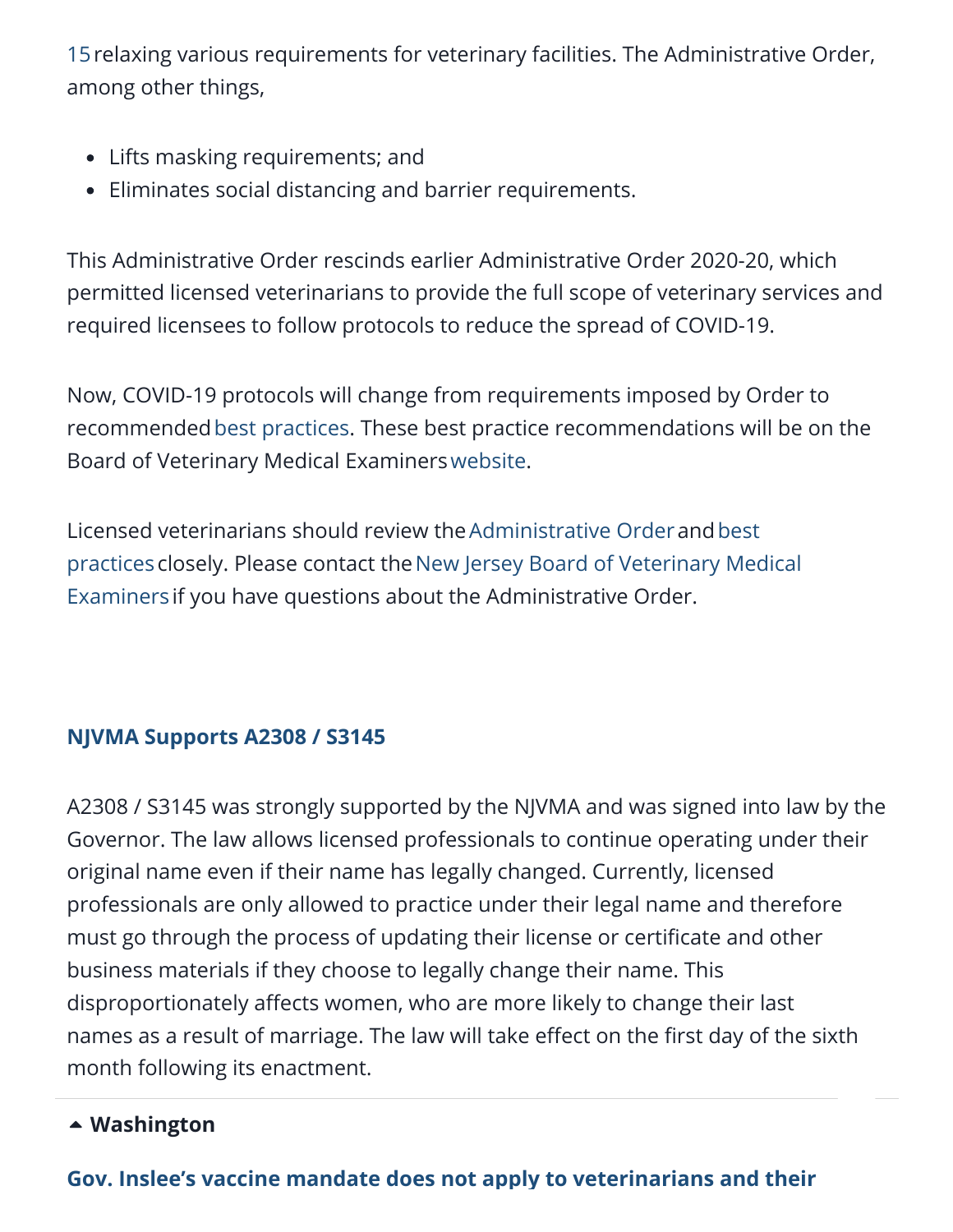#### **[teams](https://wsvma.org/2021/08/13/gov-inslees-vaccine-mandate-does-not-apply-to-veterinarians-and-their-teams-2/)**

The WSVMA provided the following clarification on 08/13/21. Gov. Jay Inslee announced a requirement for workers in private health care and long-term care settings to be fully vaccinated with a recommended COVID-19 vaccine by October 18, 2021. The proclamation also includes most state workers, contractors, and volunteers.

The governor's [Proclamation 21-14 COVID-19 Vaccine Requirement](https://wsvma.us20.list-manage.com/track/click?u=29f1beb052e4edff6c41d1747&id=aaf426ead8&e=5ac1746896) for health care workers does NOT apply to veterinary healthcare settings, animal care, and control agencies, or humane societies. However, as COVID-19 cases rise significantly across Washington, we hope that all members of the veterinary healthcare team will get vaccinated, a proven strategy to eliminate and even eradicate deadly viruses.

# <span id="page-28-0"></span>5. Canadian VMA Updates

#### **[Ontario](https://aavsbmemberservices.org/august-2021-conventional/?preview_id=4135&preview_nonce=c4a7e6e37c&preview=true)**

Since 2016, Council has conducted an annual review of its policy on telemedicine. This year, there are two major areas for Council's discussion and debate. These issues were brought to Council's attention to the debate in September 2020, at which time the Council directed staff to bring the issues back for its consideration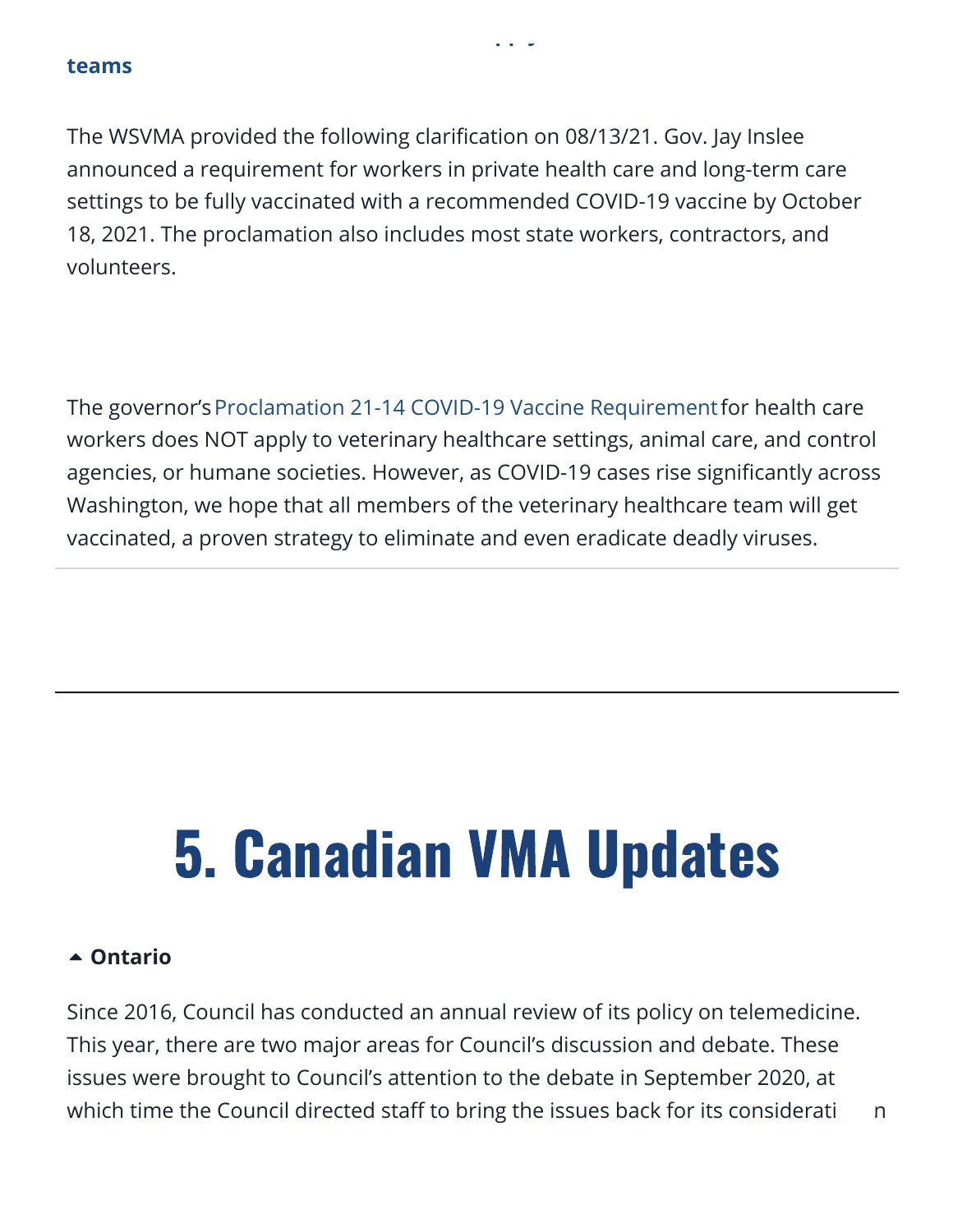June 2021 with further background information with respect to the outcome of pandemic measures and other information.

The first area of consideration relates to jurisdiction. The College's current *Professional Practice Standard: Telemedicine* states that, in all circumstances, an individual practicing veterinary medicine in Ontario must be licensed with the College. However, a recent *National Policy Statement on Telemedicine* adopted by the Canadian Council of Veterinary Regulators (CCVR) presents the opportunity for Council to revisit its policy.

The second area of consideration relates to prescribing. The College's current *Professional Practice Standard: Telemedicine* permits a veterinarian working from an accredited facility to establish a veterinarian-client-patient relationship (VCPR) via telemedicine alone. However, a veterinarian must have recent and sufficient knowledge of the animal(s) obtained through either an in-person physical examination or premise visit to prescribe a drug. In response to the Covid- 19 pandemic, this rule was temporarily modified in March 2020 to permit prescribing of all non-controlled drugs and substances to a new client/patient via telemedicine within a VCPR but without requiring a physical examination or premise visit to obtain recent and sufficient knowledge. This temporary modification has presented Council with the opportunity to consider whether this allowance, in a circumscribed manner, should become a permanent amendment in cases where there is an immediate need for the welfare of the animal.

The College relaxed its rules related to prescribing via telemedicine alone in March 2020. This allows a veterinarian to prescribe non-controlled drugs and/or substances within a veterinarian-client-patient relationship ("VCPR") but without performing an in-person physical examination or premise visit in order to obtain recent and sufficient knowledge.

Both of these developments have presented Council with the opportunity to reconsider its current standard.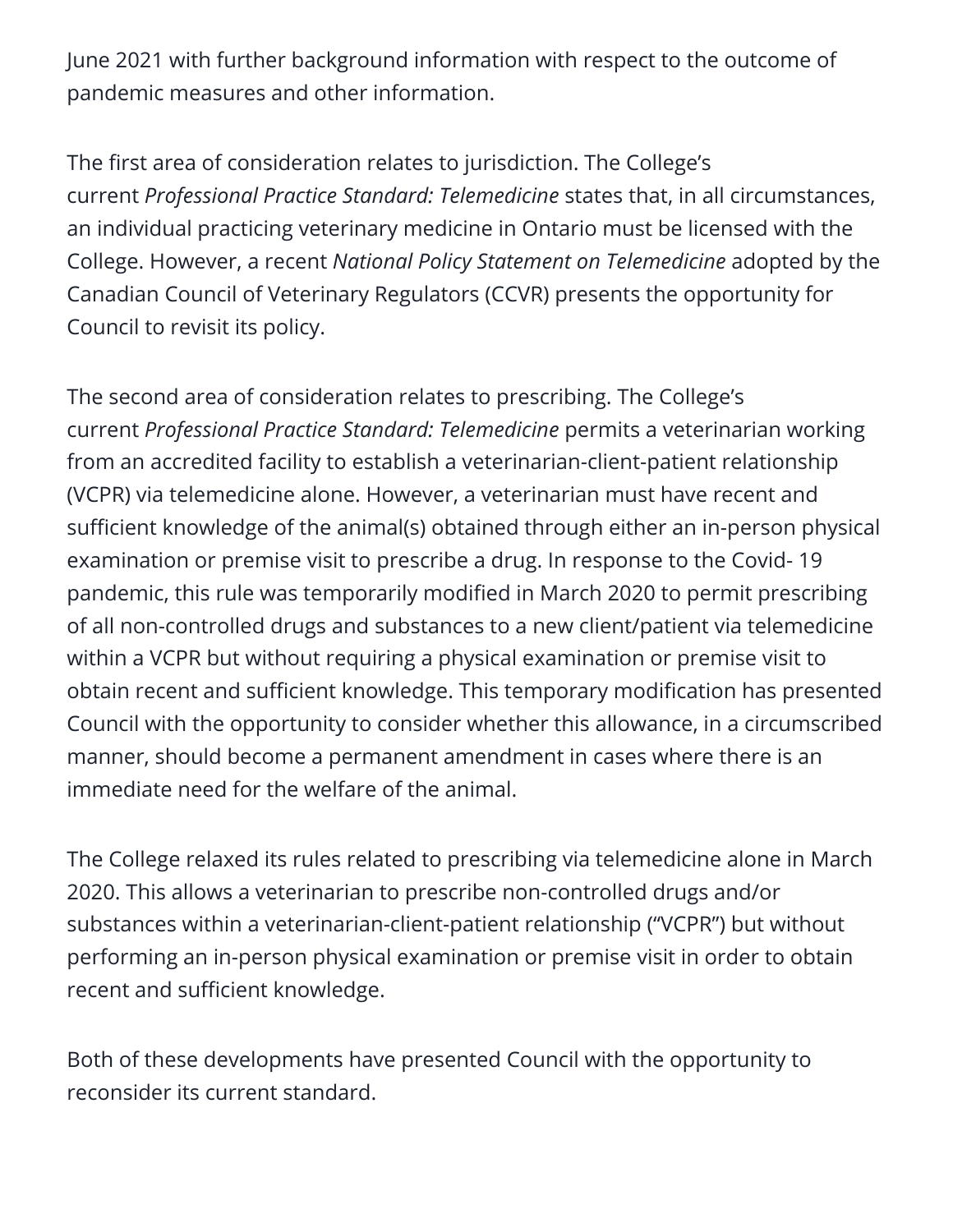In August 2020, the College conducted an online survey related to the use of prescribing via telemedicine alone during the Covid-19 pandemic.

In September 2020, Council reviewed a proposed updated Draft *Professional Practice Standard: Telemedicine*, along with a briefing note on Jurisdictional and Prescribing Questions in Telemedicine and the results of the August 2020 telemedicine survey. Council directed that staff conduct a new survey in the Spring of 2021 with more specific questions related to practices with various species.

A new telemedicine survey was sent out by email to all veterinarians who indicated that they are in clinical practice. It was anonymous and operated by surveymonkey. The survey ran from May 3, 2021, to May 17, 2021. There were 838 responses in total. An in-depth analysis, survey data, and legal analyses are contained in **Appendix A**, beginning on page 75 ([link\)](https://cvo.org/getmedia/1956323b-7d06-4f8c-bacf-de1c81231ee1/June_Council_Package_Website.pdf.aspx?ext=.pdf).

The CVOvoted to publish professional practice standards on the following topics: [Euthanasia](https://cvo.org/CVO/media/College-of-Veterinarians-of-Ontario/Public%20Consultations/DraftpPSEuthanasia.pdf?ext=.pdf)[,](https://cvo.org/getmedia/d0e97a0c-b1a6-483c-889c-17e37105677d/PS_competency_examination_and_assessment.pdf.aspx)[Criminal Records Check](https://cvo.org/Applicants/Licensure-Process/Licensure-Requirements-(1).aspx)[,Competency Examination and Assessment](https://cvo.org/getmedia/d0e97a0c-b1a6-483c-889c-17e37105677d/PS_competency_examination_and_assessment.pdf.aspx) Pathways

# <span id="page-30-0"></span>6. Pharmacy Board Updates

#### **[National](https://aavsbmemberservices.org/august-2021-conventional/?preview_id=4135&preview_nonce=c4a7e6e37c&preview=true)**

#### **FDA Grants First Full Approval for Treatment of Lymphoma in Dogs |** July 2021

The U.S. Food and Drug Administration fully approved Tanovea (rabacfosadine injection) to treat lymphoma in dogs.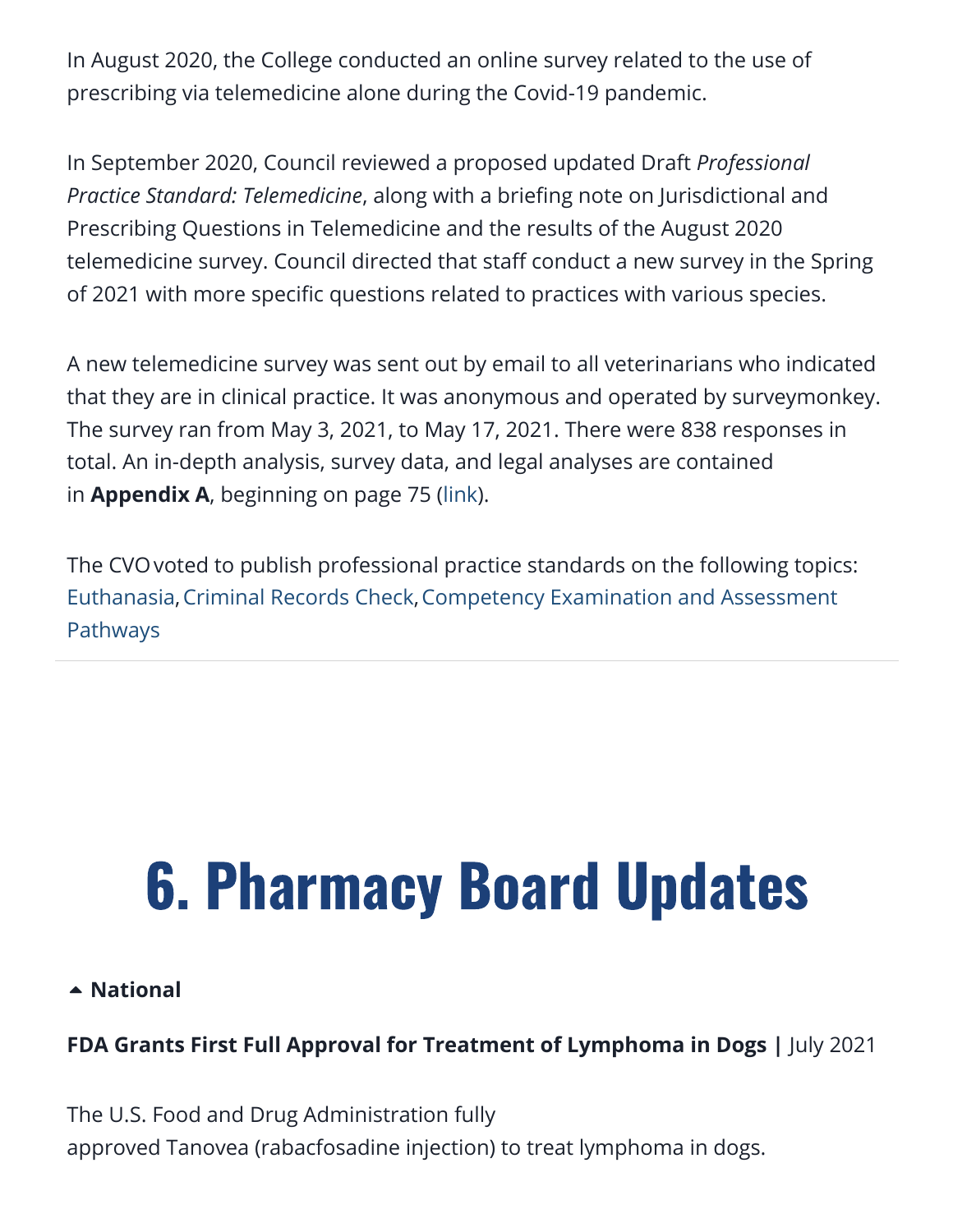Lymphoma, also called lymphosarcoma, is a type of cancer that can affect many species, including dogs. Tanovea is the first conditionally approved new animal drug for dogs to achieve the FDA's full approval.

Read the complete text[here](https://www.fda.gov/news-events/press-announcements/fda-grants-first-full-approval-treatment-lymphoma-dogs).

# Updates by Jurisdiction

[California](#page-32-0)

Arizona

[Colorado](#page-37-0)

[California](#page-32-0)

Connecticut

[Georgia](#page-40-0)

[Hawaii](#page-43-0)

Idaho

Illinois

Indiana

[Iowa](#page-44-0)

Louisiana

Maine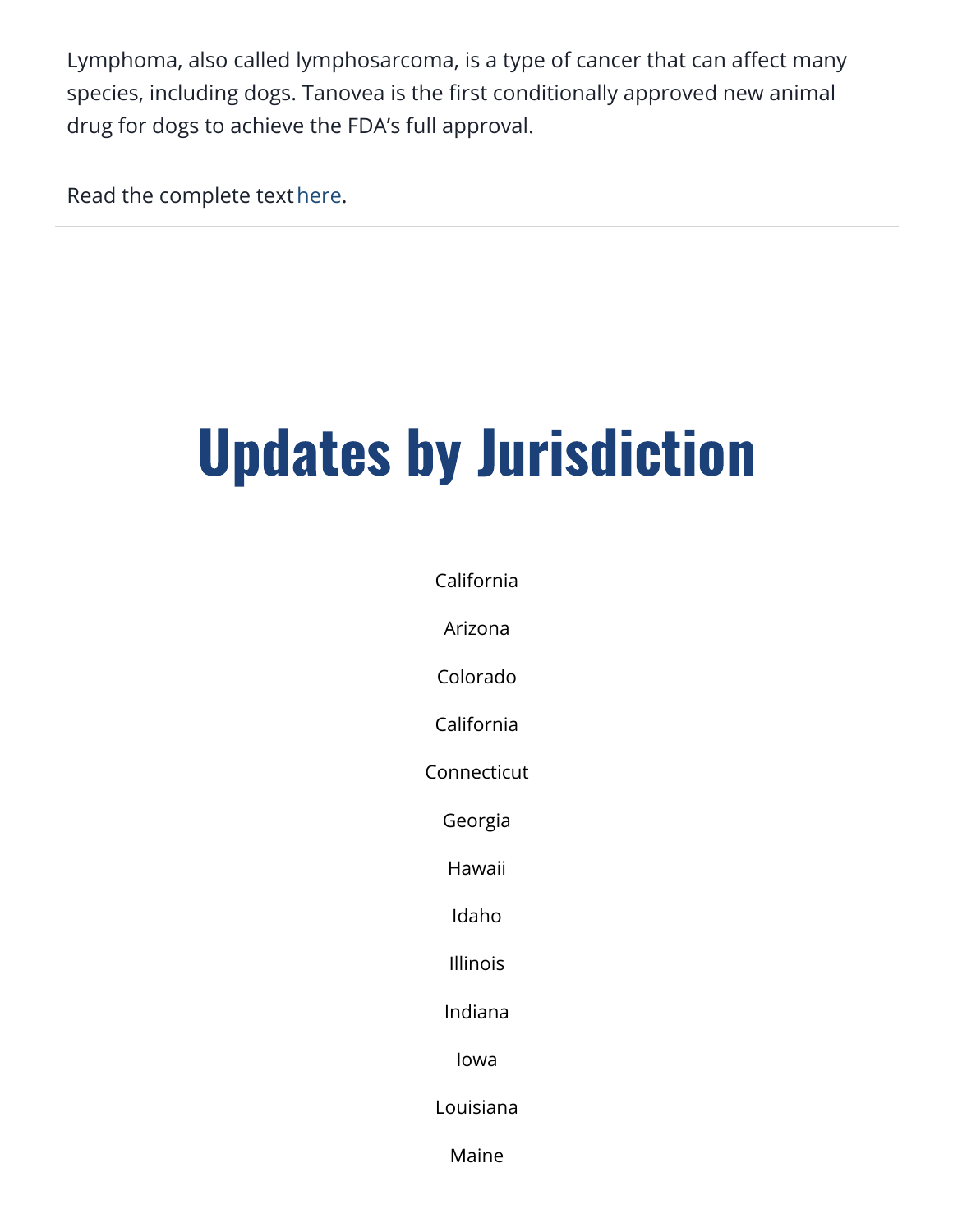Maryland

**Massachusetts** 

Michigan

Minnesota

Missouri

Nevada

New Mexico

[North Carolina](#page-46-0)

Ohio

Oklahoma

Ontario

Oregon

Pennsylvania

[Rhode Island](#page-48-0)

[Texas](#page-48-1)

Virginia

[Washington](#page-49-0)

#### <span id="page-32-0"></span>**California**

#### **[Passed Bills](https://aavsbmemberservices.org/august-2021-conventional/?preview_id=4135&preview_nonce=c4a7e6e37c&preview=true)**

#### **Animal Welfare**

[CA AB132](https://www.billtrack50.com/billdetail/1262709/25693) requires the University of California, Davis, school of veterinary medicine to develop a program called the California veterinary emergency team, and wo[uld](#page--1-0) require the program to assist in the support and training of a network of government agencies, non-governmental organizations, and individuals to assist in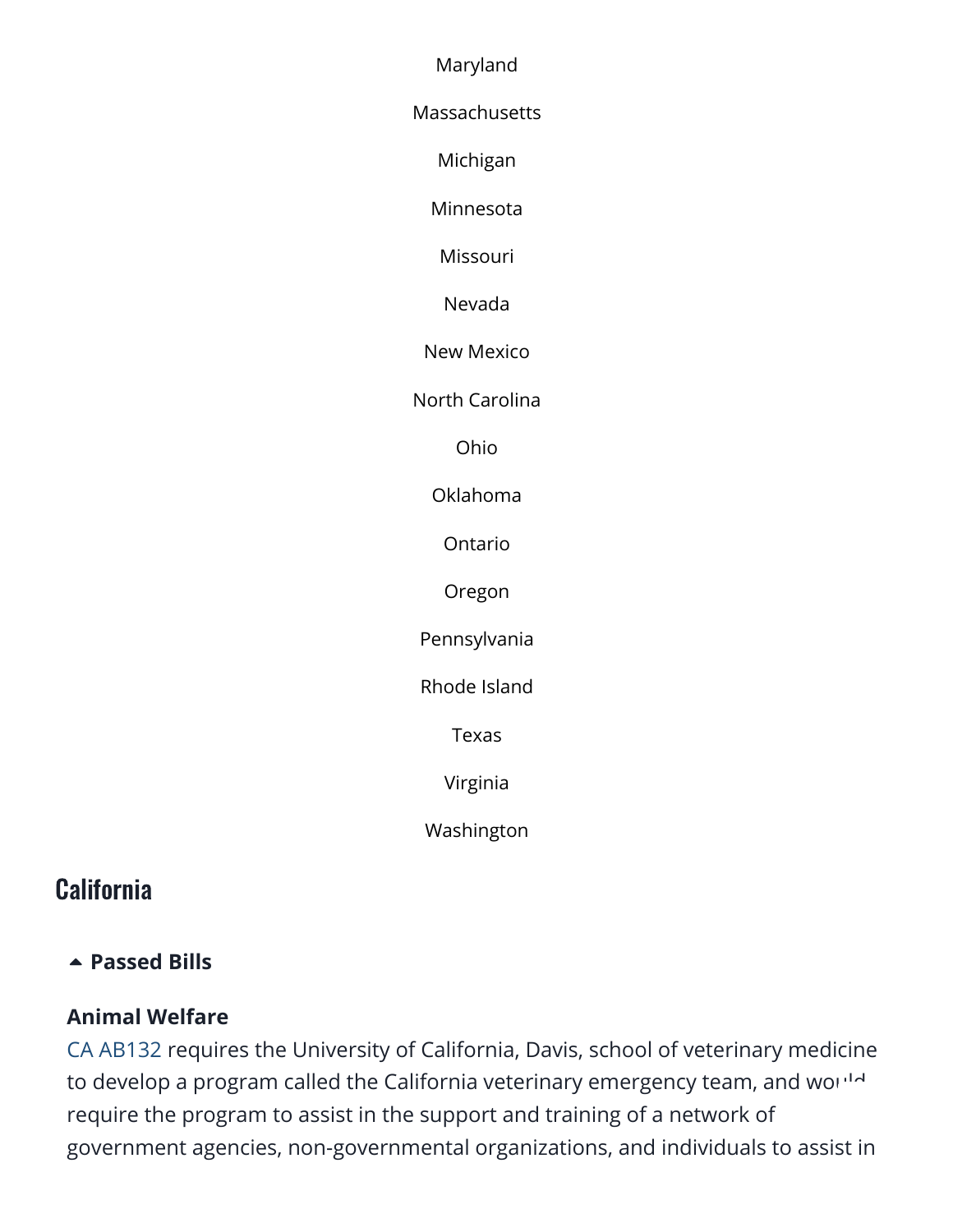the evacuation and care of household and domestic animals and livestock in emergencies statewide, including disaster preparedness, response, recovery, and mitigation.

#### **COVID/Emergencies**

[CA AB164](https://www.billtrack50.com/billdetail/1262741/25693) appropriates \$3,000,000 to be provided to support the California Veterinary Emergency Team at the University of California, Davis, School of Veterinary Medicine

#### **Pricing/Transparency**

[CA AB133](https://www.billtrack50.com/billdetail/1262710/25693) requires drug reporting. This should not impact animal drugs. It has passed.

#### **[Introduced](https://aavsbmemberservices.org/august-2021-conventional/?preview_id=4135&preview_nonce=c4a7e6e37c&preview=true)**

#### **Veterinary**

[CAAR61](https://www.billtrack50.com/billdetail/1383849/25693), a resolution, stating that veterinarians should only perform surgical procedures when necessary and in the most humane way possible.

#### **[Crossed Over](https://aavsbmemberservices.org/august-2021-conventional/?preview_id=4135&preview_nonce=c4a7e6e37c&preview=true)**

State Appropriations

[CA SB164](https://www.billtrack50.com/billdetail/1262843/25693) appropriates \$3,000,000 to be provided to support the California Veterinary Emergency Team at the University of California, Davis, School of Veterinary Medicine. (Passed bill [CA AB164](https://www.billtrack50.com/billdetail/1262741/25693) appropriates the same amount.)

#### **[Rules and Regulation](https://aavsbmemberservices.org/august-2021-conventional/?preview_id=4135&preview_nonce=c4a7e6e37c&preview=true)**

DCA Director's Order Waiving License Renewal Requirements

Pursuant to Governor Newsom's Executive Order [N-39-20](https://urldefense.proofpoint.com/v2/url?u=https-3A__www.gov.ca.gov_wp-2Dcontent_uploads_2020_03_3.30.20-2DEO-2DN-2D39-2D20.pdf&d=DwMFaQ&c=LHIwbLRMLqgNuqr1uGLfTA&r=TCuRocdGRPUUHQ2Rtx7pVQ&m=VNU8RixyhSM9Y5p8gKzhCuChESsPNZE-k80NCJSwLLE&s=Tn2yDnyMcE7mJ9IsUVrhu3KQcmoJDbHbVHnuGZ0bKrE&e=), on July 26, 2021, th[e](#page--1-0) Director of the Department of Consumer Affairs (DCA) issued an Order Waiving License Renewal Requirements ([July 26 Order\)](https://www.dca.ca.gov/licensees/dca_21_175.pdf). The July 26 Order applies to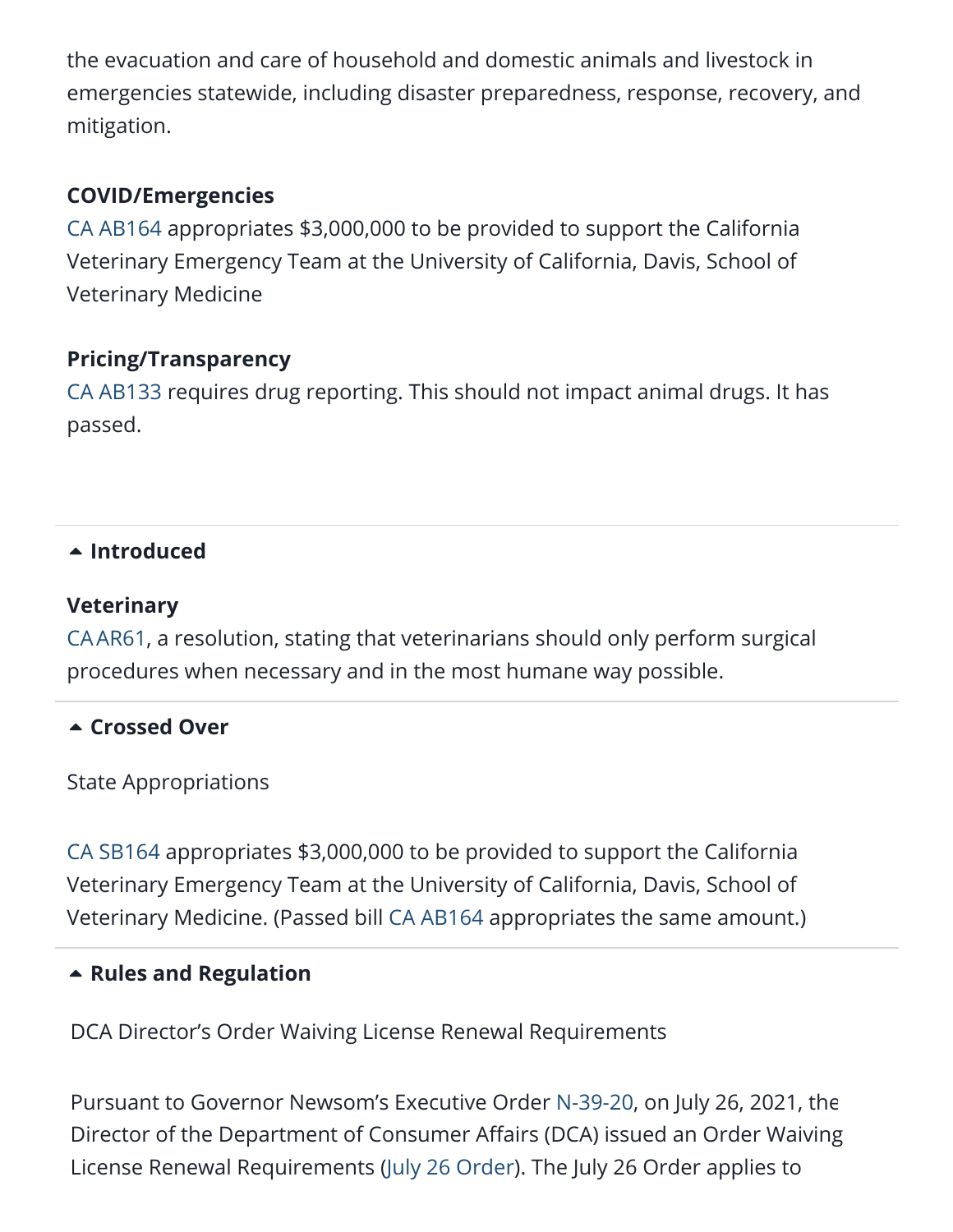individuals whose active licenses expire between March 31, 2020, and September 30, 2021, and temporarily waives:

- 1. Any statutory or regulatory requirement that individuals renewing a license pursuant to Division 2 of the Business and Professions Code take and pass an examination in order to renew a license; and
- 1. Any statutory or regulatory requirement that an individual renewing a license pursuant to Division 2 of the Business and Professions Code complete, or demonstrate compliance with, any continuing education requirements in order to renew a license.

Licensees must satisfy any waived renewal requirements within six months of this Order, unless further extended. The temporary waivers do not relieve the licensee from timely complying with any other renewal requirements (e.g., submitting required renewal forms to the Veterinary Medical Board) and do not apply to continuing education, training, or examination required pursuant to a disciplinary order against the licensee.

On October 22, 2020, December 15, 2020, February 26, 2021, March 30, 2021, and June 3, 2021, the Director issued related Orders Waiving License Renewal Requirements. With the issuance of the [July 26 Order](https://www.dca.ca.gov/licensees/dca_21_175.pdf), those prior Orders are withdrawn and rescinded.

Face-to-Face Training Waiver Extension

On July 26, 2021, the Director of the Department of Consumer Affairs (DCA) issued another [60-day waiver extension order](https://www.dca.ca.gov/licensees/dca_21_179.pdf) to extend, through September 30, 2021, the [June 4, 2020 waiver order](https://www.dca.ca.gov/licensees/dca_20_22.pdf) relating to the requirement that veterinarian license applicants, who are already licensed in another state and seeking California licensure from the Veterinary Medical Board, and temporary licensees complete a "face-to-face" training class in California in order to qualify for licensure.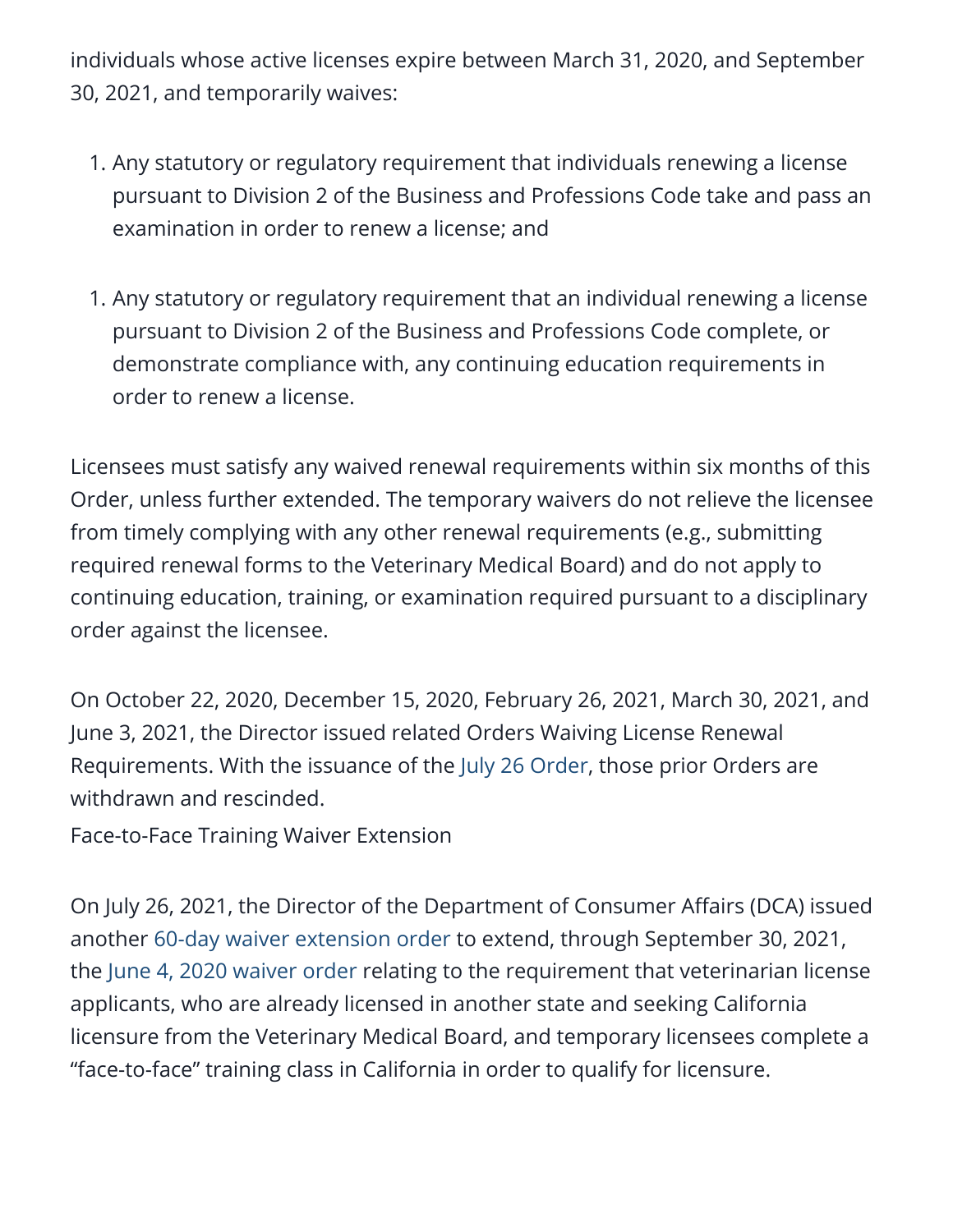The [June 4, 2020 waiver order](https://www.dca.ca.gov/licensees/dca_20_22.pdf) waived the requirement that training for veterinarian license applicants, who are already licensed out-of-state, and temporary licensees must be conducted "face-to-face" in California, so that the training may be conducted via appropriate electronic means. The June 4, 2020 waiver order originally was set to expire on August 3, 2020.

On July 26, 2021, the Director issued a new [order](https://www.dca.ca.gov/licensees/dca_21_177.pdf) extending the examination deadline from 60 months to 66 months for veterinarian applications whose 60 month period expires between August 2, 2021, and September 30, 2021.

#### **A** [Board Watch](https://aavsbmemberservices.org/august-2021-conventional/?preview_id=4135&preview_nonce=c4a7e6e37c&preview=true)

#### **Telemedicine**

The Multidisciplinary Advisory Committee (MAC) promulgated the following legislative proposal regarding telemedicine. The [Telemedicine Memo](https://www.vmb.ca.gov/meetings/materials/20210721_mdc_5.pdf) proposes flexibility over the use of telemedicine without a VCPR.

#### **Proposed additions**:

(e) "Teleconsultation" means the use of electronic technology or media, including interactive audio and/or video, for communication between a California-licensed veterinarian who has established the veterinarian-client-patient relationship for the animal patient(s), and a licensed veterinarian or other person whose expertise, in the opinion of the California-licensed veterinarian, would benefit the patient(s), but who does not have a veterinarian-client-patient relationship for the patient(s), does not have direct communication with the client, and does not have ultimate authority over the care or primary diagnosis of the animal patient(s).

(f) "Telehealth" means the use of electronic technology or media, including interactive audio and/or video, to deliver general veterinary health information and education to the client or client's representative. (g) "Telemedicine" means the use of electronic technology or media, including interactive audio and/or video, by a California-licensed veterinarian to practice veterinary medicine provided within established veterinarian-client-patient relationship for the patient(s).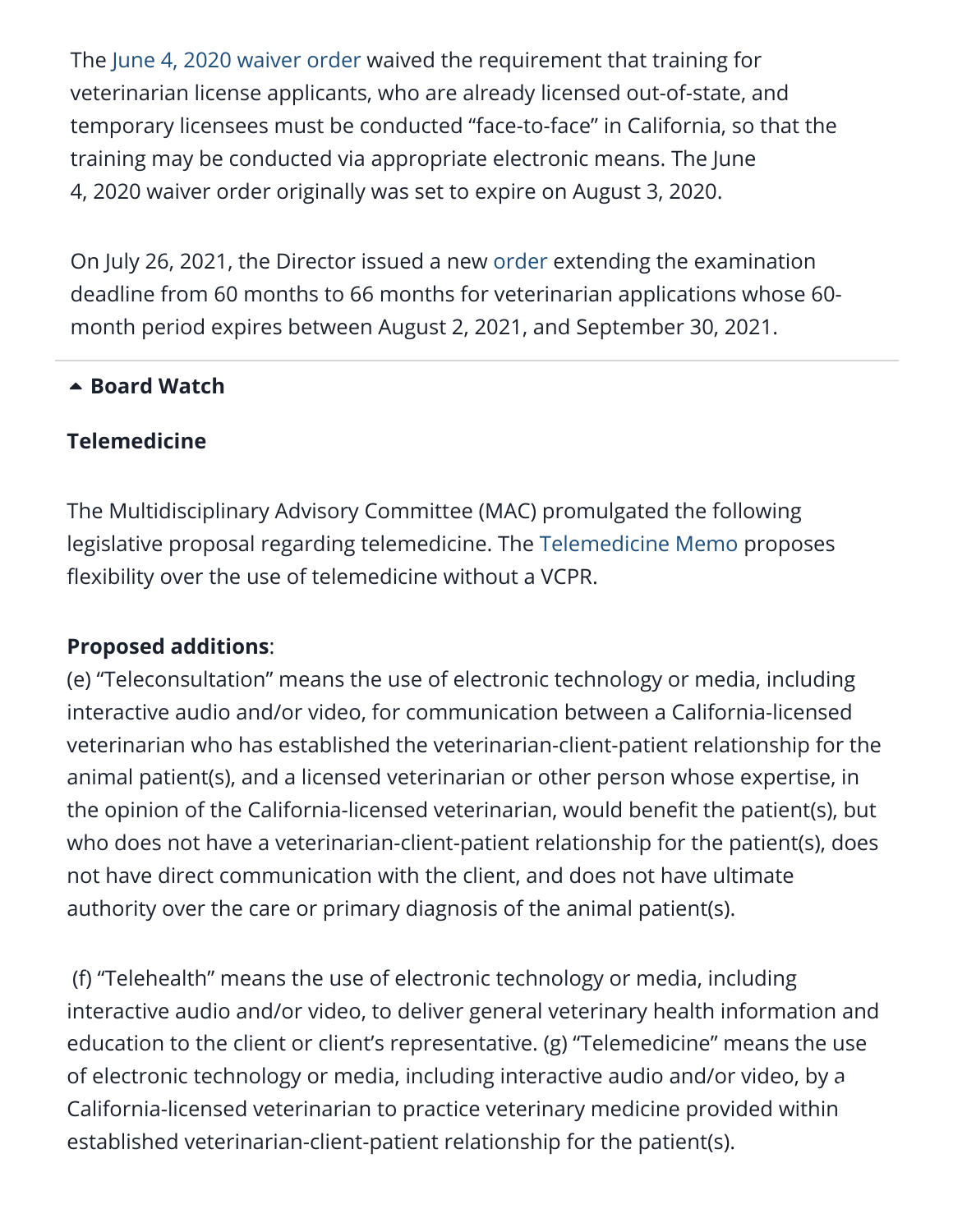(h) "Teletriage" means the use of electronic technology or media, including interactive audio and/or video, to diagnose and treat a medical emergency as defined under Section 4840.5, until the animal patient(s) can be transported to, and/or seen by, a veterinarian.

4826.3. (a) Telemedicine may be used by a California-licensed veterinarian to further evaluate the animal patient(s)' progress, and diagnose and treat the medical condition for which the veterinarian-client-patient relationship has been established.

(b) Telehealth may be used as follows:

(1) By a California-licensed veterinarian and may include a general or preliminary diagnosis of the general health of the animal patient using a virtual examination of the animal patient(s), but shall not include treatment of whatever nature for any condition.

(2) By a registered veterinary technician or veterinary assistant to determine the seriousness of a medical situation and advise the client or client's representative of the urgency of an in-person examination of the animal patient(s), but shall not include a diagnosis or treatment of any condition.

(c) Teletriage shall not be used for non-life-threatening cases. In an emergency, as defined under Section 4840.5, teletriage may be used as follows: (1) By a Californialicensed veterinarian to diagnose and treat the animal patient(s), until the animal patient(s) can be seen by, or transported to, a veterinarian. (2) By a registered veterinary technician as provided under Section 4840.5. (d) Teleconsultation may be used by a California-licensed veterinarian to obtain advice or assistance on an animal patient(s)' medical condition.

Telehealth Services The legislative proposal would authorize telehealth services to be provided by a California licensed veterinarian, and those services could incluare a general or preliminary diagnosis of the general health of the animal patient(s) using a virtual examination of the animal patient(s). (Prop. BPC, § 4826.3, subd. (b)(1).)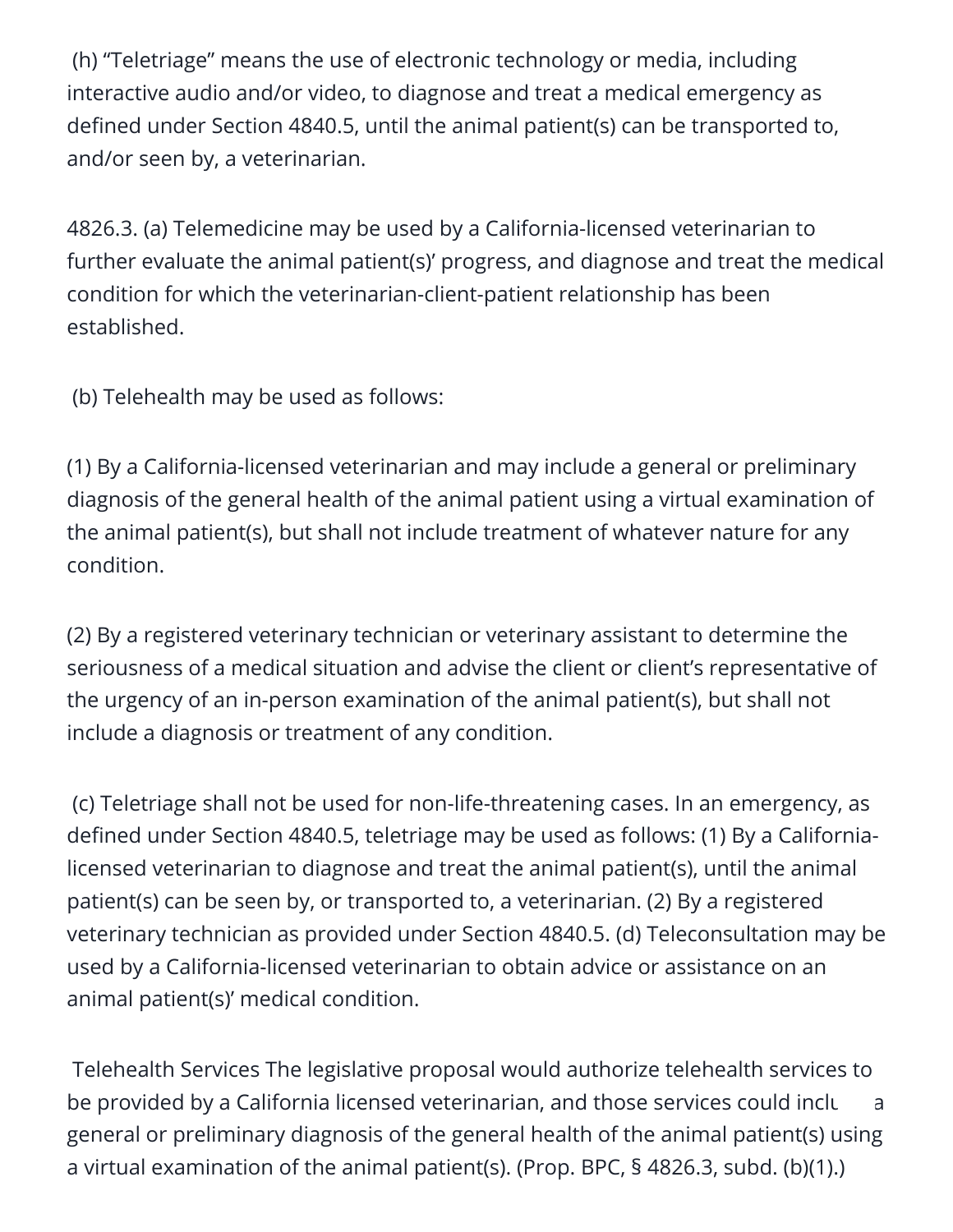This provision was crafted carefully to conform with the existing definition of "diagnosis," which is defined to mean the act or process of identifying or determining the health status of an animal through examination and the opinion derived from the examination (BPC, § 4825.1, subd. (a)). To benefit consumers by expanding the use of electronic technology and increasing access to veterinary health care services, the new telehealth provision would specify that the examination could be performed virtually in order to provide a general or preliminary diagnosis of the general health of the patient. Since this telehealth provision would not authorize treatment to be electronically provided, it could be used without establishing a VCPR, which would otherwise require an in-person examination or by medically appropriate and timely visits to the premises where the animal(s) are kept.

To further increase access to veterinary health care, the telehealth provision would allow an RVT or VA to use telehealth to determine the seriousness of a medical situation and advise the client or client's representative of the urgency of the animal patient(s) being seen. (Prop. BPC, § 4826.3, subd. (b)(2).). This provision is consistent with current practice when consumers telephone or email a veterinary clinic for advice on whether to bring in their animal for veterinary medical assistance. The telehealth provision would authorize a registered veterinary technician (RVT) or veterinary assistant (VA) to provide telehealth to consumers as long as no diagnosis or treatment of any condition is provided. This limitation is consistent with the prohibitions on RVTs and VAs providing a diagnosis or prognosis of animal diseases and prescribing drugs, medicine, and appliances established under BPC section 4840.2, and clarified in CCR, Title 16, sections 2036, subsection (a), and 2036.5, subsection (a).

#### <span id="page-37-0"></span>Colorado

- **[Rules and Regulations Activity](https://aavsbmemberservices.org/august-2021-conventional/?preview_id=4135&preview_nonce=c4a7e6e37c&preview=true)**
- **Emergency Rulemaking**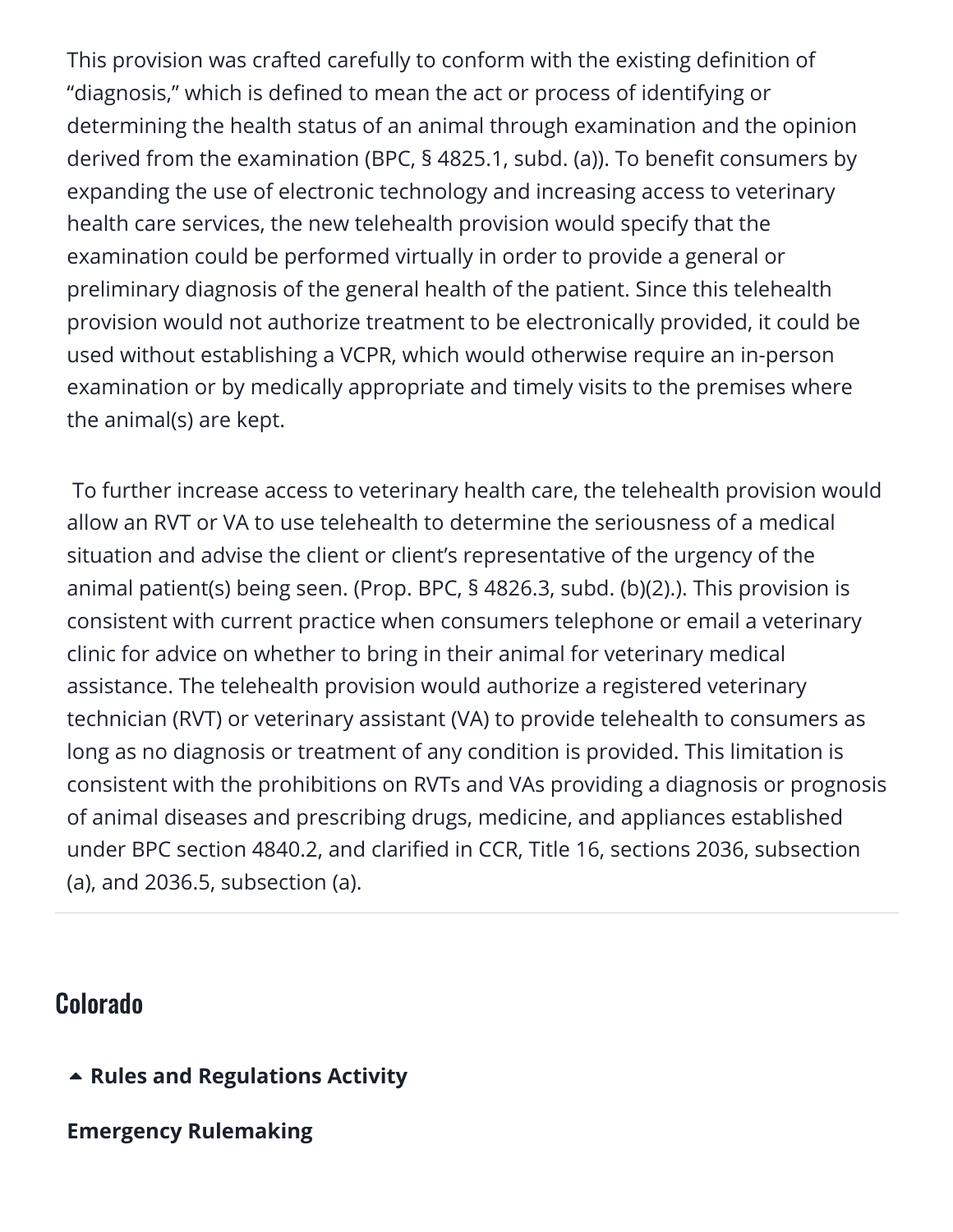#### *EXPANDED SCOPE OF PRACTICE FOR VETERINARIANS PURSUANT TO THE GOVERNOR'S EXECUTIVE ORDER D 2021 122* – *Effective 07/12/21 – 11/09/21*

Expanded Scope of Practice. **Veterinarians may perform services while working in a hospital or inpatient facility as delegated by physicians, physician assistants, advanced practice registered nurses, certified registered nurse anesthetists, professional nurses, and respiratory therapists**.

- Veterinarians are authorized to perform delegated services upon adequate cross-training as determined necessary by the hospital or inpatient facility.
- Veterinarians shall not accept or perform delegation of a service for which the licensee does not possess the knowledge, skill, or training to perform.
- Services cannot be re-delegated
- Veterinarians shall not prescribe or select medications, perform surgical or other invasive procedures or perform anesthesia services outside of the statutory scope of practice regardless of delegation.

#### **1.25 EXPANDED SCOPE OF PRACTICE FOR VETERINARIANS IN ORDER TO ADMINISTER VACCINATIONS PURSUANT TO THE GOVERNOR'S EXECUTIVE ORDER D 2021 122**

Veterinarians may administer the COVID-19 vaccination while working in a hospital, inpatient facility, or outpatient setting as delegated by physicians, physician assistants, advanced practice registered nurses, certified registered nurse anesthetists, or professional nurses

D.C.

#### **[Rules and Regulations Activity](https://aavsbmemberservices.org/august-2021-conventional/?preview_id=4135&preview_nonce=c4a7e6e37c&preview=true)**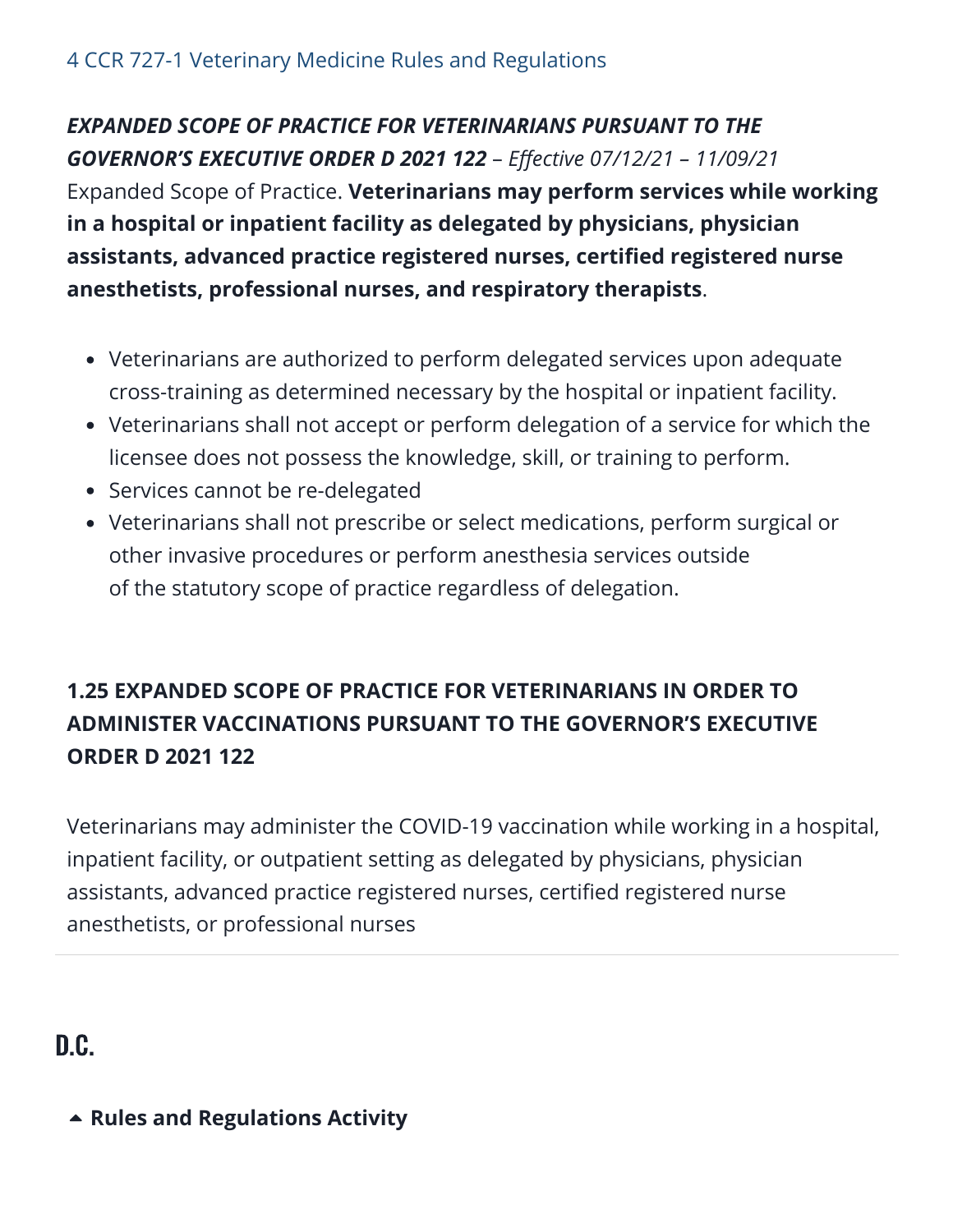Rules establishing vet tech licensing are effective upon publishing of the [Register](https://www.dcregs.dc.gov/Common/DCR/Issues/IssueDetailPage.aspx?issueID=886) (08/06). Allows vet techs to call themselves vet nurses. Allows grandfathering with 4000 hours within the last 5 years (only applies for 1 year); allows for reciprocity; must be certified to use the term. Scope starts at 11208. Supervision of clinical support staff at 11210. Both tech and ET require 2 hours in LGBTQ; ET requires compassion. Provides a temp license while meeting grandfathering or awaiting licensure.

Clarifies the veterinary board is under the health occupations act.

Adds Ch. 111 Euthanasia Techs; licensure; scope; continuing ed.

#### **A** [Board Watch](https://aavsbmemberservices.org/august-2021-conventional/?preview_id=4135&preview_nonce=c4a7e6e37c&preview=true)

#### **Licensing**

The Board has switched to an online licensing system, Salesforce.

#### **COVID**

All licensed veterinarians have been sent an email to participate in a research study examining the wellness of veterinarians during COVID-19. The survey titled, the Potomac Regional Veterinary Coping, Resilience and Challenges (CRC) aims to assess the stressors veterinarians are experiencing during COVID-19 and to disseminate resource information.

#### **Facility Inspection**

The veterinary facility inspection program is back after halting due to COVID. The facilities licenses that are expired are not considered expired due to Covid. They are still considered 'active' unless otherwise noted. The Board is aiming to get those completed by the 1st of September.

#### **PDMP**

The Board reported that The Prescription Drug Monitoring Program Query Amendment Act of 2020 has a projected law date of March 15, 2021.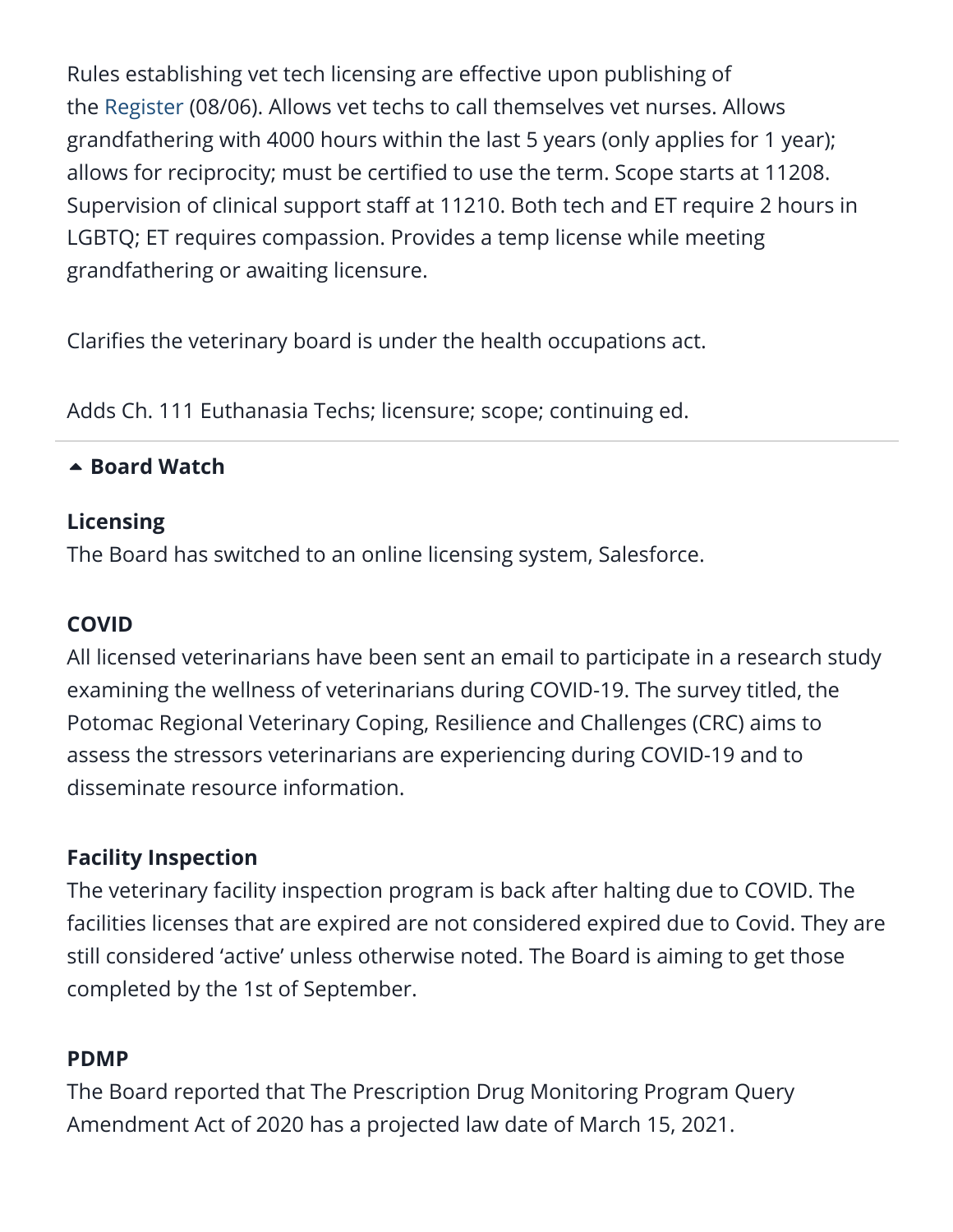#### **[State VMA Updates](https://aavsbmemberservices.org/august-2021-conventional/?preview_id=4135&preview_nonce=c4a7e6e37c&preview=true)**

#### *DC Academy Seminars from September 2, 2021 through December 2, 2021 will be exclusively webinars.*

There will be no in-person attendance at either the Elks Lodge or our remote viewing sites. Individual members will be able to receive CE credit by participating in our seminars live, on the day they are scheduled and will have access to the proceedings for review purposes only after the seminar takes place.

#### <span id="page-40-0"></span>Georgia

#### **[Adopted Rules](https://aavsbmemberservices.org/august-2021-conventional/?preview_id=4135&preview_nonce=c4a7e6e37c&preview=true)**

At their June meeting the Georgia State Board of Veterinary Medicine held hearings and unanimously adopted the following rules:

- 1. Rule 700-8-.01. Unprofessional Conduct
- 1. Rule 700-12-.08. Surgical Standards
- 1. Rule 700-12-.09. Examination Area
- 1. Rule 700-12-.11. Patient Care

#### **Rule 700-8-.01. Unprofessional Conduct**

(c) ) Failure to Maintain Patient Records: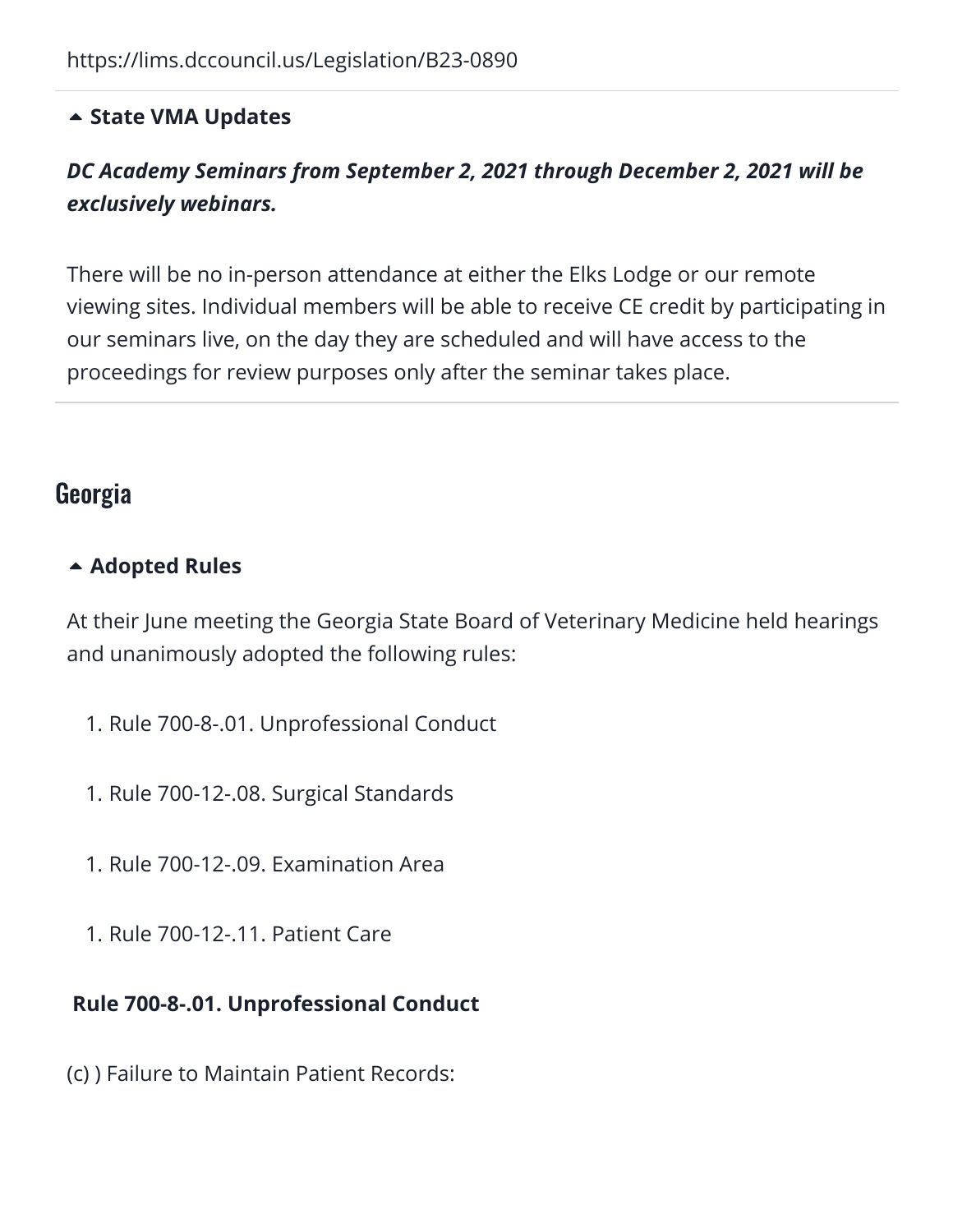- 1. A veterinarian shall prepare and maintain a record reflecting the care and treatment of animals treated**or boarded.**
- 2. These records shall contain clinical information sufficient to justify the diagnosis and warrant treatment and shall, if applicable, include but not be limited to the following information:

(viii) Findings from physical examination, including temperature and weight **for each examination**;

(ix) Clinical lab reports, if applicable;

(x) Medication **prescribed or recommended**, and treatment, **including dose, strength**, and frequency;

(xi) ) Anesthetic, including **dose, strength**, type, and amount **and monitoring of vital signs** at frequent intervals, if applicable;

(xii) details of surgical procedure **including** with complications and/or abnormalities noted **with documentation of suture materials used**, if applicable;

(xiii) Progress and disposition of the **case to include client communications and copies of any written instructions for homecare**;

(xiv) Differential diagnoses; and

(xv) X-rays if applicable **Radiographs to include radiographic interpretations.** 

…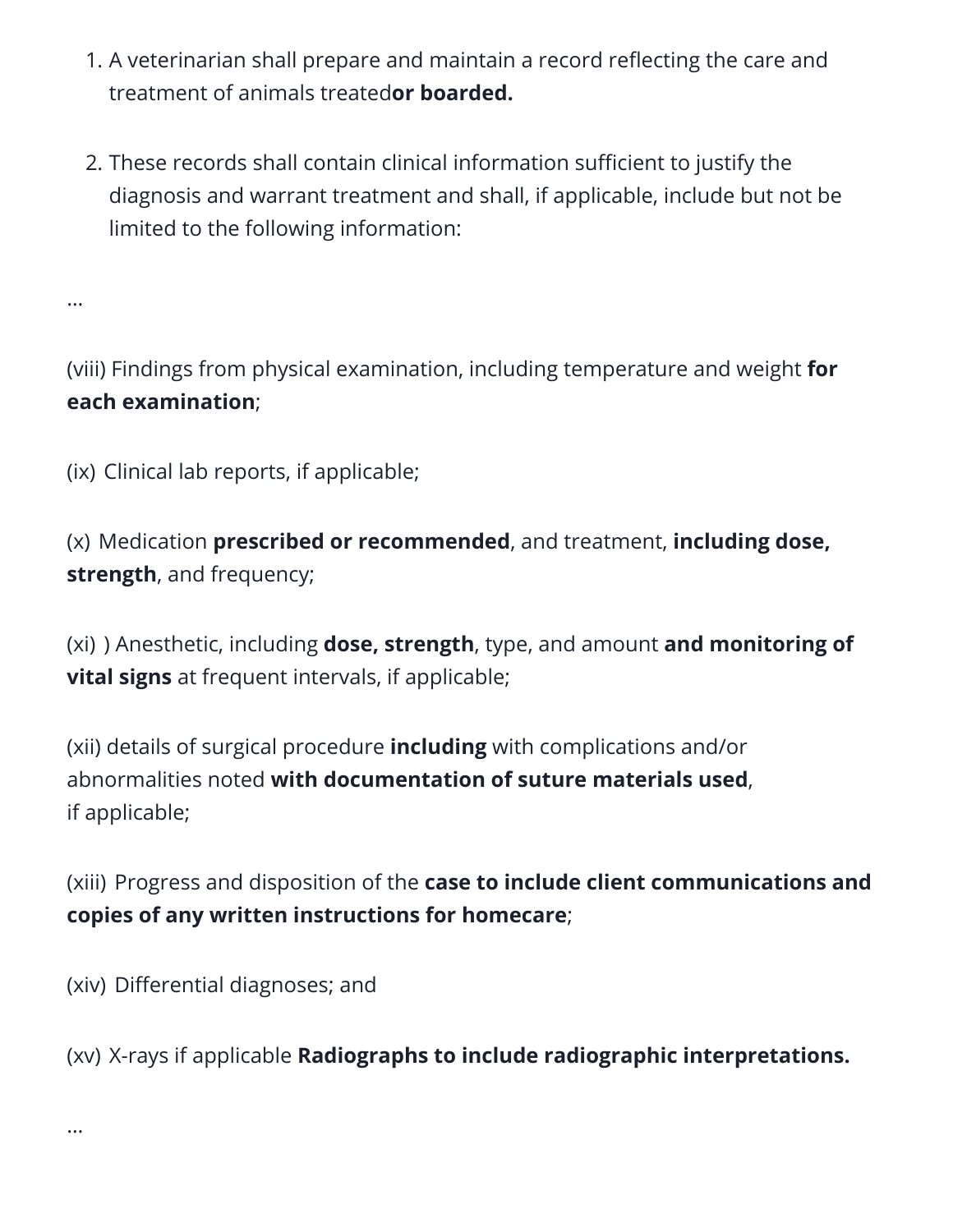6. A veterinarian shall respond to an inquiry by the Board within fifteen (15) days and/or provide the Board with evidence that requested records have been released to the client.

#### **Rule 700-12-.08. Surgical Standards**

1. **…If the practitioner does not use a surgery table, the rationale for foregoing its use must be documented within the patient record.**

1. …

- 1. **For patients under general anesthesia for more than five minutes an endotracheal tube must be utilized as appropriate for the procedure.**
- 1. **For patients under general anesthesia monitoring and vital signs must be recorded at intervals in accordance with minimal standards.**

**(i) Warming devices for patients undergoing general anesthesia is required as appropriate.** 

**(j) Pain management is required for patients undergoing surgical procedures.**

**Rule 700-12-.09. Examination Area** 

**… (e) Minimum safety standards must be in place for patient and client safety.** 

#### **Rule 700-12-.11. Patient Care**

(1) For hospitalized or sick animals **patients** that are maintained in a veterinary facility, a licensed veterinarian or licensed veterinary technician must physic **evaluate each patient daily**.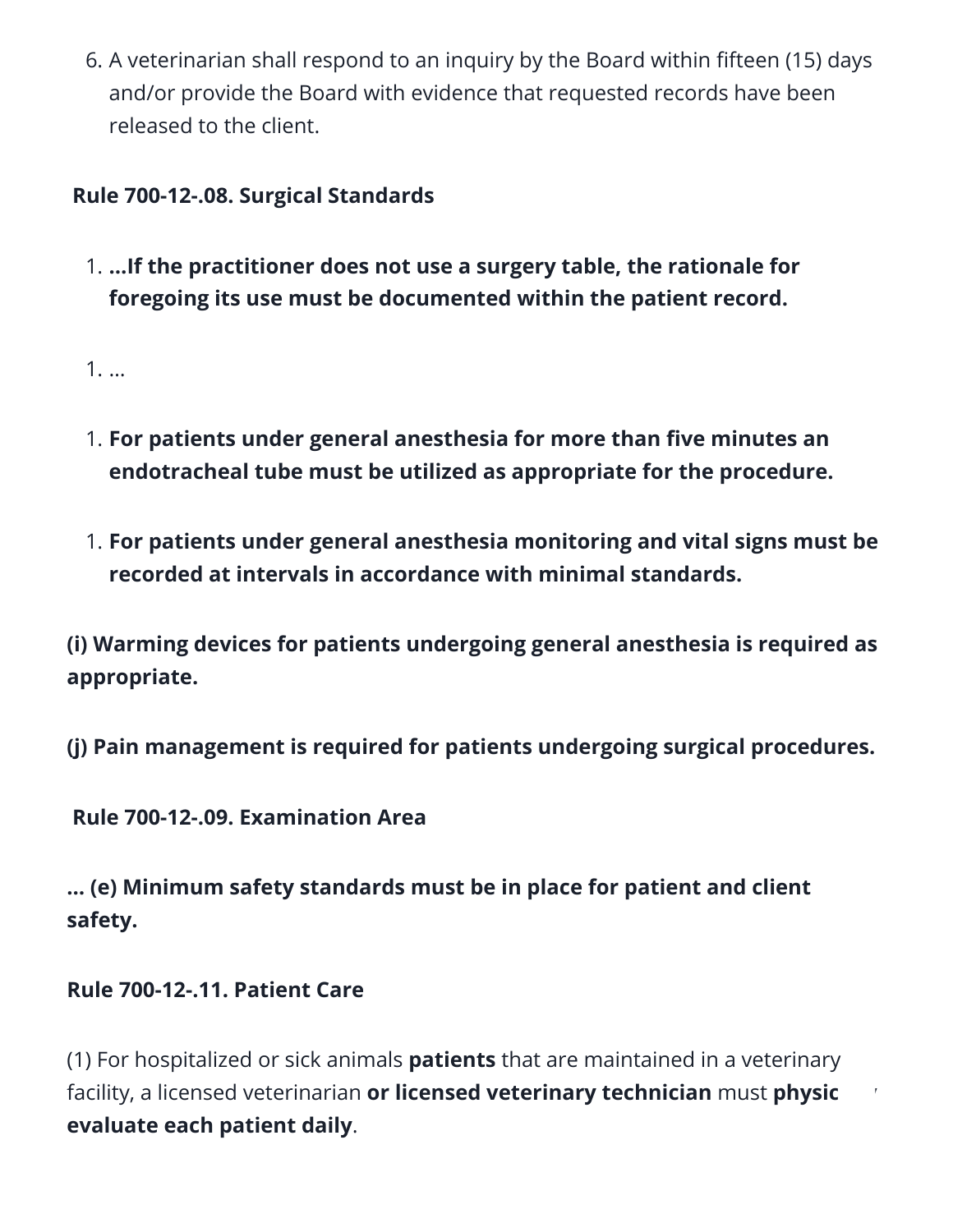(a) **Patients recovering from anesthesia must be properly monitored.** (b) **For hospitalized and sick patients, the licensed veterinarian must have appropriate measures in place to ensure patient comfort.** visit the facility and see each animal daily.

(2) **For boarded animals that are maintained in a veterinary facility, a licensed veterinarian or his or her designee must physically visit the facility and see each animal daily.** Patients recovering from anesthesia must be properly monitored as appropriate.

#### <span id="page-43-0"></span>Hawaii

#### **[State VMA Update](https://aavsbmemberservices.org/august-2021-conventional/?preview_id=4135&preview_nonce=c4a7e6e37c&preview=true)**

*New animal laws enacted in 2021 (from previous legislative sessions)***:**

**Act 31**– Establishes the crime of sexual assault of an animal. Standard veterinary, animal husbandry, and conformation judging practices are exempt. *Effective June 7, 2021.*

**Act 91**– Protects veterinarians from civil liability for rendering emergency aid to an animal, even if an owner is not available to consent to care. Requires veterinarians to report suspected animal cruelty or the injury or death of an animal as part of a staged fight. Protects veterinarians from civil liability for making such reports. *Effective June 25, 2021.*

**Act 182**– Bans the unsupervised tethering of a dog under the age of six months. Bans tethering in a configuration that endangers the dog. Bans the use of tow or log chains to tether a dog. *Effective July 6, 2021.*

**Act 5**, Special Session – Requires dog and cat owners to have microchip identification implanted in their dogs and cats, and to register the microchip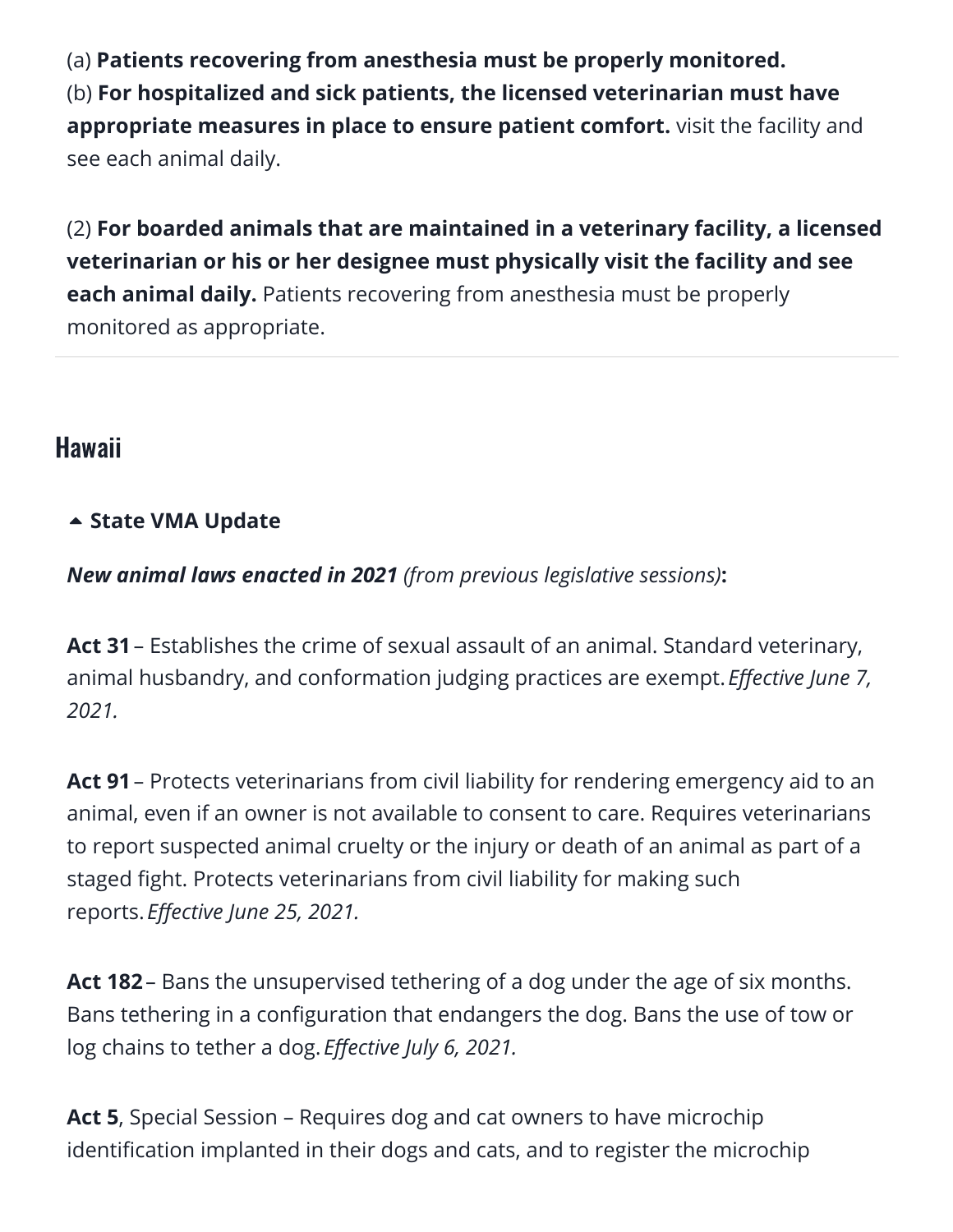number and the owner's contact information with a microchip registration company. Requires animal organizations to implant a microchip in all stray dogs and cats in their custody that do not have microchip identification. *Effective January 1, 2022.*

#### <span id="page-44-0"></span>Iowa

#### **[State VMA Updates](https://aavsbmemberservices.org/august-2021-conventional/?preview_id=4135&preview_nonce=c4a7e6e37c&preview=true)**

Online Continuing Education – IBVM Update

The Iowa Board of Veterinary Medicine (IBVM) has approved a temporary provision change to the Online Continuing Education policy due to the COVID pandemic for veterinarians and veterinary technicians for the current triennium. The provision states:"Licensed veterinarians may obtain all their continuing education hours for the current triennium (July 1, 2020 through June 30, 2023) online. In-person coursework will not be required."Certified veterinary technicians may obtain all their continuing education hours for the current triennium (January 1, 2021 through December 31, 2023) online. In-person coursework will not be required. [Click here](https://www.iowavma.org/Files/COVID/Vet%20Board-Online%20CE%20Hours%20Policy%20Guidance-FINAL%20032621.pdf)to view the entire provision

### New Hampshire

**[Passed Bill](https://aavsbmemberservices.org/august-2021-conventional/?preview_id=4135&preview_nonce=c4a7e6e37c&preview=true)**

#### **Electronic Prescriptions**

[NH HB143](https://www.billtrack50.com/billdetail/1257741/25693) requires e-prescribing contains a veterinarian exemption.

#### **Vet- Reciprocity/Mobility**

[NH SB58](https://www.billtrack50.com/billdetail/1276232/25693) requires boards to grant a license to individuals already licensed in another state as long as the standards are equivalent. Makes other minors cha[nges](#page--1-0) to board operations.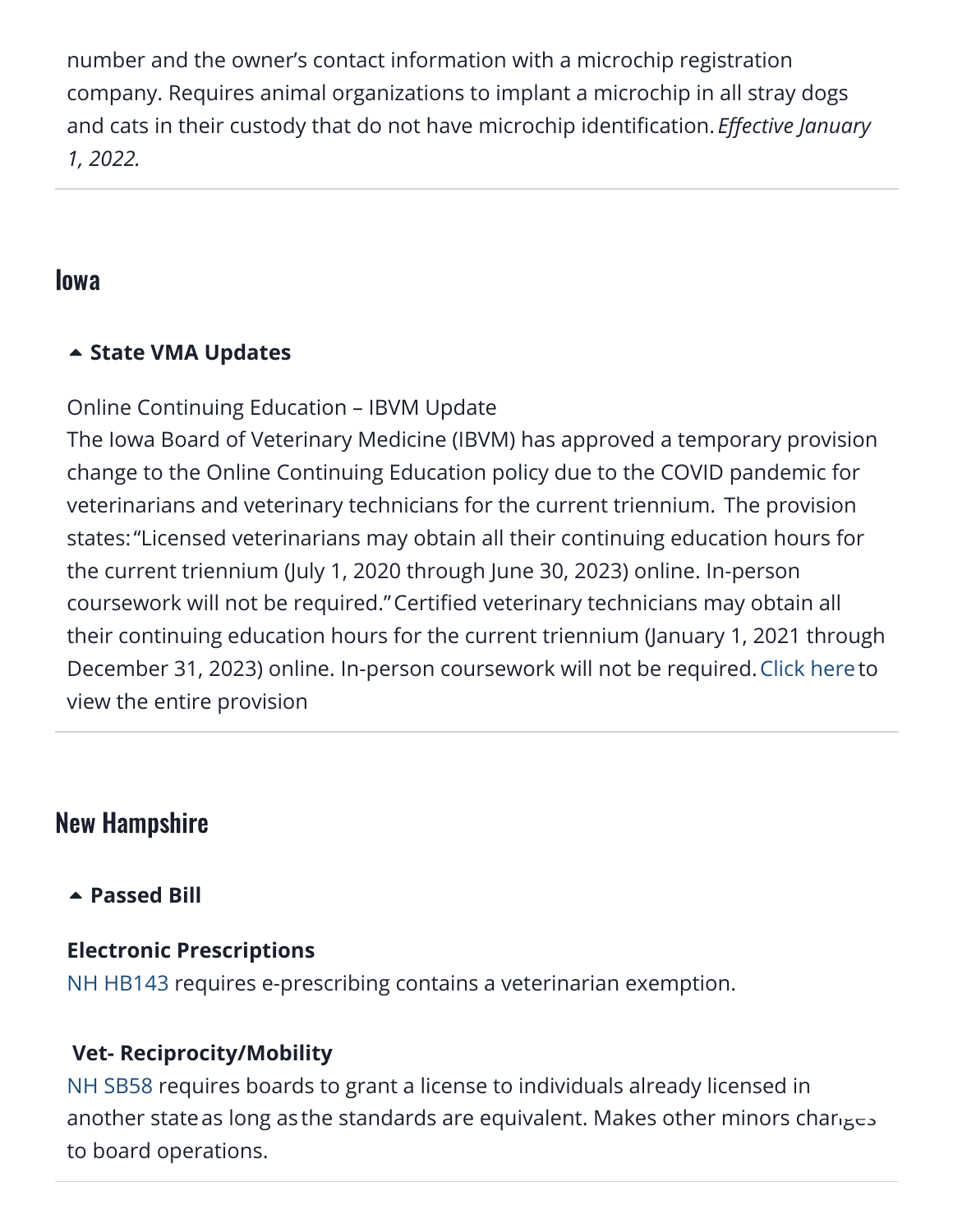#### New Jersey

#### **[Passed Bill](https://aavsbmemberservices.org/august-2021-conventional/?preview_id=4135&preview_nonce=c4a7e6e37c&preview=true)**

#### **Removal of Required Protocols to Reduce The Spread of COVID-19** (July 2021)

The Division of Consumer Affairs recently issued Administrative Order 2021-[15relaxing various requirements for veterinary facilities. The Administrative](https://www.njconsumeraffairs.gov/COVID19/Documents/DCA-AO-2021-15-Rescinding-COVID-Restrictions-on-Veterinary-Offices.pdf) Order, among other things,

- Lifts masking requirements; and
- Eliminates social distancing and barrier requirements.

This Administrative Order rescinds earlier Administrative Order 2020-20, which permitted licensed veterinarians to provide the full scope of veterinary services and required licensees to follow protocols to reduce the spread of COVID-19.

Now, COVID-19 protocols will change from requirements imposed by Order to recommended[best practices.](https://www.njconsumeraffairs.gov/COVID19/Documents/COVID-19-Health-and-Safety-Recommendations-for-Veterinary-Practices.pdf) These best practice recommendations will be on the Board of Veterinary Medical Examiners[website](https://www.njconsumeraffairs.gov/vet/Pages/default.aspx).

[Licensed veterinarians should review the](https://www.njconsumeraffairs.gov/COVID19/Documents/COVID-19-Health-and-Safety-Recommendations-for-Veterinary-Practices.pdf)[Administrative Orde](https://www.njconsumeraffairs.gov/COVID19/Documents/DCA-AO-2021-15-Rescinding-COVID-Restrictions-on-Veterinary-Offices.pdf)[r](https://www.njconsumeraffairs.gov/COVID19/Documents/COVID-19-Health-and-Safety-Recommendations-for-Veterinary-Practices.pdf) andbest practices closely. Please contact the New Jersey Board of Veterinary Medical Examiners if you have questions about the Administrative Order.

#### **[NJVMA Supports A2308 / S3145](https://njvma.org/page/LegislativeActivity_NJVMA)**

A2308 / S3145 was strongly supported b[y the](#page--1-0) NJVMA and was signed into law by e Governor. The law allows licensed professionals to continue operating under their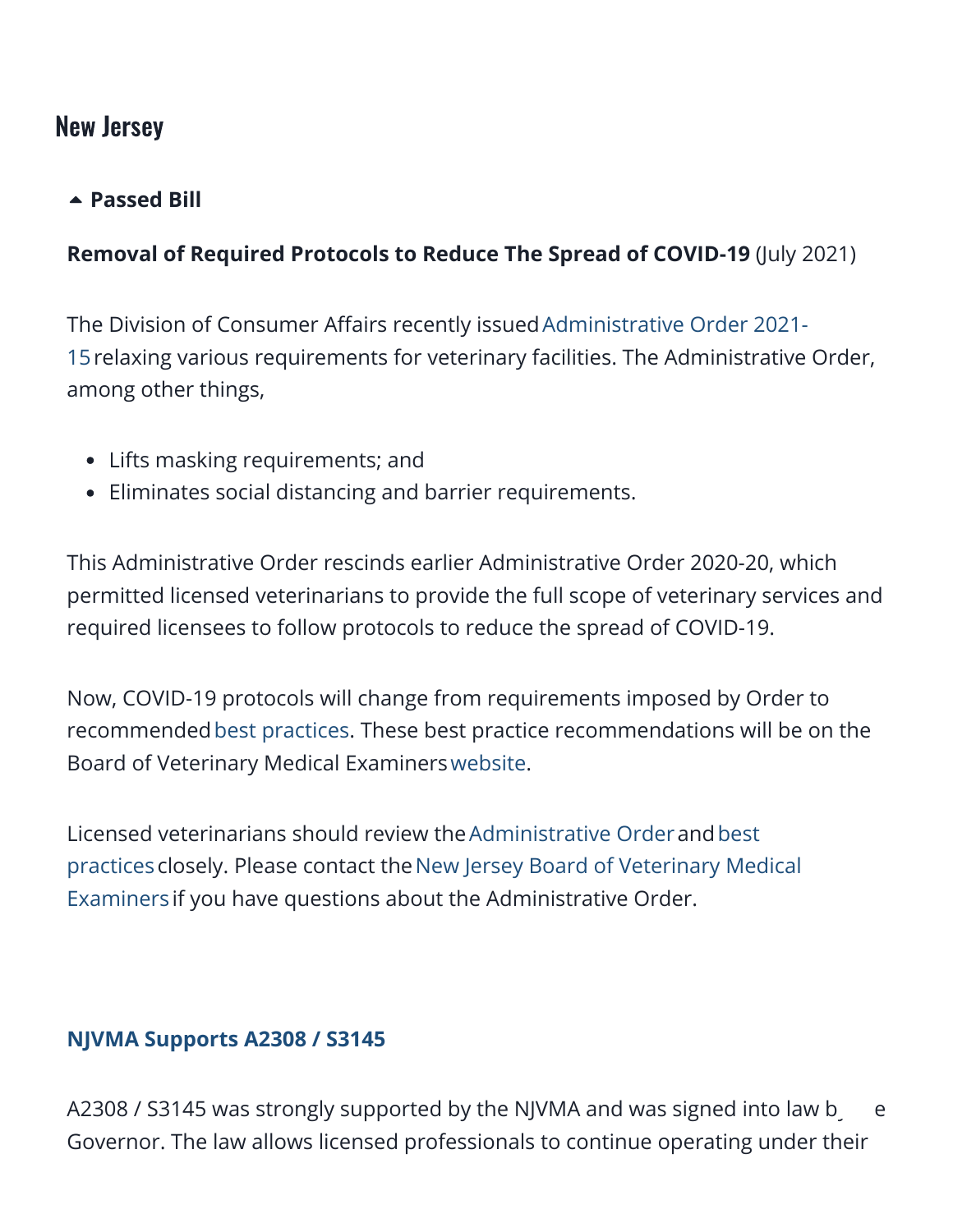original name even if their name has legally changed. Currently, licensed professionals are only allowed to practice under their legal name and therefore must go through the process of updating their license or certificate and other business materials if they choose to legally change their name. This disproportionately affects women, who are more likely to change their last names as a result of marriage. The law will take effect on the first day of the sixth month following its enactment.

#### <span id="page-46-0"></span>North Carolina

#### **[Adopted Rules](https://aavsbmemberservices.org/august-2021-conventional/?preview_id=4135&preview_nonce=c4a7e6e37c&preview=true)**

The proposed rule for 21 NCAC 66.0211, Veterinary Telemedicine was submitted to the Rules Review Commission on 3/16/2021 and published on 4/15/2021 in the NC Register Volume 35 Issue 20. The comment period ended 6/14/2021. This motion was voted on and unanimously approved.

#### **21 NCAC 66 .0211 VETERINARY TELEMEDICINE**

(a) "Veterinary telemedicine" or "telemedicine" means the use of electronic or telecommunication technologies to remotely provide medical information regarding a patient's clinical health status and to deliver veterinary medical services to a patient that resides in or is located in the State. The delivery of veterinary medical services through telemedicine is the practice of veterinary medicine. The practice of veterinary medicine occurs where the patient(s) is located at the time telemedicine technologies are used.

(b) A veterinarian may provide veterinary medical services via telemedicine to any patient only after establishing a Veterinarian-Client-Patient-Relationship (VCPR).  $\ldots$ person shall practice veterinary telemedicine except a veterinarian within the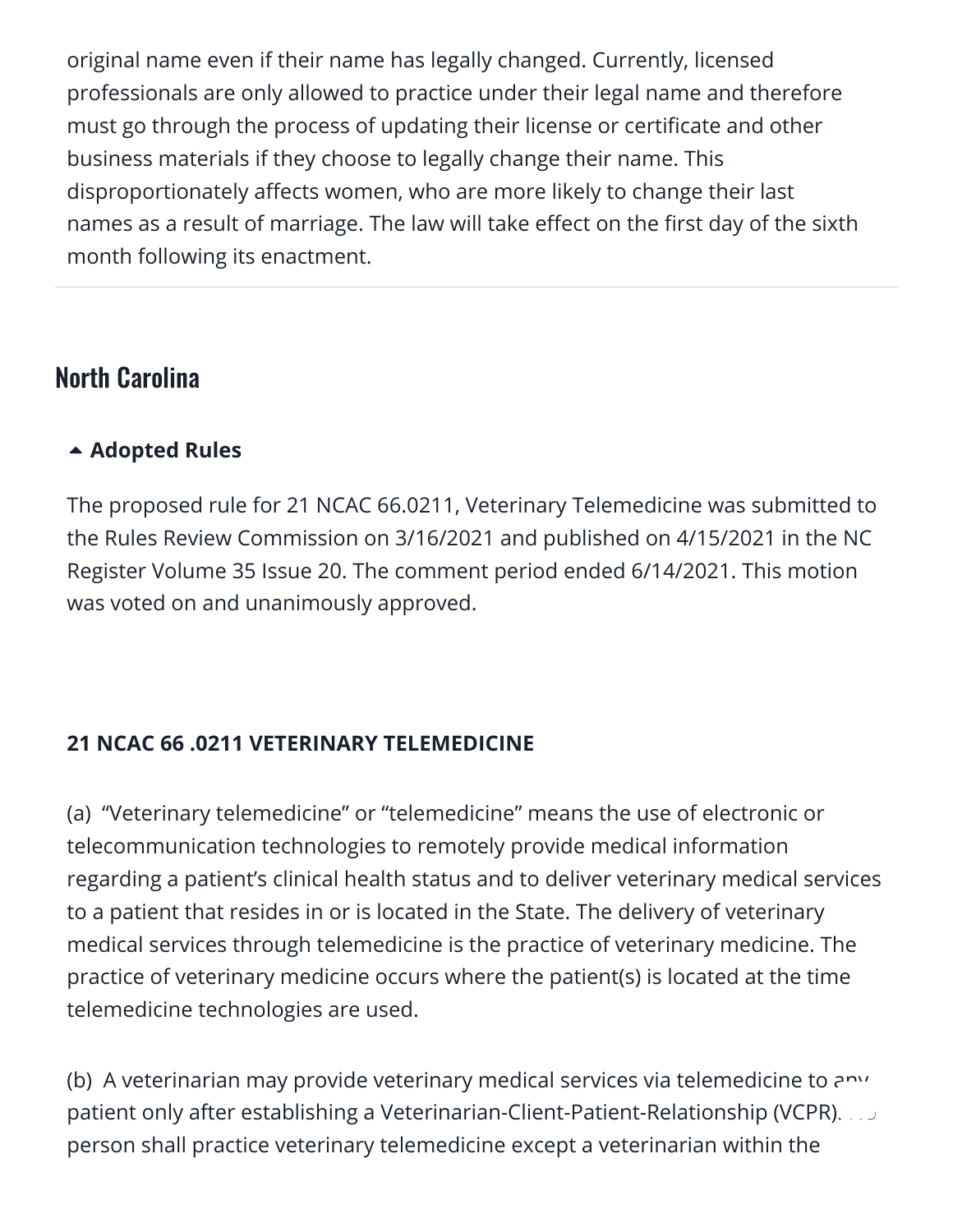context of a VCPR. A VCPR cannot be established by any electronic means or telecommunication technologies.

(c) "Veterinary telemonitoring" means the use of a medical device, smartphone, monitoring sensor, or other technology, in combination with an internet connection, to collect and store health information for a patient of the veterinarian and to transmit it to a veterinarian, as directed or requested by a veterinarian. Veterinary telemonitoring, by that act alone, is not the practice of veterinary medicine.

(d) "Veterinary Teleconsulting" occurs when any person, whose expertise the veterinarian believes would benefit the veterinarian's patient, provides advice or other information by any method of communication to a veterinarian at the veterinarian's direction or request. Veterinary teleconsulting, by that act alone, is not the practice of veterinary medicine.

(e) Veterinarians practicing telemedicine shall be held to the same standard of care as veterinarians providing in-person medical care. There is not a separate standard of care applicable to telemedicine. Veterinarians shall determine whether telemedicine is appropriate and in the best interest of the patient. Veterinarians shall maintain a medical record of the telemedicine patient(s) as required by 21 NCAC 66 .0207(b)(12)."

#### **[Crossed Over](https://aavsbmemberservices.org/august-2021-conventional/?preview_id=4135&preview_nonce=c4a7e6e37c&preview=true)**

#### **Vet – Facilities**

[NC H911,](https://www.billtrack50.com/billdetail/1372004/25693) allows facility permittees to be fined (not just licensees) up to \$5000.00 for each violation. This bill addresses regulatory reform for many boards and councils; Language concerning veterinarians is not driving this bill.

#### **[Dead](https://aavsbmemberservices.org/august-2021-conventional/?preview_id=4135&preview_nonce=c4a7e6e37c&preview=true)**

#### **State Vet/Board Issues**

[NH SB13](https://www.billtrack50.com/billdetail/1288568/25693) adopted omnibus legislation on state taxes and fees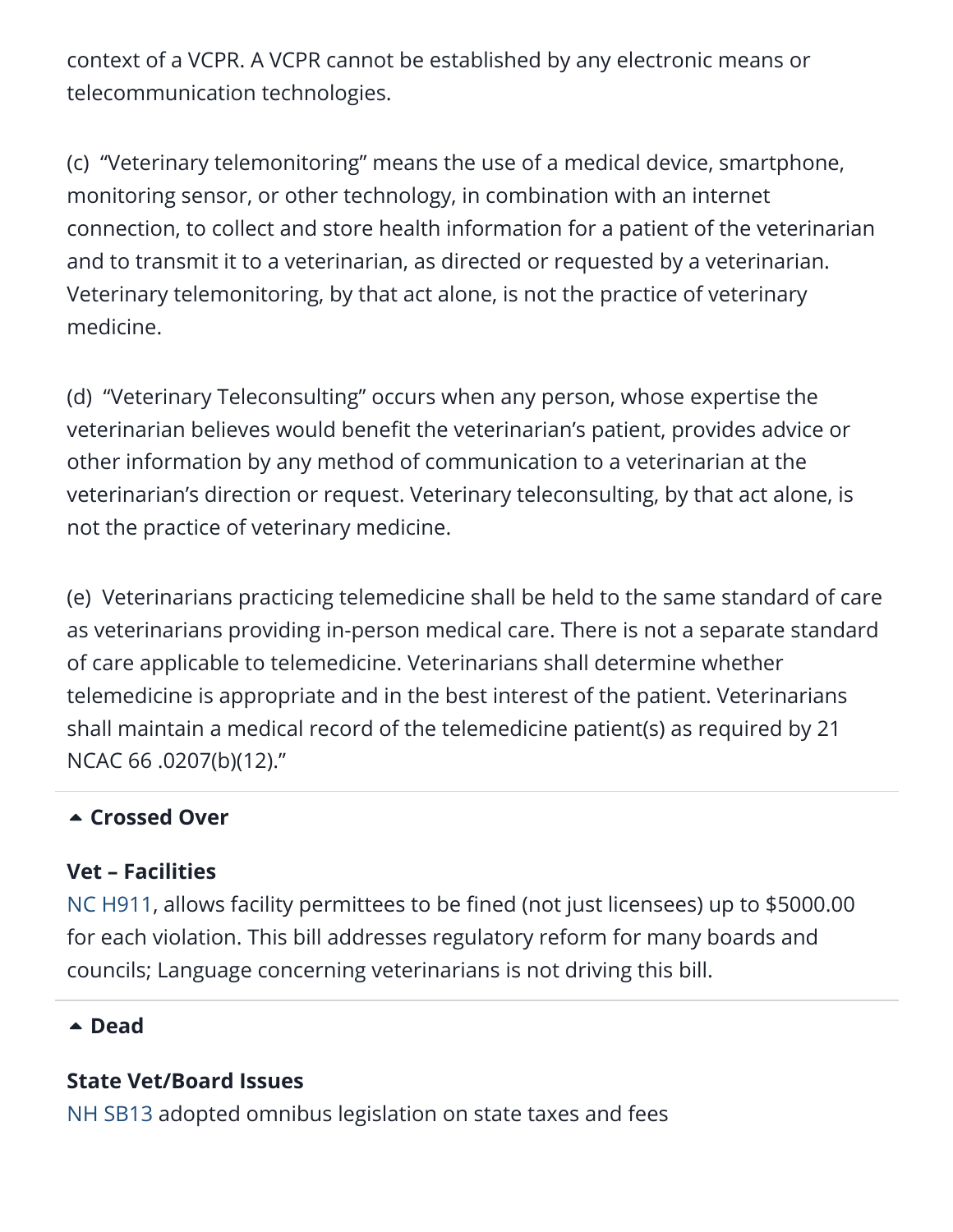#### **Vaccinations**

[NH HB322](https://www.billtrack50.com/billdetail/1260591/25693) required a color photo on rabies certificates.

[NH HB367](https://www.billtrack50.com/billdetail/1260947/25693) changed health certificate requirements, quarantine times, and import requirements.

[NH HB387](https://www.billtrack50.com/billdetail/1261022/25693) required a rabies antibody test 30 days after vaccination.

[NH HB532](https://www.billtrack50.com/billdetail/1267096/25693)/[S127](https://www.billtrack50.com/billdetail/1300028/25693) created a database for animal health records.

#### <span id="page-48-0"></span>Rhode Island

#### **[Cannabis](https://aavsbmemberservices.org/august-2021-conventional/?preview_id=4135&preview_nonce=c4a7e6e37c&preview=true)**

[RI H5190](https://www.billtrack50.com/billdetail/1289700/25693)/[S252](https://www.billtrack50.com/billdetail/1313940/25693) added animals to the Medical Marijuana Act.

#### <span id="page-48-1"></span>Texas

#### $\triangle$  [CE](https://aavsbmemberservices.org/august-2021-conventional/?preview_id=4135&preview_nonce=c4a7e6e37c&preview=true)

At its August 3, 2021, meeting, the Texas Board of Veterinary Medical Examiners (TBVME) approved a revision to its continuing education (CE) requirements. Going forward, licensees will no longer be required to obtain a portion of their required hours from personal attendance at live courses and seminars. Licensees will be able to obtain all the required hours via online courses or seminars.

In conjunction with the revision of this regulation, the TBVME tentatively annou  $\overline{d}$ that beginning in January of 2022, licensees will once again be required to have the minimum number of CE hours to renew their licenses. That requirement has been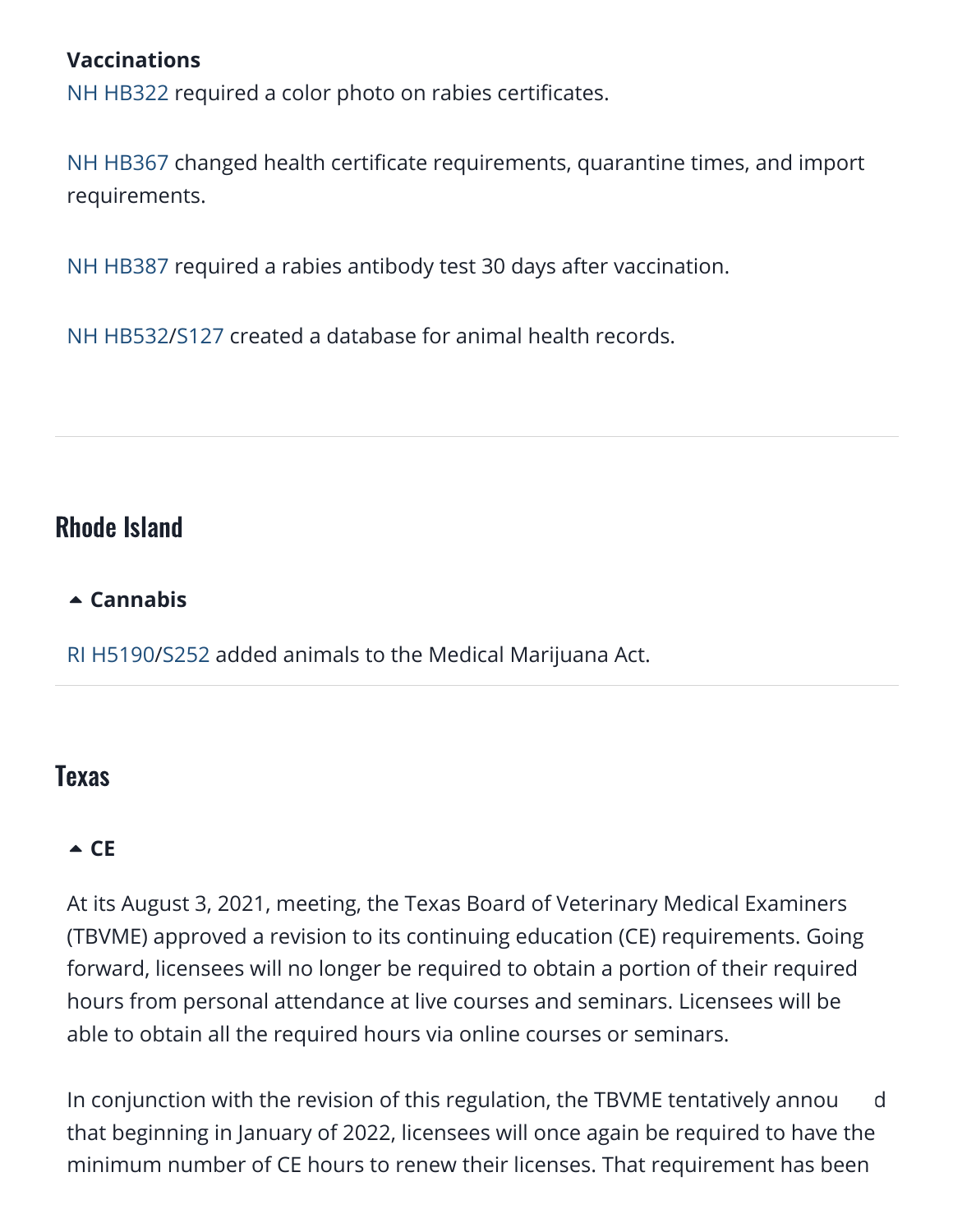on hold since the pandemic began in 2020 due to the very limited availability of inperson CE.

#### <span id="page-49-0"></span>Washington

#### **[VMA Update](https://aavsbmemberservices.org/august-2021-conventional/?preview_id=4135&preview_nonce=c4a7e6e37c&preview=true)**

#### **[Gov. Inslee's vaccine mandate does not apply to veterinarians and their](https://wsvma.org/2021/08/13/gov-inslees-vaccine-mandate-does-not-apply-to-veterinarians-and-their-teams-2/) teams**

The WSVMA provided the following clarification on 08/13/21. Gov. Jay Inslee announced a requirement for workers in private health care and long-term care settings to be fully vaccinated with a recommended COVID-19 vaccine by October 18, 2021. The proclamation also includes most state workers, contractors, and volunteers.

The governor's [Proclamation 21-14 COVID-19 Vaccine Requirement](https://wsvma.us20.list-manage.com/track/click?u=29f1beb052e4edff6c41d1747&id=aaf426ead8&e=5ac1746896) for health care workers does NOT apply to veterinary healthcare settings, animal care, and control agencies, or humane societies. However, as COVID-19 cases rise significantly across Washington, we hope that all members of the veterinary healthcare team will get vaccinated, a proven strategy to eliminate and even eradicate deadly viruses.

In conjunction with the revision of this regulation, the TBVME tentatively announced that beginning in January of 2022, licensees will once again be required to have the minimum number of CE hours to renew their licenses. That requirement has been on hold since the pandemic began in 2020 due to the very limited availability of inperson CE.

#### Wisconsin

**[Board Watch](https://aavsbmemberservices.org/august-2021-conventional/?preview_id=4135&preview_nonce=c4a7e6e37c&preview=true)**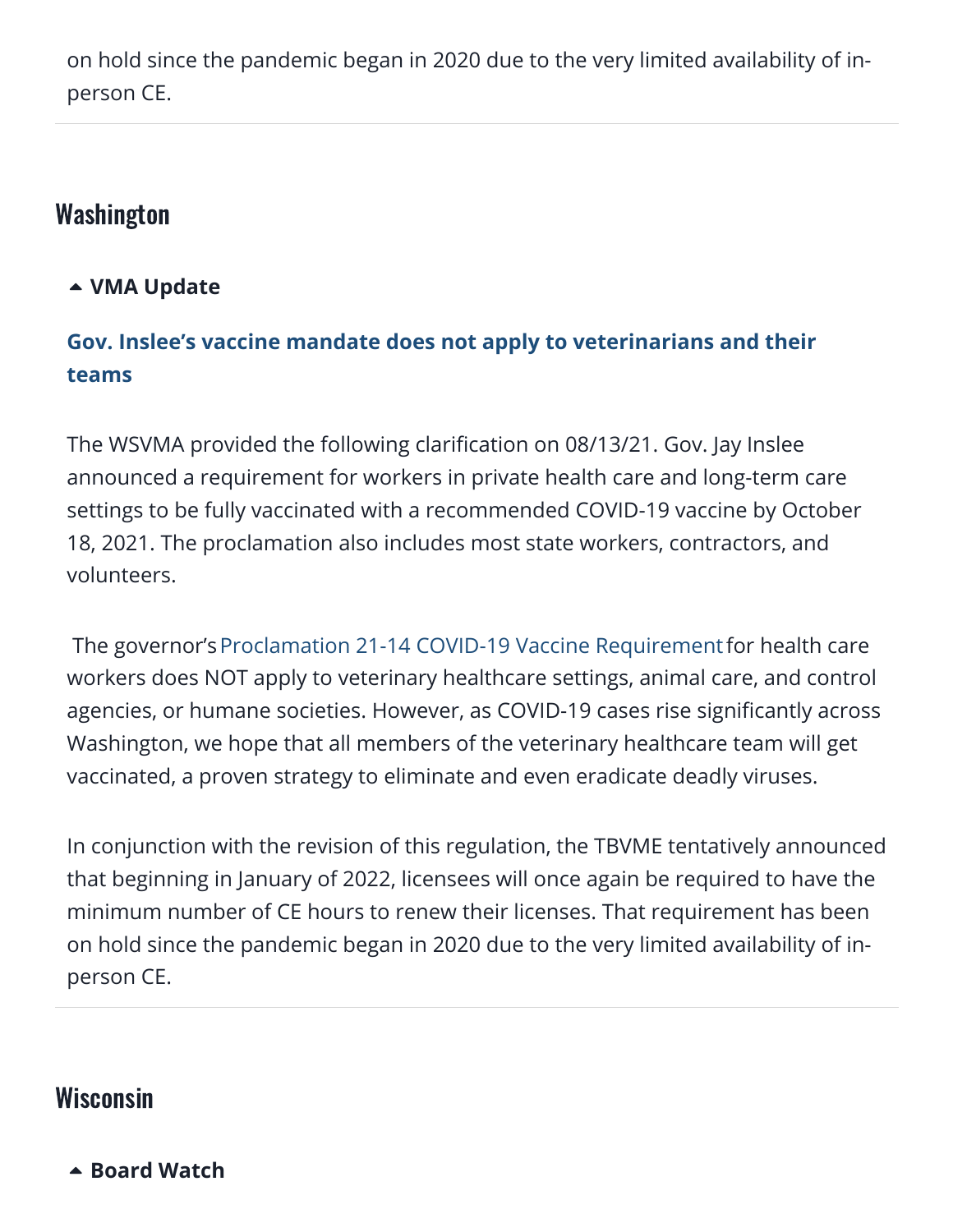#### **Telemedicine**

The Veterinary Examining Board (VEB) on July 21 approved [guidance](https://datcp.wi.gov/Documents2/VEBTelehealth.pdf) to directly address how telehealth may be utilized in Wisconsin under existing rules and statutes. (The proposed rule below discusses changes to existing rule and is not currently in effect.)

In accordance with Wis. Stat. §89.02 (8) (b), a veterinary-client-patient relationship must be established via the veterinarian making an in-person physical exam, as the meaning of "recently examined the patient", or through timely medically appropriate visits by the veterinarian to the premises on which the patient is kept. It may not be established by telehealth technologies. The veterinary-client-patient relationship, once established, extends to other veterinarians within the practice, or relief veterinarians within the practice, that have access to, and have reviewed, the medical history and records of the animal.

### Canada

#### British Columbia

#### **A** [Board Watch](https://aavsbmemberservices.org/august-2021-conventional/?preview_id=4135&preview_nonce=c4a7e6e37c&preview=true)

#### **Revised PFAC Policy for Virtual Inspections**

Since the onset of the pandemic, the Practice Facility Accreditation Committee (PFAC) has developed (and Council has approved) two separate policies for virtual practice facility inspections. The first policy was to allow new facilities to be inspected virtually and be granted provisional approval to operate, until such time that an on-site inspection could be performed. The second policy was to allow existing facilities to have their regular (5-year) reaccreditation inspections performed virtually and for PFAC to make a final reaccreditation decision base[d](#page--1-0) upon the virtual inspection if they felt it to be appropriate.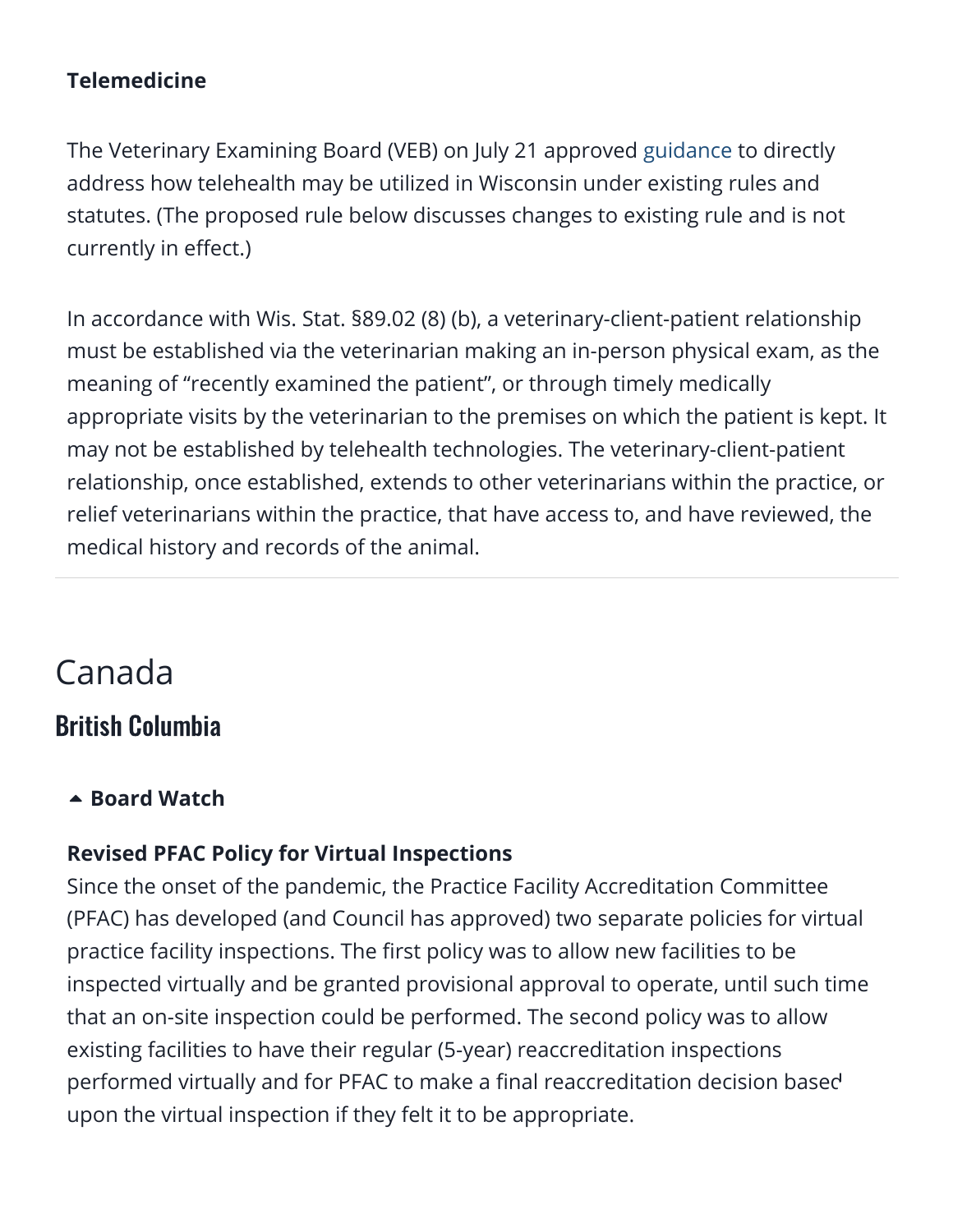At the direction of PFAC, the office reviewed the existing policies and amalgamated them into a [single unified policy](https://cvbc.ca/wp-content/uploads/2021/07/Unified-Policy-for-Remote-Virtual-Inspections-during-the-COVID-19-Pandemic.pdf) [[FAQ\]](https://cvbc.ca/wp-content/uploads/2021/07/FAQ-for-the-Unified-Policy-for-Remote-Virtual-Inspections-during-the-COVID-19-Pandemic.pdf). The Practice Facility Accreditation Committee reviewed and approved the draft policy at its May meeting and directed the office to present it to Council for approval. The Board adopted the "Practice Facility Accreditation Committee's Unified Policy for Remote/Virtual Inspections during the COVID-19 Pandemic" to replace the existing two temporary policies.

This is currently still framed as a temporary policy to be revisited once COVIDrelated risk is reduced but, given the success of the virtual platform and the flexibility that it provides, anticipates that virtual inspections will remain a tool of the CVBC and PFAC processes going forward

#### **Telemedicine**

The Board voted to accept the amended telemedicine position statement for publication to the CVBC website. The Telemedicine Working Group shared the CVBC's draft Telemedicine Policy at a national-level telemedicine meeting – feedback from the group was positive, with no suggested changes. The CVBC's [telemedicine policy will be more permissive than some other jurisdictions, as it](https://cvbc.ca/wp-content/uploads/2021/07/CVBC-Guidelines-Update-Telemedicine-July-2021-FINAL-for-posting.pdf) allows a VCPR to be established via telemedicine and for prescriptions to be issued (under specific circumstances and with veterinarians using personal judgment and documenting the justification). The development of [The FAQ document](https://cvbc.ca/wp-content/uploads/2021/07/CVBC-Telemedicine-FAQs-July-2021.pdf) provides a good resource for an understanding of the Policy.

#### **Ontario**

#### **A** [Board Watch](https://aavsbmemberservices.org/august-2021-conventional/?preview_id=4135&preview_nonce=c4a7e6e37c&preview=true)

**Use of Non-Conventional Therapies in the Practice of Veterinary Medicin[e](#page--1-0)**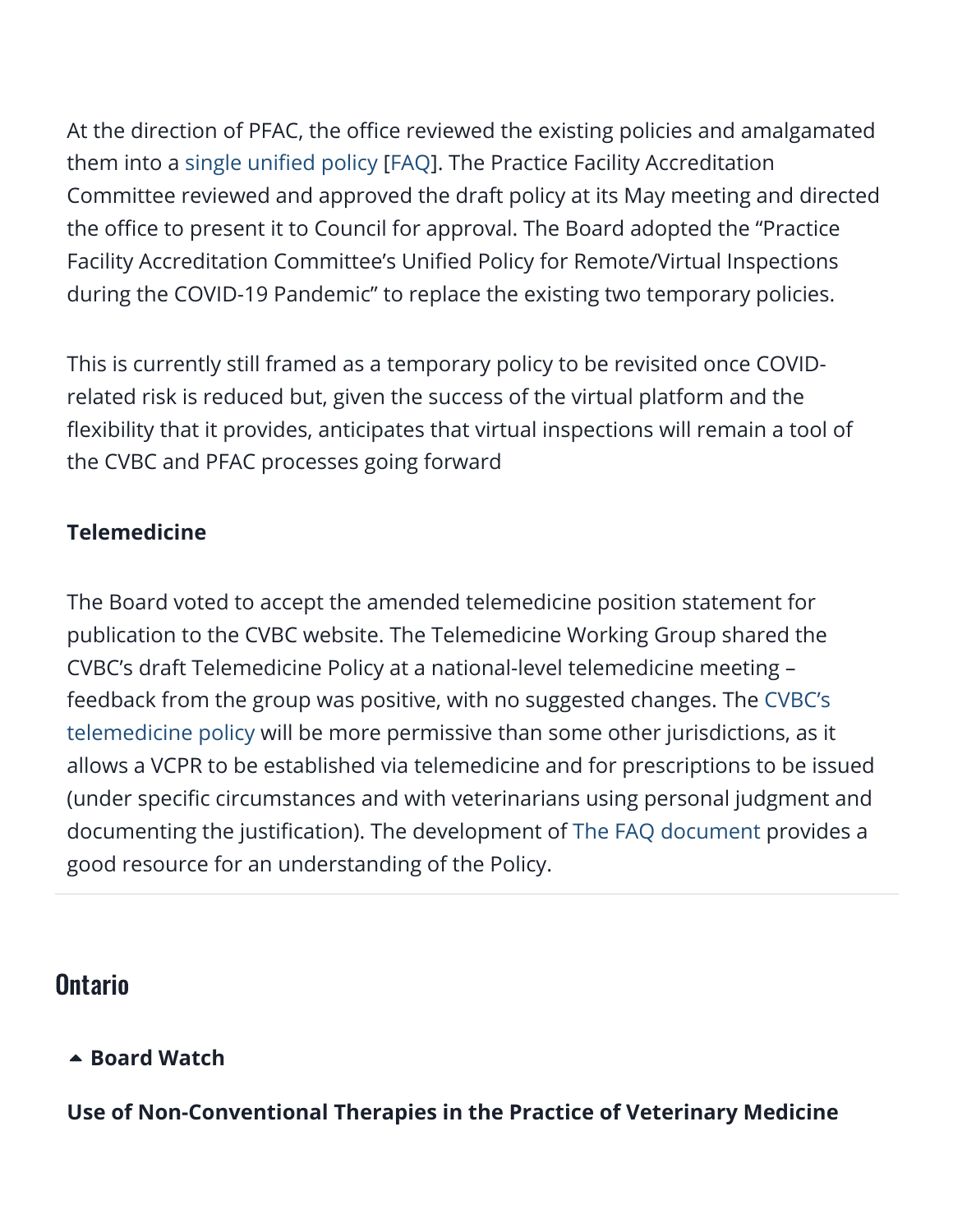College Council discussed a draft position statement on the use of nonconventional therapies in the practice of veterinary medicine. Position statements enable Council to take a position on a topic that has polarizing views within the public and the profession. The public is increasingly seeking new forms of treatment and care for their animals and they have become accustomed to having choice and access in selecting a provider for lower risk therapies. The College's existing position on complementary and alternative therapies indicates these therapies must be part of veterinary medicine. For lower-risk therapies, this may not be necessary when thinking of public protection based on risk. Following discussion, Council decided to approve the draft [position statement](https://cvo.org/getmedia/856393a8-5b15-4288-b6aa-c11649fef53d/PS_NonConventionalTherapies.pdf.aspx), which will be published soon. Council is also asking the College to develop resources to support public education on accessing lower-risk therapies.

#### **Telemedicine**

College Council reviewed its professional practice standard on telemedicine. In March 2020, the College relaxed its rules related to prescribing via telemedicine alone to enable veterinarians to prescribe non-controlled drugs and substances within a veterinarian-client-patient relationship but without performing an inperson examination. Jurisdiction is also an important consideration. A veterinarian licensed in Ontario remains accountable to the College regardless of where or how they are practicing veterinary medicine. Further, the College expects that a veterinarian who is not licensed in Ontario will comply with the licensing requirements in the jurisdiction in which they hold licensure and provide care in accordance with the standard of care of that jurisdiction. The Council also looked at its standard on prescribing a drug in connection with its telemedicine standard. Following discussion, Council approved changes for public consultation which would permit a veterinarian to obtain recent and sufficient knowledge of an animal through a virtual examination in order to prescribe a non-controlled drug to a new patient or for a new condition with an existing patient where there is an immediate, short-term need under certain conditions, as laid out in the standard on prescribing. It is important to note that the additional requirement to be readily available in-person to manage any adverse reactions to a drug, when prescribi[ng a](#page--1-0) drug, has not been altered.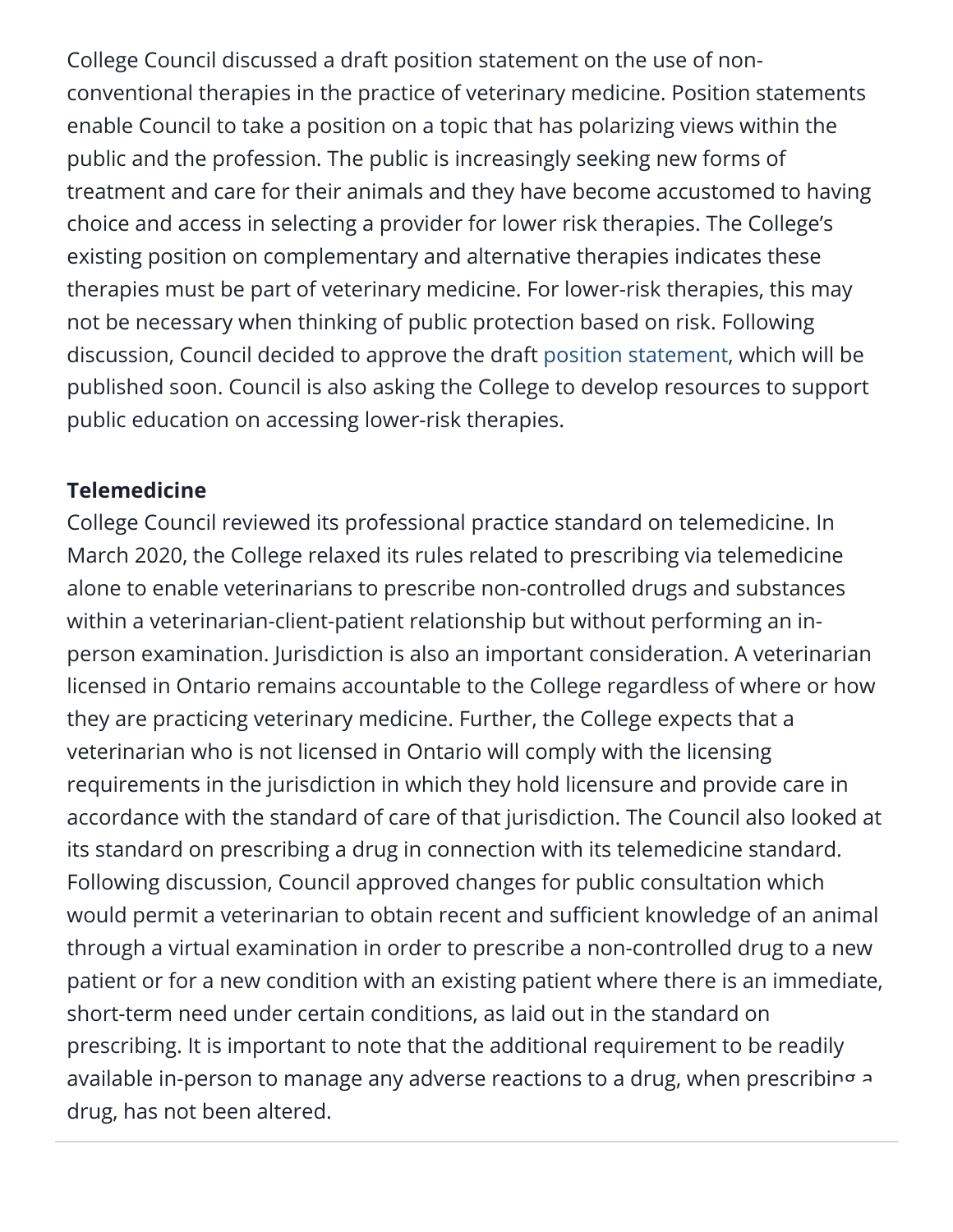#### Prince Edward Island

#### **A** [Board Watch](https://aavsbmemberservices.org/august-2021-conventional/?preview_id=4135&preview_nonce=c4a7e6e37c&preview=true)

#### **CE**

The Canadian Registrars (CCVR) have started an important initiative to develop an essential competencies profile for the veterinary profession in North America.

Four organizations representing regulation within the veterinary medical profession in Canada and the United States have united to launch an important new initiative – creation of a North American essential competency profile for veterinary medicine. These leaders include the American Association of Veterinary State Boards (AAVSB), the Canadian Council of Veterinary Registrars (CCVR), the College of Veterinarians of Ontario (CVO), and the International Council for Veterinary Assessment (ICVA). They are joined by advisors from the Association of American Veterinary Medical Colleges (AAVMC), the Canadian National Examining Board (NEB), and the Educational Commission for Foreign Veterinary Graduates (ECFVG).

The goal of the project is to develop a validated, essential competency profile for veterinary medicine in North America that articulates the core competencies of the profession to be maintained throughout a veterinarian's career. The profile will be used by the veterinary regulatory sector for licensure, quality assurance programs, and continuing competence evaluation. The 20-month project began in August 2020 and will run through spring of 2022.

If you have questions about the project please contact our research partners: [patricia.muenzen@act.org.](mailto:patricia.muenzen@act.org)"



Y the little state of the

HEADQUARTERS, KANSAS **CITY** 

380 W. 22nd Street  $C$ uite 101